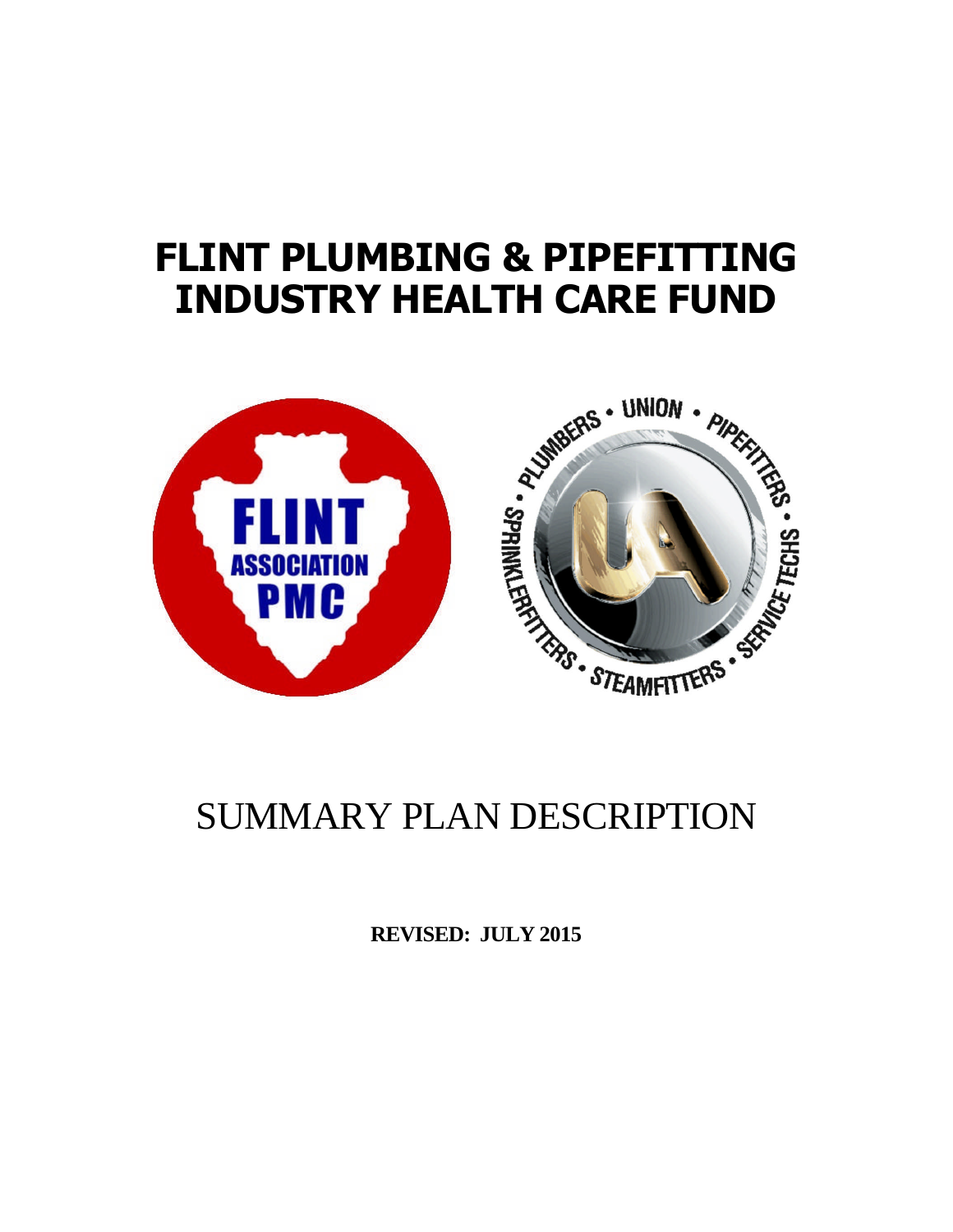#### **PREFACE**

The Board of Trustees of the Flint Plumbing and Pipefitting Industry Health Care Fund (the Trustees) describe the benefits provided by the Flint Plumbing and Pipefitting Industry Health Care Fund (the Fund) by a plan document titled "Flint Plumbing and Pipefitting Industry Health Care Fund Plan" (Plan). It is intended that the Plan shall conform to the requirements found in the Employee Retirement Income Security Act of 1974 (ERISA), as amended from time to time. If any portion of the Plan does now, or in the future, conflict with ERISA or applicable federal regulations, ERISA and/or such regulations will govern.

**Although the Trustees expect to continue the Fund indefinitely, they reserve the right to change or terminate the Fund at any time and for any reason, for any group or class of Participants or Dependents, as well as for all such groups. Correspondingly, the Trustees may change the level of benefits provided, or eliminate an entire category of benefits, at any time and/or for any reason. There are no vested benefits under the Plan for Active Employees or Retirees.**

The Fund is subject to all terms, provisions and limitations stated in the Plan which are described in this summary plan description ("SPD"). **If there is any conflict between the terms of this SPD and the Plan, the Plan controls.**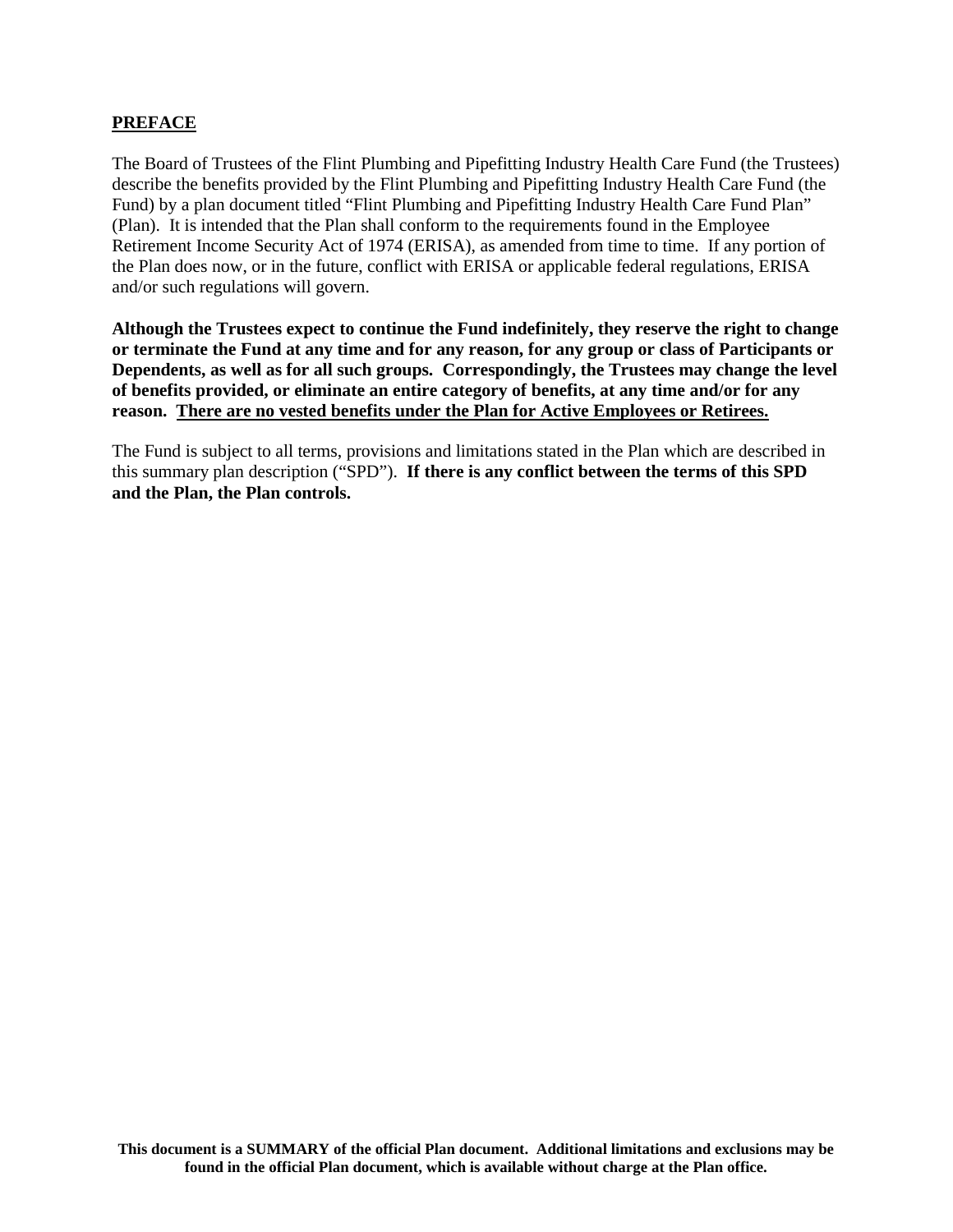# **TABLE OF CONTENTS**

|                                                                    | 1              |
|--------------------------------------------------------------------|----------------|
|                                                                    | $\overline{2}$ |
|                                                                    | $\overline{2}$ |
|                                                                    | $\overline{4}$ |
|                                                                    | 5              |
|                                                                    | 6              |
| 2.5 Termination of Coverage for an Active Employee or Retiree      | 7              |
|                                                                    | 7              |
|                                                                    | 8              |
|                                                                    |                |
|                                                                    | 9              |
|                                                                    | 9              |
|                                                                    | 9              |
|                                                                    | 9              |
|                                                                    |                |
| ARTICLE 3 - WEEKLY DISABILITY BENEFITS (LOSS OF TIME) -            | 11             |
|                                                                    |                |
|                                                                    | 11             |
| 4.1 Insured Basic Life and Accidental Death and Dismemberment      |                |
|                                                                    | 11             |
|                                                                    | 11             |
|                                                                    | 11             |
|                                                                    | 12             |
|                                                                    |                |
| <b>ARTICLE 5 – MEDICAL/PRESCRIPTION DRUG/DENTAL BENEFITS </b>      | 12             |
| 5.1 Medical/Prescription Drug Benefits - Non-Medicare Eligible     |                |
|                                                                    | 12             |
|                                                                    |                |
| 5.2 Medical/Prescription Drug Benefits - Medicare Eligible Covered |                |
|                                                                    | 12             |
|                                                                    | 12             |
|                                                                    | 13             |
|                                                                    | 14             |
|                                                                    | 14             |
|                                                                    |                |
|                                                                    | 14             |
|                                                                    | 14             |
|                                                                    | 15             |
|                                                                    | 15             |
| <b>ARTICLE 7 - CLAIMS REVIEW AND APPEAL PROCEDURES </b>            | 15             |
|                                                                    | 15             |
|                                                                    |                |
|                                                                    | 16             |
|                                                                    | 16             |
|                                                                    | 16             |
|                                                                    | 16             |
|                                                                    |                |

**This document is a SUMMARY of the official Plan document. Additional limitations and exclusions may be found in the official Plan document, which is available without charge at the Plan office.**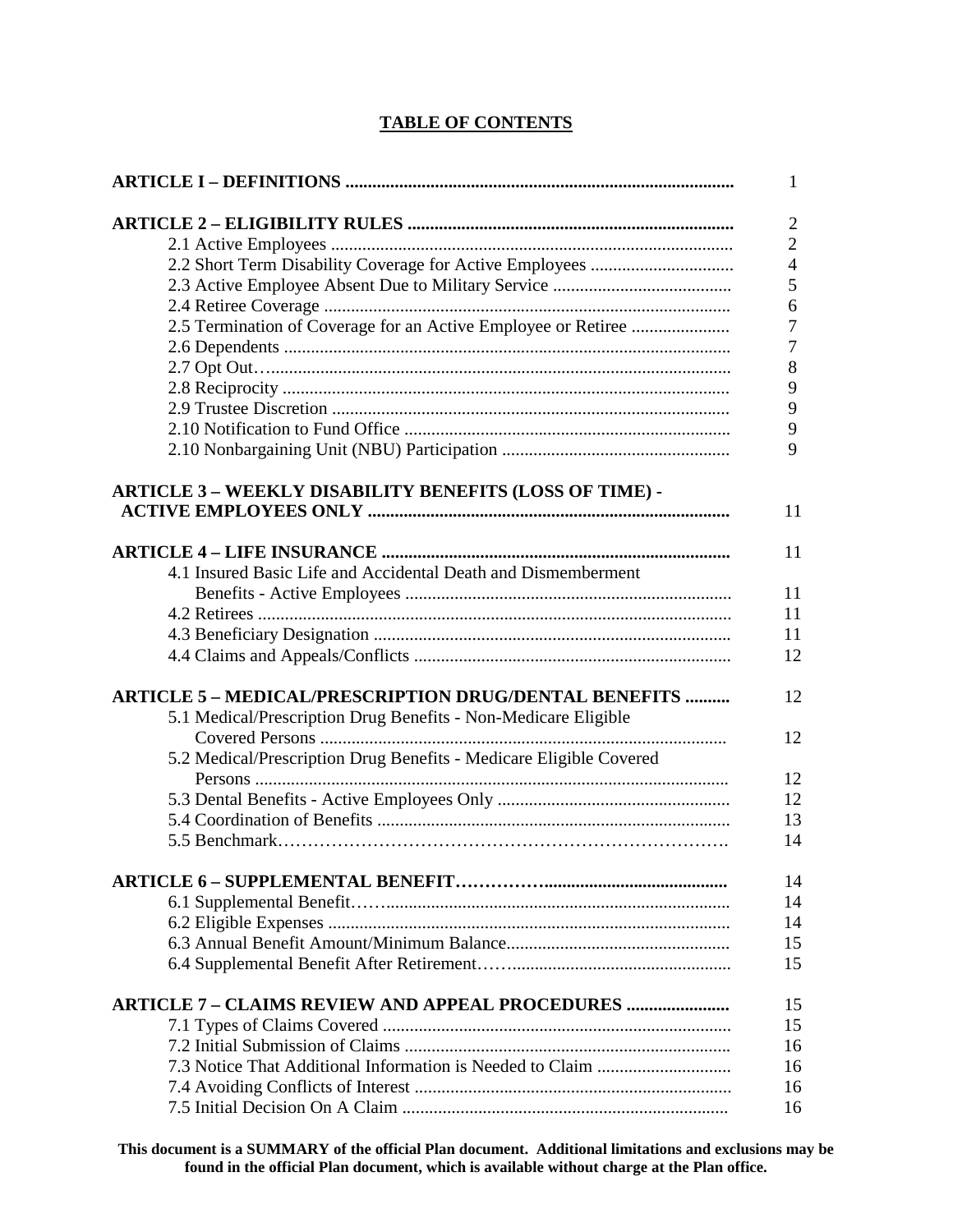|                                                                 | 17 |
|-----------------------------------------------------------------|----|
|                                                                 | 17 |
| 7.8 Deemed Exhaustion of Internal Claims and Appeals Procedures | 20 |
|                                                                 | 20 |
|                                                                 | 20 |
|                                                                 |    |
|                                                                 | 20 |
|                                                                 | 20 |
|                                                                 | 21 |
|                                                                 | 21 |
|                                                                 | 21 |
|                                                                 | 23 |
|                                                                 | 24 |
|                                                                 | 24 |
|                                                                 |    |
|                                                                 | 24 |
|                                                                 | 24 |
|                                                                 | 24 |
|                                                                 | 25 |
| 8.4 Participant/Spouse Obligation to Give Notice to Plan of     |    |
|                                                                 | 25 |
|                                                                 | 25 |
|                                                                 | 26 |
|                                                                 | 27 |
|                                                                 | 27 |
|                                                                 | 27 |
| 8.10 Enrollment of Dependents During Period of COBRA Coverage   |    |
|                                                                 | 27 |
|                                                                 | 27 |
|                                                                 | 28 |
|                                                                 | 28 |
|                                                                 |    |
|                                                                 | 28 |
|                                                                 | 28 |
|                                                                 |    |
|                                                                 | 29 |
|                                                                 | 29 |
|                                                                 | 30 |
|                                                                 | 30 |
| <b>ARTICLE 12 - HIPAA PLAN SPONSOR PROVISIONS</b>               | 30 |
|                                                                 | 31 |
|                                                                 | 31 |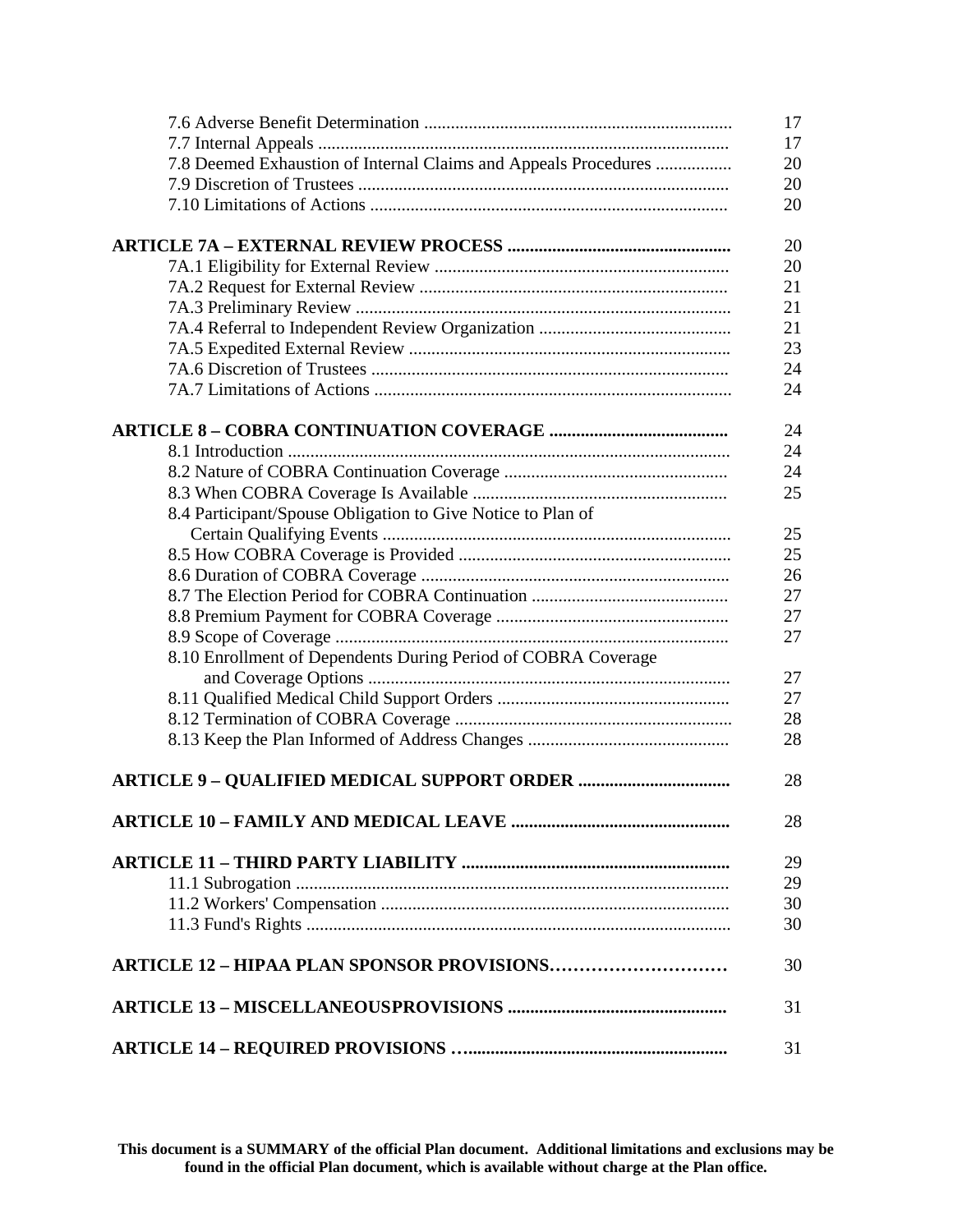#### **ARTICLE 1 – DEFINITIONS**

**Active Employee** means a Journeyman, Apprentice, Serviceman, Union Employee, Apprenticeship Fund Employee, or other person on whose account an Employer makes Contributions to the Fund based upon current employment.

**Apprentice** means a person learning the trade and designated as an Apprentice under the Collective Bargaining Agreement.

**Apprenticeship Fund Employee** means an instructor or other employee of the Local 370 Apprentice and Journeymen Training Fund (Apprenticeship Fund) on whose behalf the Apprenticeship Fund makes Contributions to the Fund.

**Association** means Flint Association of Plumbing & Mechanical Contractors, Inc.

**Children or Child** means:

- (a) Any person up until the first of the month following the month in which he/she turns age 26 and either:
	- (1) is a Participant's natural child or adopted child; or
	- (2) has been placed with a Participant for adoption; or
	- (3) is a Participant's step-child, which means he/she is the child of his/her Spouse; or
- (b) A person who would qualify as a "child" under paragraph (a) but for the age limitations, who by reason of mental or physical handicap is incapable of sustaining employment and the Participant has submitted proof of such acceptable to the Trustees to the Fund Office within 31 days of the date upon which he/she attains 26 years of age; or
- (c) An alternate recipient under a Qualified Medical Child Support Order of a Participant.

**Collective Bargaining Agreement** means any contract entered into between the Union and the Association or any Employer under which the Employer has agreed to contribute to the Fund.

**Contributions or Employer Contributions** mean contributions received by the Fund by an Employer as required under a Collective Bargaining Agreement or other written agreement satisfying the requirements of the National Labor Relations Act. Contributions become vested plan assets at the time they become due and owing.

**Covered Employment** is employment covered by the Collective Bargaining Agreement, or employment for which Contributions have been or are required to be made to the Fund on behalf of a Participant.

**Covered Person** means the Participant or Dependent who is eligible for a particular benefit.

**Dependent** means a Participant's Spouse or Child.

**Employer** means:

- (a) a member of the Association who is bound by the terms of a Collective Bargaining Agreement between the Union and the Association to make Contributions to the Fund;
- (b) any other employer engaged in work coming within the jurisdiction of the Union who is obliged, by a Collective Bargaining Agreement or other written agreement satisfying the requirements of the National Labor Relations Act, to make Contributions to the Fund;
- (c) the Union to the extent, and solely to the extent, that it acts in the capacity of an employer of its business representatives or other employees on whose behalf it makes Contributions to the Fund; and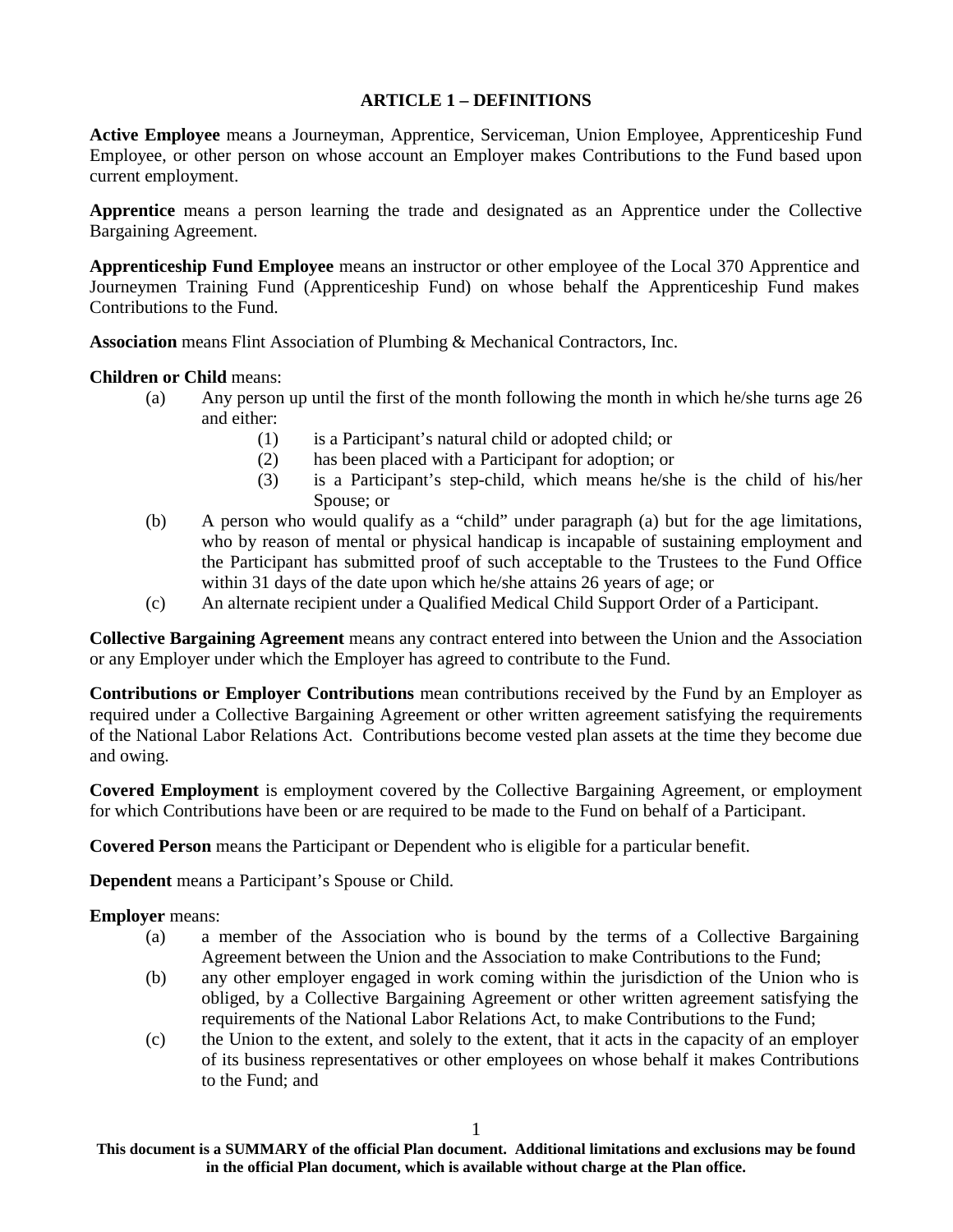(d) the Apprenticeship Fund, to the extent and solely to the extent that it acts in the capacity of an employer of employees on whose behalf Contributions are made to the Fund.

**Fund** means the Flint Plumbing & Pipefitting Industry Health Care Fund.

**Fund Office or Plan Office** means Flint Plumbing & Pipefitting Industry Health Care Fund, 6525 Centurion Drive, Lansing, MI 48917, (517) 321-7502 or (888) 797-5862.

**Illness** means a bodily disorder, disease, physical sickness or mental disorder, including pregnancy, childbirth, miscarriage or complications of pregnancy.

**Injury** means an accidental physical Injury to the body caused by unexpected external means.

**Participant** means an Active Employee, Retiree, or Surviving Spouse.

**Plan** means the Flint Plumbing and Pipefitting Industry Health Care Fund Plan.

**Plan Year** means the fiscal year August 1 through July 31.

**Retiree** means an individual who:

- 1. Has at least 8,700 hours in Contributions remitted to the Plan in the ten years immediately preceding his retirement; and
- 2. Is eligible in the Plan at the time of his retirement as an Active Employee and immediately upon retirement elects to continue coverage as a Retiree;
- 3. Is receiving an Early, Normal or Disability Pension Benefit from the Flint Plumbing & Pipefitting Industry Pension Fund; and
- 4. Is and remains a member in good standing with the Union.

**Short Term Disability** means a Participant is unable to perform Covered Employment.

**Spouse** means the Active Employee's or Retiree's legal spouse.

**Surviving Spouse** means the person who was married to an Active Employee or Retiree on the date of the Participant's death.

**Totally Disabled** means a Covered Person has a current Social Security Disability Award.

**Trustees** mean the Trustees of the Fund as appointed by the Flint Plumbing & Pipefitting Industry Health Care Fund Trust Agreement.

**Union** means UA Local 370 Plumbers, Pipefitters and Service Trades.

# **ARTICLE 2 – ELIGIBILITY RULES**

#### **2.1 Active Employees**

**(a) Initial Eligibility.** The Participant will become initially eligible on the first of the second month following the month in which the participant has been credited with at least \$3,850 of employer contributions within a 12-month period, as set forth below:

| If credited with at least \$3,850 (in a 12) | Then will establish initial |
|---------------------------------------------|-----------------------------|
| month period) as of:                        | eligibility as of:          |
| January                                     | March                       |

**This document is a SUMMARY of the official Plan document. Additional limitations and exclusions may be found in the official Plan document, which is available without charge at the Plan office.**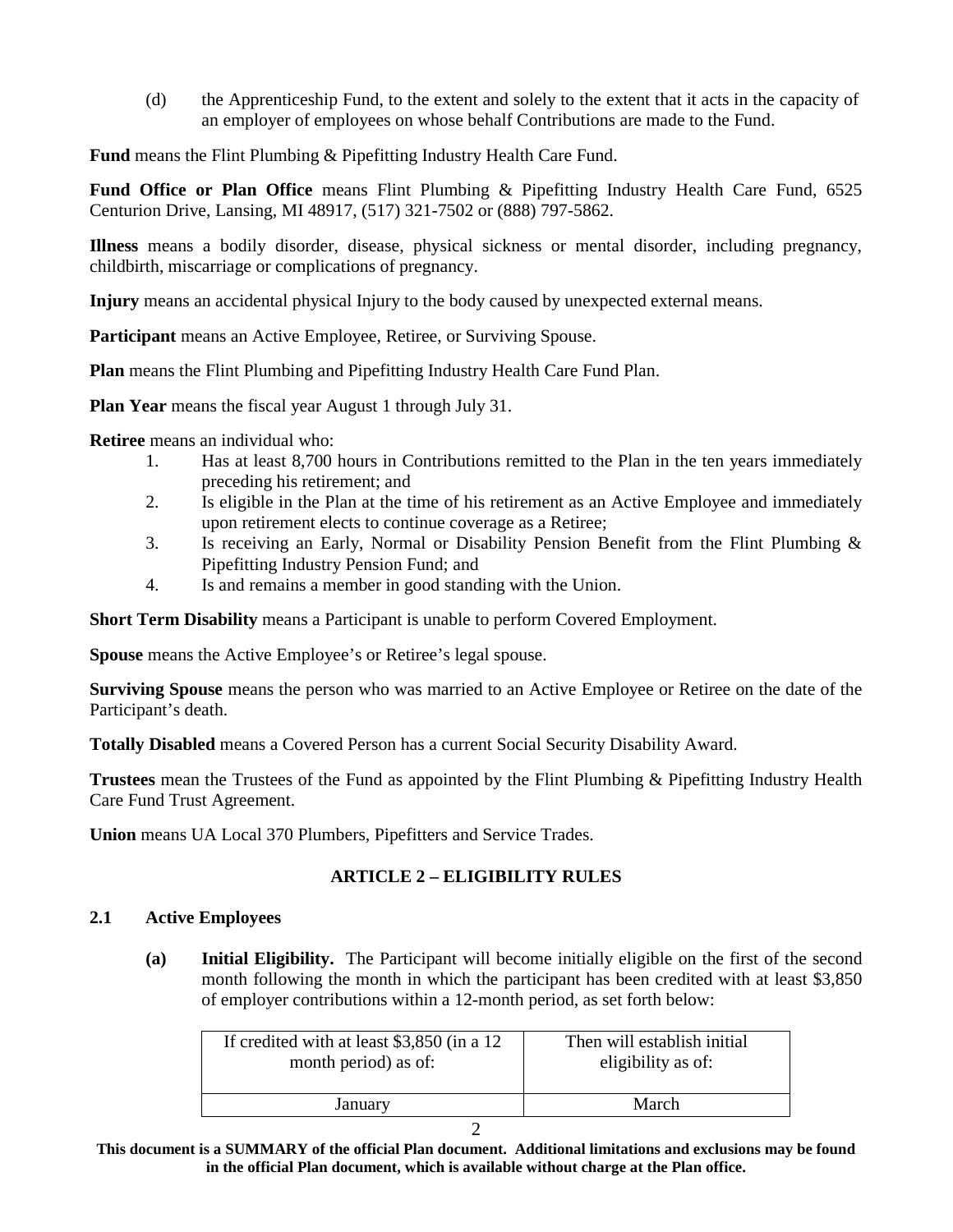| If credited with at least \$3,850 (in a 12 | Then will establish initial |
|--------------------------------------------|-----------------------------|
| month period) as of:                       | eligibility as of:          |
| February                                   | April                       |
| March                                      | May                         |
| April                                      | June                        |
| May                                        | July                        |
| June                                       | August                      |
| July                                       | September                   |
| August                                     | October                     |
| September                                  | November                    |
| October                                    | December                    |
| November                                   | January                     |
| December                                   | February                    |

**(b) Continuing Eligibility/Dollar Bank.** Any Employer Contributions received in excess of the initial eligibility requirement are added to the Active Employee's Dollar Bank. Each month, a monthly dollar requirement necessary to remain eligible (Monthly Requirement) is deducted from the Active Employee's Dollar Bank to maintain eligibility. The Monthly Requirement is set from time to time in the sole discretion of the Trustees. As of March 1, 2014, the Monthly Requirement is \$975 per month.

An Active Employee can bank a maximum of \$16,000 in his/her Dollar Bank. (If Participants had \$16,200 in their Banks as of 3/1/14, their Banks can remain at \$16,200, but no further credit will be given until such Banks fall below \$16,000 and thereafter may not exceed \$16,000.)

Employer Contributions are credited to an Active Employee's Dollar Bank as follows:

| Work Month: | <b>Contributions Received for This Work Month</b> |
|-------------|---------------------------------------------------|
|             | Credited to Dollar Bank in the Following Month:   |
|             |                                                   |
| January     | March                                             |
| February    | April                                             |
| March       | May                                               |
| April       | June                                              |
| May         | July                                              |
| June        | August                                            |
| July        | September                                         |
| August      | October                                           |
| September   | November                                          |
| October     | December                                          |
| November    | January                                           |
| December    | February                                          |

The above schedule allows for one bookkeeping month. Notwithstanding, if an Active Employee submits proof that he/she has other comprehensive medical coverage that will be cancelled once eligibility in the Fund is established, the bookkeeping month will be waived and coverage may commence the first of the month following the month in which he has met Initial or Continuing Eligibility requirements.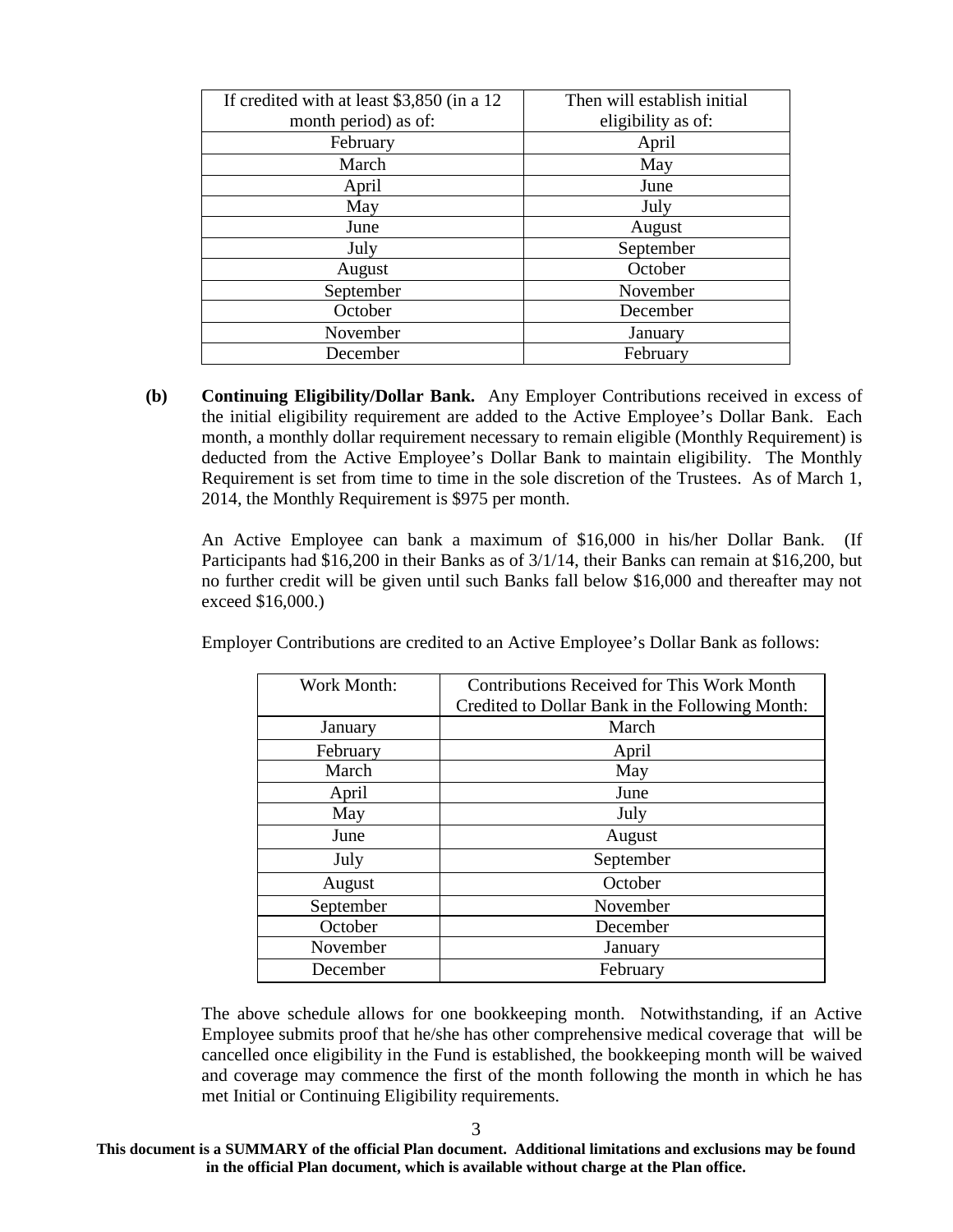A Participant's Dollar Bank is forfeited if he/she works for a noncontributing employer in the plumbing and pipefitting industry in the jurisdiction of the Union.

**(c) Self-Payments.** If an Active Employee's Dollar Bank has less than the Monthly Requirement, he/she can continue to be eligible by paying the difference between the amount in his/her Dollar Bank and the Monthly Requirement. This is the "self-pay rate." The self-pay rate can change at any time in the sole discretion of the Trustees.

The Fund Office will send monthly self-pay notices and payment is due to the Fund Office within ten days of the date of this self-pay notice. Once an Active Employee fails to timely make a self-payment, he/she will be offered COBRA coverage.

To be entitled to self-pay, an Active Employee must be available for work for a contributing Employer, on the Union's out of work list, and not working for a noncontributing employer in the plumbing and pipefitting industry in the jurisdiction of the Union. An Active Employee who is not eligible for self-pay will be offered COBRA coverage and all months for which self-payments were previously made will be counted towards his/her maximum allowable time on COBRA.

In the event an Active Employee has less than one month's reserve in his/her Dollar Bank and elects not to self-pay to continue coverage, such balance will be frozen and used in the event he/she re-establishes eligibility within six months.

- **(d) Reinstatement of Eligibility for Active.** An Active Employee whose eligibility has terminated will be reinstated when sufficient funds are credited to his/her Dollar Bank to meet the Monthly Requirement. Notwithstanding, if an individual has been ineligible for more than 18 months, he/she must again satisfy the initial eligibility requirements of section 2.1(a) to be reinstated.
- **(e) Supplemental Benefit.** Funds in the Dollar Bank can be used for the Supplemental Benefit, as set forth in Article 6.
- **(f) Work for Noncontributing Employer.** Notwithstanding any term of the Plan to the contrary, all coverage will terminate for an Active Employee who works for a noncontributing employer in the plumbing and pipefitting industry in the jurisdiction of the Union and he/she will be offered COBRA coverage.

#### **2.2 Short Term Disability Coverage for Active Employees**

When an Active Employee has a Short Term Disability, continued eligibility is provided via his/her Dollar Bank as set forth in this section.

An Active Employee's Dollar Bank will be credited each weekday he/she has a Short Term Disability in an amount equal to the Monthly Requirement divided by 20, but not to exceed the Monthly Requirement per month. This is referred to as the "Short Term Disability Credit." If necessary to maintain eligibility, an Active Employee may self-pay the difference in Short Term Disability Credit and the Monthly Requirement. Short Term Disability Credit begins the date of injury or one week following the onset of Illness.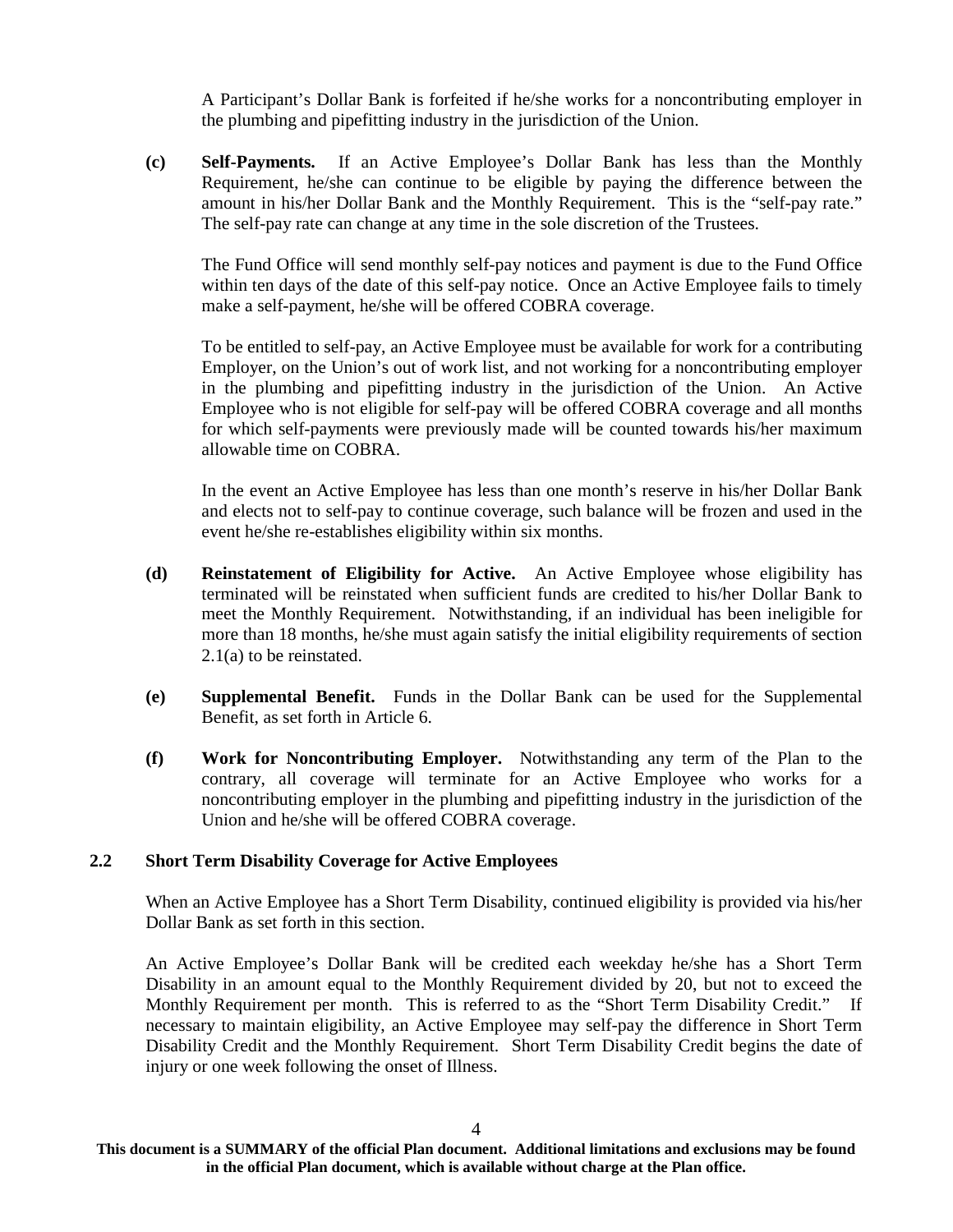Short Term Disability Credit is only available if an Active Employee:

- (1) submits proof sufficient, in the sole discretion of the Trustees, that he/she is unable to perform Covered Employment, and
- (2) either:
	- (A) he/she is eligible for payment of Weekly Disability (Loss of Time) Benefits under the Plan, or
	- (B) is eligible for weekly worker's compensation benefits as a result of a disability incurred while working in Covered Employment within the jurisdiction of Local 370.

To be eligible for Short Term Disability Credit, an Active Employee and his physician must complete and submit a form provided by the Fund, and the information provided must be acceptable, in the sole discretion of the Trustees, to establish a Short Term Disability. The Trustees have the right to have an Active Employee medically examined by a physician chosen by the Trustees, at the Fund's expense, to assist in their determination as to whether an Active Employee has a Short Term Disability.

Short Term Disability Credit is provided for a maximum of 26 weeks for any single period of disability. All Short Term Disability absences will be considered a single period of disability, regardless of whether the disabilities are related, until a Participant returns to Covered Employment and the number of hours worked upon such return multiplied by the applicable contribution rate equals the Monthly Requirement.

Once eligibility is exhausted under this section, an Active Employee may continue coverage via the remaining credit in his/her Dollar Bank or by self-payments.

#### **2.3 Active Employee Absence Due to Military Service**

- $\triangleright$  Coverage for an Active Employee or Dependent under the Plan will terminate upon entry into military service. Military service means that service covered under the Uniformed Services Employment and Reemployment Act, 38 USC §4303.
- $\triangleright$  If coverage under the Plan is terminating due to military service, a Covered Person may elect to continue the health coverage under the Plan for up to 24 months after the absence begins, or for the period of military service, if shorter. The Covered Person must notify the Plan Office as soon as he volunteers for or is called to active duty. The maximum premium that will be charged is 102% of the full premium for the coverage. However, if the military service is for 30 or fewer days, the maximum premium will be the self-payment amount.
- $\triangleright$  Upon termination for military duty, a Participant's eligibility shall be frozen, with reinstatement under that same status upon his/her discharge from the military. Exclusions and waiting periods will not be imposed upon re-employment provided coverage would have been afforded had the person not been absent for military service, unless there are disabilities that the Veterans Administration determines to be service related. For these benefits to apply, however, the period of service must be less than five years and a Participant must return to Covered Employment within 90 days after completion of the service.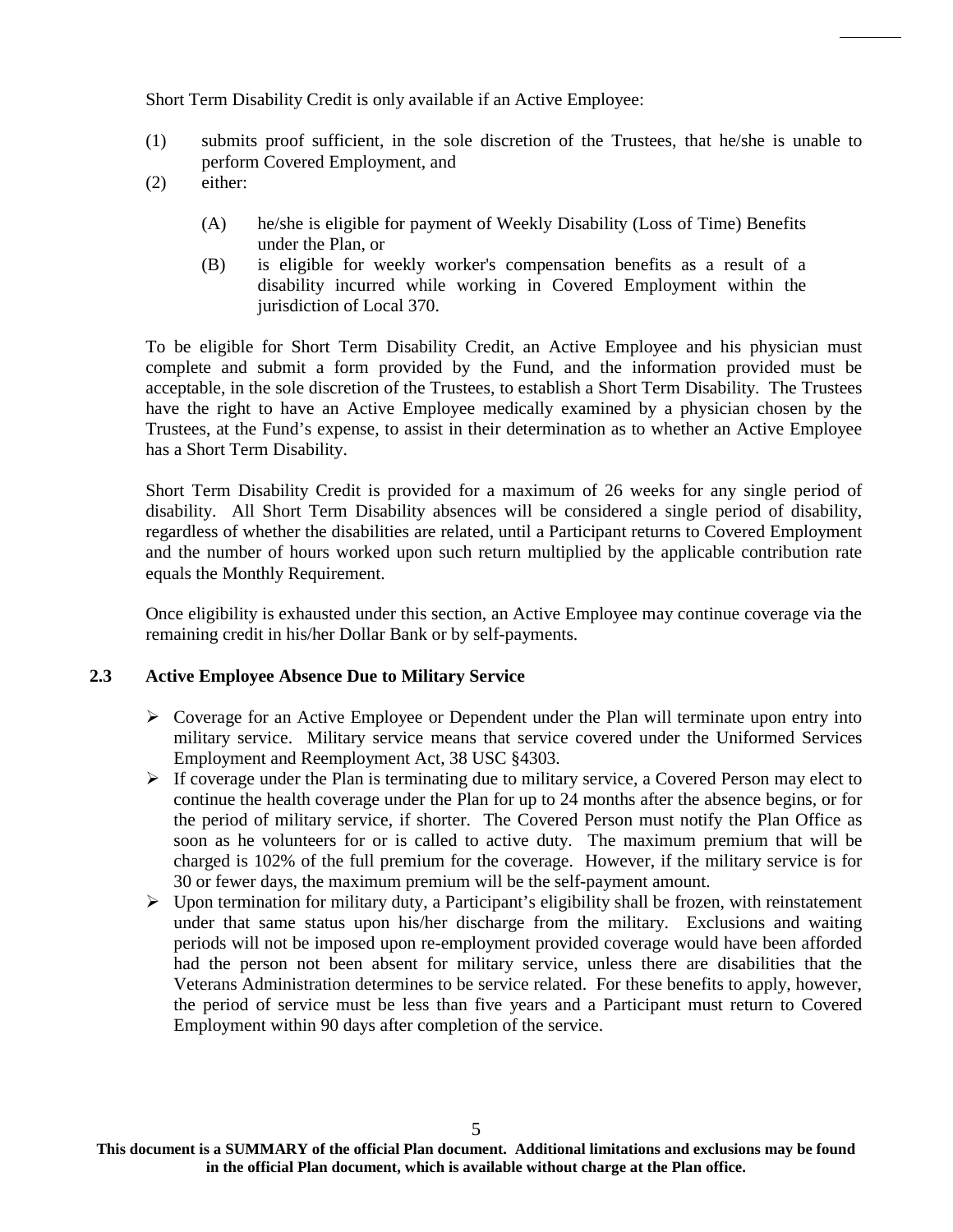#### **2.4 Retiree Coverage**

- **(a) General.** Upon meeting the definition of Retiree, a Retiree and his/her Dependents become eligible for Retiree coverage. If an otherwise eligible individual does not elect to continue coverage as a Retiree immediately upon retirement, he/she will not be allowed to participate at a later date.
- **(b) Required Medicare Enrollment.** All Medicare eligible Retirees and Dependents are required to enroll in Medicare Parts A and B (but not Part D Prescription Drug coverage) as soon as he/she becomes eligible for Medicare coverage and must immediately forward a copy of his/her Medicare card to the Fund Office. Failure to do so will result in the individual becoming responsible for the costs of medical expenses that otherwise would have been covered by Medicare.
- **(c) Self-Payments:** Retirees are required to make monthly self-payments to maintain coverage. The self-payment amount is established from time to time in the sole discretion of the Trustees. Failure to timely make a self-payment will result in the loss of coverage which cannot be reinstated (including self-payments set forth in (d), below). The Fund Office will send monthly self-pay notices and payment is due to the Fund Office within ten days of the date of this self-pay notice.

The extent to which Retiree self-payments do not cover the full cost of coverage is the Retiree Subsidy. The Retiree Subsidy for pre-Medicare Retirees is the difference between the Active Monthly Requirement (see section 2.1(b)) and the pre-Medicare Retiree selfpayment rate established by the Trustees. The Retiree Subsidy for Medicare Retirees is the difference between the premium for coverage under the Medicare Policy (see section 5.2) and the Medicare Retiree self-payment rate established by the Trustees. The amount of the Retiree Subsidy is determined in the sole discretion of the Trustees and can be changed or eliminated at any time.

**(d) Return to Work:** A Retiree who returns to work will be covered as a Retiree until sufficient funds are credited to his/her Dollar Bank to meet the Monthly Requirement as an Active Employee. Notwithstanding, if an individual has not been an Active Employee for more than 18 months, he/she must again satisfy the initial eligibility requirements of section 2.1(a) to be reinstated as an Active Employee.

A Retiree who engages in non-bargaining unit work in the plumbing and pipefitting industry (for example, sales, estimating, project manager, and safety) will not receive the Retiree Subsidy as set forth in Section 2.4(c) and must pay the full cost of coverage as determined in the sole discretion of the Trustees. A Retiree has an obligation to notify the Fund Office before he returns to work, or if that is not feasible as soon as possible. Such an individual will be eligible for the Retiree Subsidy again the first month following written notice to the Fund Office that he is no longer working, provided there has been no lapse in his Retiree coverage under the Fund (in which case coverage would permanently terminate).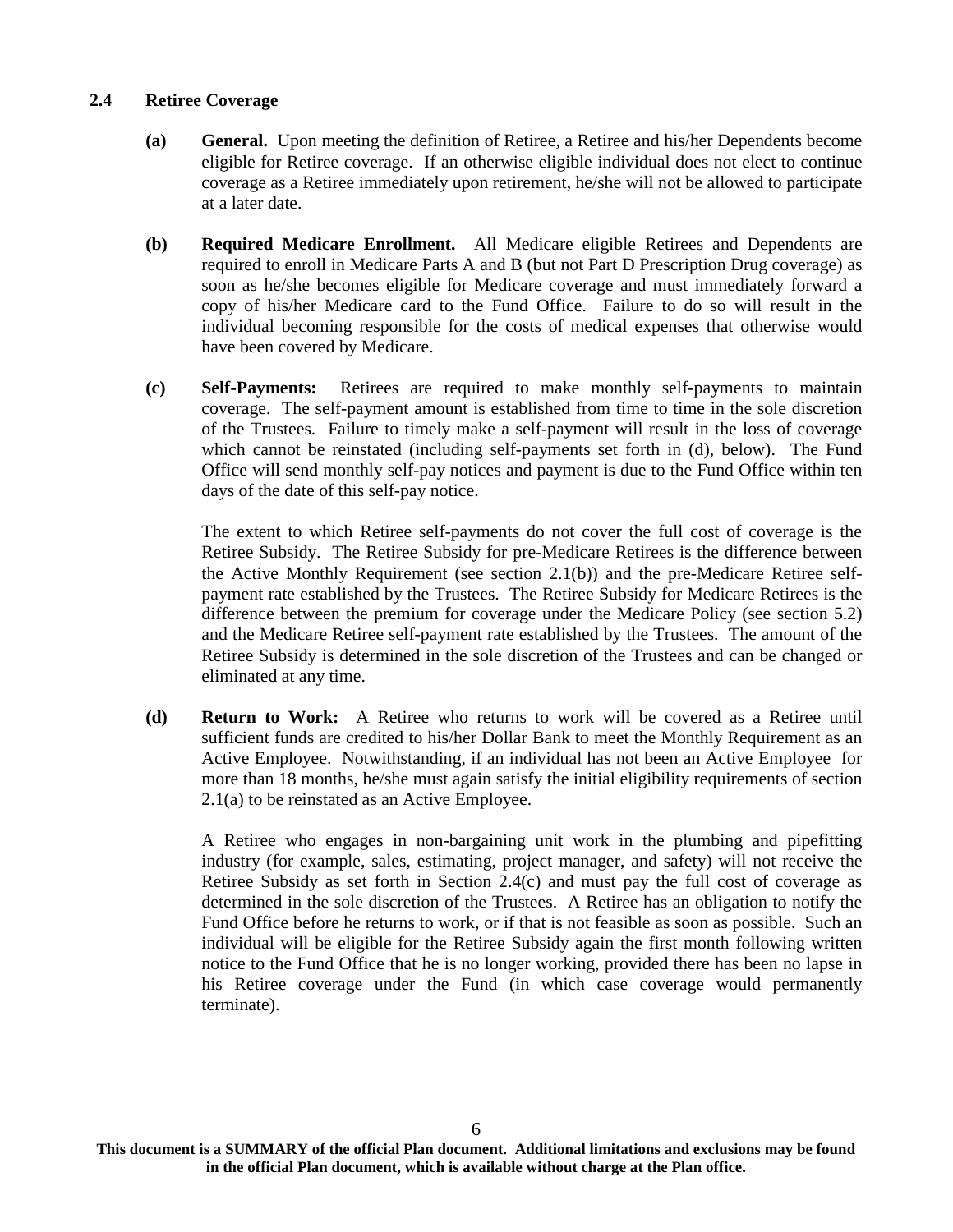- **2.5 Termination of Coverage for an Active Employee or Retiree.** Notwithstanding any term of the Plan to the contrary, coverage for an Active Employee or Retiree terminates the earliest of the following:
	- (1) Failure to meet the requirements for continuing eligibility, including a failure to make any self-payment in a timely manner; or
	- (2) Plan amendment which results in the termination of coverage; or
	- (3) Termination of the Plan.

#### **2.6 Dependents**

**(a) In General.** Dependents are eligible for coverage under the Plan when the Participant upon whom they are dependent is eligible. Notwithstanding any term of the Plan to the contrary, Dependent coverage terminates when such individual no longer meets the definition of Dependent.

A new Dependent should be enrolled within 30 days of marriage, birth, adoption, or placement for adoption and if so enrolled a Spouse will become eligible for coverage as of first day of the first month following the date of marriage and a Child's coverage will be effective the date of birth, adoption, or placement for adoption. If a Dependent is enrolled after these 30 days, retroactive coverage cannot be guaranteed and any retroactive coverage will be limited to that allowed by BCBSM policies and procedures.

- **(b) Dependent Coverage upon Death of the Participant.** Notwithstanding the above, if an Active Employee or Retired Participant dies, his/her surviving Dependents will continue coverage, without self-payment, so long as they continue to meet the definition of Dependent and until the later of:
	- (1) The normal eligibility termination date based on the Participant's Dollar Bank as if death had not occurred; or
	- (2) The last day of the third calendar month following the month in which the Participant died.

Thereafter, coverage may continue so long as self-payments, established from time to time in the sole discretion of the Trustees, are timely made for individuals who continue to meet the definition of Dependent.

- **(c) Termination of Dependent Coverage.** Notwithstanding any term of the Plan of the Plan to the contrary, Dependent coverage terminates upon the first of the following:
	- (1) Failure to make timely self-payments;
	- (2) Failure to meet requirements for continuing coverage, including failure to meet the definition of Dependent;
	- (3) Remarriage of Dependent Spouse;
	- (4) Termination of coverage of the Participant upon whom coverage is based; or
	- (5) Termination of the Plan.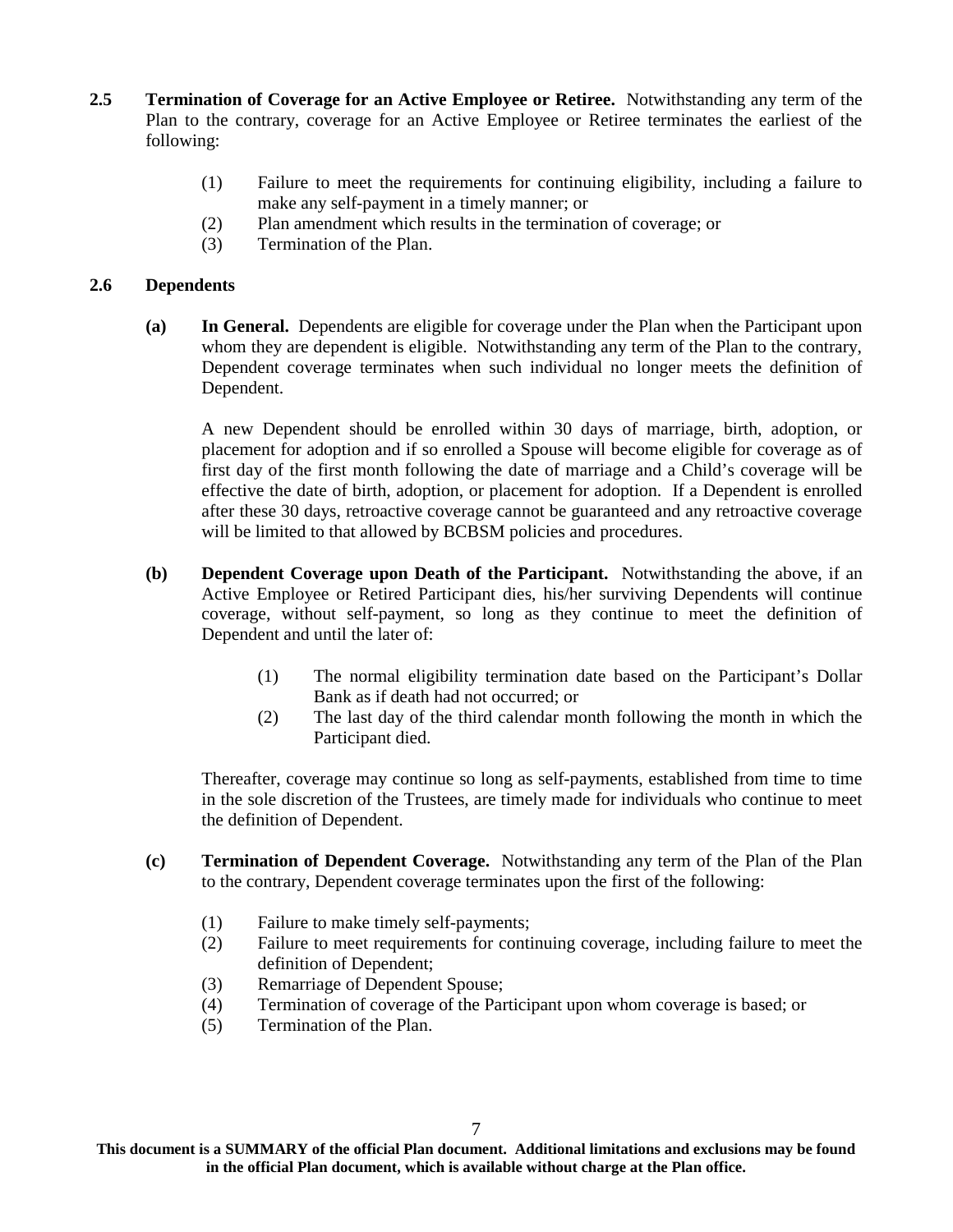# **2.7 Opt Out**

- **(a) Opting Out of Full Plan Coverage.** One time per year upon receipt by the Fund Office of a written request acceptable to the Trustees, an Active Employee may opt out of the benefits provided by the Fund if:
	- (1) He/she is actually enrolled in a group health plan that does not consist solely of excepted benefits (e.g. can be a spouse's plan) (Other Coverage); and
	- (2) The Other Coverage meets the Affordable Care Act minimum value standard.

Medicare is not "Other Coverage" for purposes of this provision.

- **(b) Freezing of Dollar Bank.** Upon opting out, an Active Employee's Dollar Bank will be frozen. "Freezing" the Dollar Bank means:
	- (1) Eligibility for the Active Employee and his/her Dependents will terminate the first of the month following the receipt of the request to opt out, except the Active Employee will remain eligible for life insurance and the Supplemental Benefit provided under Article 4; and
	- (2) The Active Employee's Dollar Bank will continue to be credited with ½ of the Employer Contributions received while the Dollar Bank is frozen less the cost of life insurance, up to the maximum Dollar Bank limit set forth in Section 2.1(b).

#### **(c) Reinstatement of Full Coverage**

- (1) **One Year After Effective Date of Opt Out.** An Active Employee may reinstate full coverage no sooner than one year after the effective date of his/her opt out by forwarding a written request for reinstatement to the Fund Office acceptable to the Trustees.
- (2) **Within One Year of Effective Date of Opt Out.** An Active Employee may reinstate full coverage within one year of the effective date of opting out only under the following conditions:
	- (A) Acquisition of a new Dependent as a result of marriage, birth, adoption, or placement for adoption, if a request to re-enroll for full coverage is made within 30 days of such event. An election change for marriage shall be effective the first day of the first month following the requested change. An election change for birth, adoption, or placement for adoption shall be effective the date of birth, adoption, or placement for adoption.
	- (B) If each of the following conditions are met:
		- (i) The Active Employee was covered under a group health plan or had health insurance coverage ("Other Coverage") at the time he made his election to opt out;
		- (ii) The Participant executed an Acknowledgment at the time of his election for Opt Out coverage verifying he/she had Other Coverage;
		- (iii) The Participant's Other Coverage:
			- (A) was COBRA coverage and which has been exhausted; or

**This document is a SUMMARY of the official Plan document. Additional limitations and exclusions may be found in the official Plan document, which is available without charge at the Plan office.**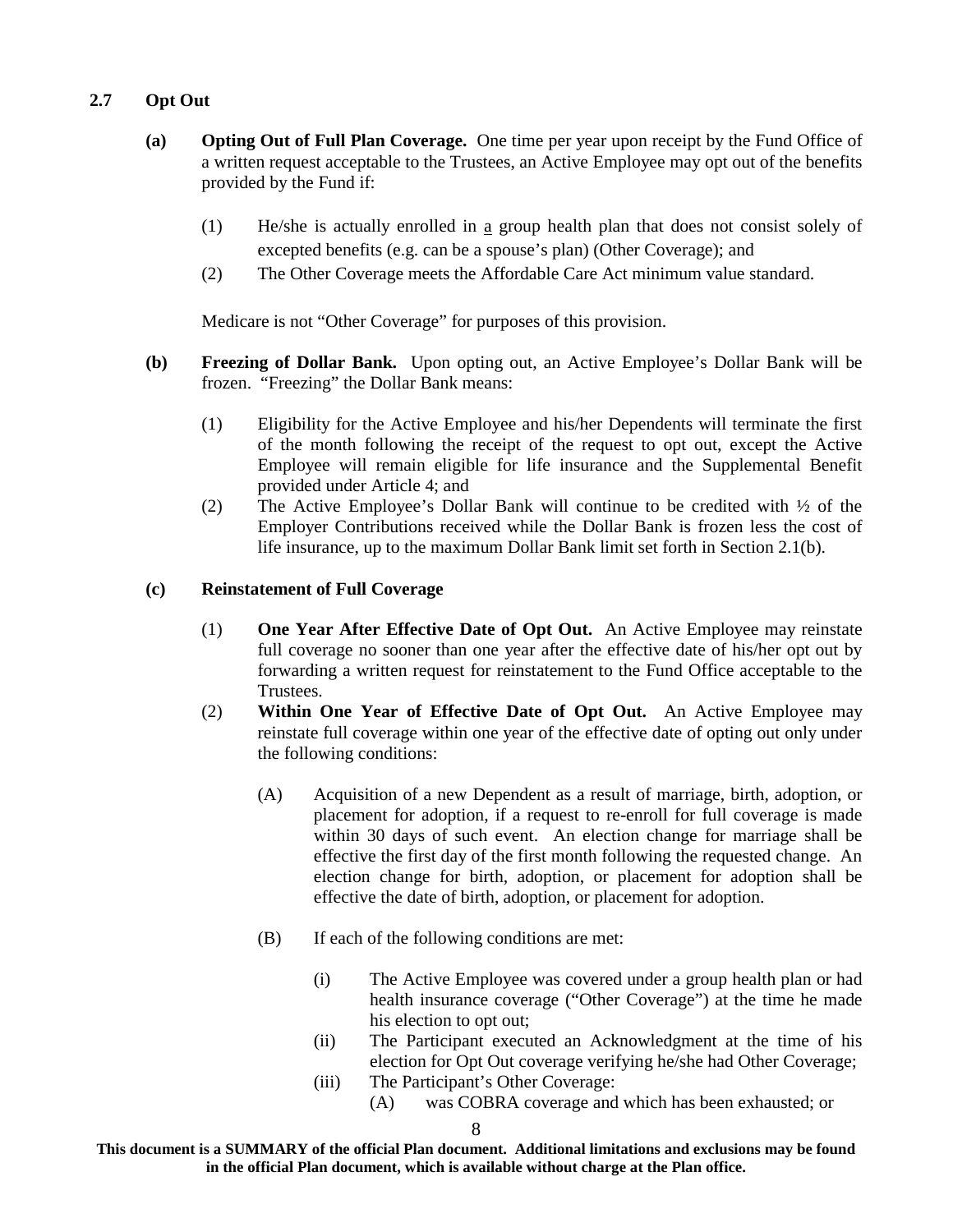- (B) was non-COBRA coverage which has been terminated as a result of:
	- (I) loss of eligibility due to legal separation, divorce, death, termination of employment, reduction in the number of hours of employment, termination of the plan for similarly situated individuals, or cessation of Dependent status; or
	- (II) employer contributions toward such coverage were terminated; and
- (iv) The Participant requests re-enrollment in full coverage within 30 days of the termination of the Other Coverage.

An election change for the reasons set forth above shall be effective the first day of the first month following the requested change.

- (C) An Active Employee taking leave under the Family Medical Leave Act may change his election for the period of time he/she is on such leave.
- (D) The Active Employee loses eligibility for Medicaid or State Children's Health Insurance Program ("CHIP") coverage, or becomes eligible to participate in a premium assistance program under Medicaid or CHIP. In both instances, the employee must request enrollment within 60 days of the loss of Medicaid/CHIP or of the eligibility determination.
- **(3) Dollar Bank Upon Reinstatement.** Upon reinstatement, the Active Employee's Dollar Bank will be "unfrozen" and coverage reinstated the first day of the month following the request to re-enroll, provided the Active Employee has returned to Covered Employment in the jurisdiction of the Union and the amount in the Dollar Bank is sufficient to cover the Monthly Requirement in effect as of the date of the request for reinstatement.
- **2.8** Reciprocity. The Trustees have entered into reciprocal agreements with the Trustees of similar UA health and welfare funds. Under these agreements, contributions for hours worked in the jurisdiction of another UA local may be transferred to this Fund for use in continuing eligibility. The amounts to be transferred and the way those transfers are credited to Participants are governed by the Reciprocity Agreements and by the administrative procedures adopted by the Trustees, in their sole discretion, from time to time.
- **2.9 Trustee Discretion.** The Trustees, in their discretion, have the authority to change any term or condition of the Plan at any time, including but not limited to the provisions regarding eligibility.
- **2.10 Notification to Fund Office.** Each Participant and adult Dependent has an obligation to keep the Fund Office informed of changes in address, marital status, beneficiary, and dependents.
- **2.11 Nonbargaining Unit (NBU) Participation.** Effective April 1, 2015, the Trustees may enter into participation agreements to allow coverage under the Fund for NBU participants (which does not apply to the Union or Apprenticeship Fund) under the following conditions:

**This document is a SUMMARY of the official Plan document. Additional limitations and exclusions may be found in the official Plan document, which is available without charge at the Plan office.**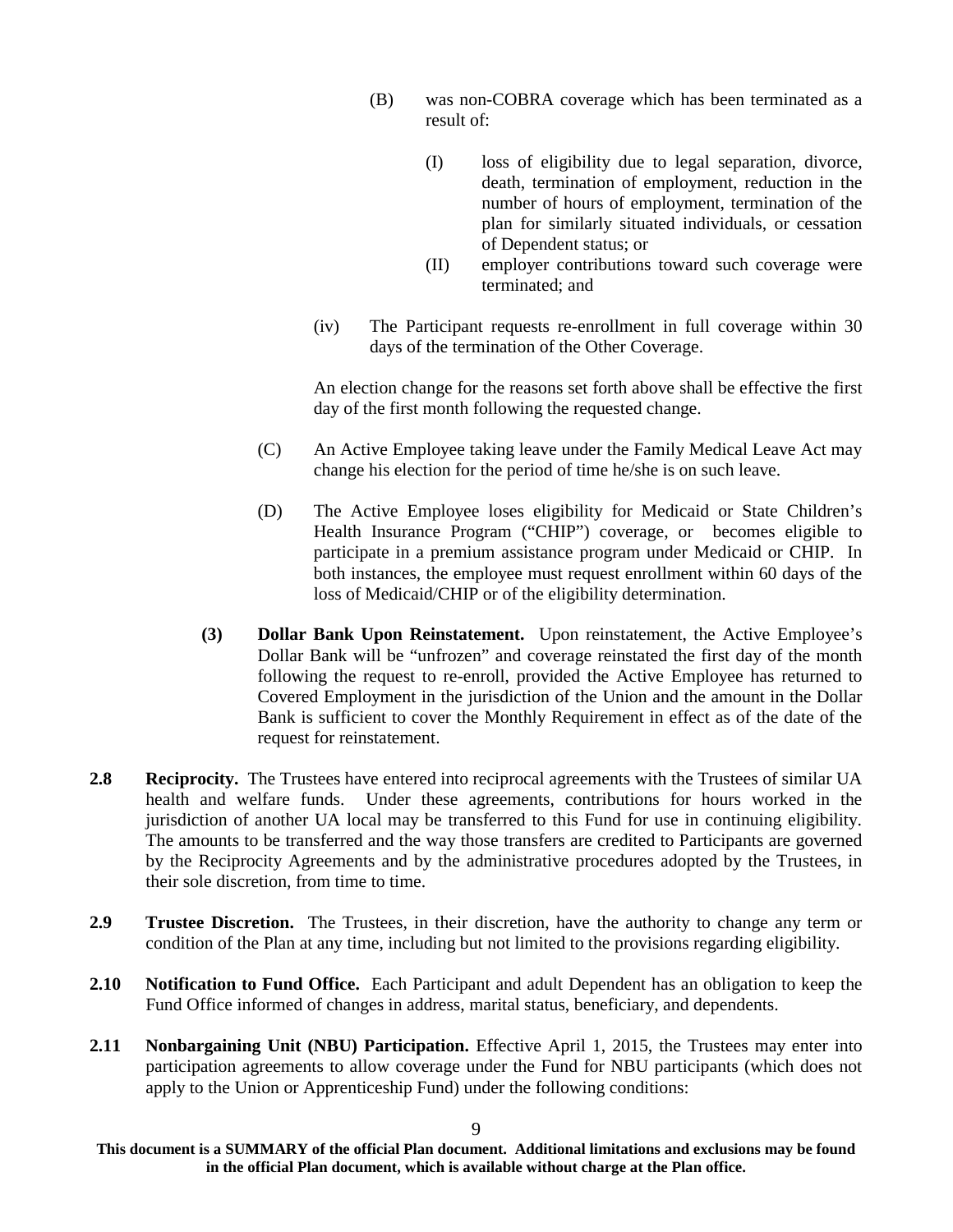- (1) The Employer must sign a participation agreement provided by the Trustees.
- (2) The Employer must:
	- (a) Have an office in the jurisdiction of Local 370;
	- (b) Have a current CBA with Local 370;
	- (c) Currently employ, and continue to employ as a condition of participation, bargaining unit employees; and
	- (d) Be current in contributions to all Local 370 funds for bargaining unit employees, and current in contributions to this Fund for NBU participants.

Failure to meet these conditions will be considered a fraud on the Fund, in which event the Employer shall be liable to reimburse the Fund for the costs of all claims incurred for the period of time for which any such condition was not met.

- (3) NBU participants must be employees of the Employer.
- (4) NBU participants have no Bank (and thus no Supplemental Benefit).
- (5) Contributions for each NBU participant must be made at the journeyman rate under the Local 370 CBA for 40 hours per week, 52 weeks per year. No self-payments are allowed to maintain coverage if contributions are not timely received. Eligibility will be terminated where contributions are not timely received and will not be reinstated. No COBRA coverage will be offered if eligibility is terminated due to the Employer's failure to timely pay contributions. Contributions are due for each NBU participant 15 days prior to the month of coverage.
- (6) NBU participants and their Dependents are eligible for medical, prescription drugs, and dental coverage under Article 5. Life insurance coverage will be available only if such coverage is approved by the life insurance carrier.
- (7) NBU participants are not entitled to Weekly Disability Benefits, nor extended eligibility for disability.
- (8) No Dependent coverage is available upon the death of the NBU participant. Dependents will be offered COBRA.
- (9) No retiree coverage is available for NBU participants.
- (10) The Employer is responsible for determining which of its employees will participate. The Employer agrees it is the Employer's responsibility to ensure the benefits it provides to its employees are provided on a nondiscriminatory basis and agrees to indemnify and hold harmless the Fund for any costs or expenses incurred if the Employer fails to do so.
- (11) The Fund will not accept any NBU participation if the total number of NBU participants reaches the 10% limitation applicable to VEBAs under IRC  $\S 501(c)(9)$ .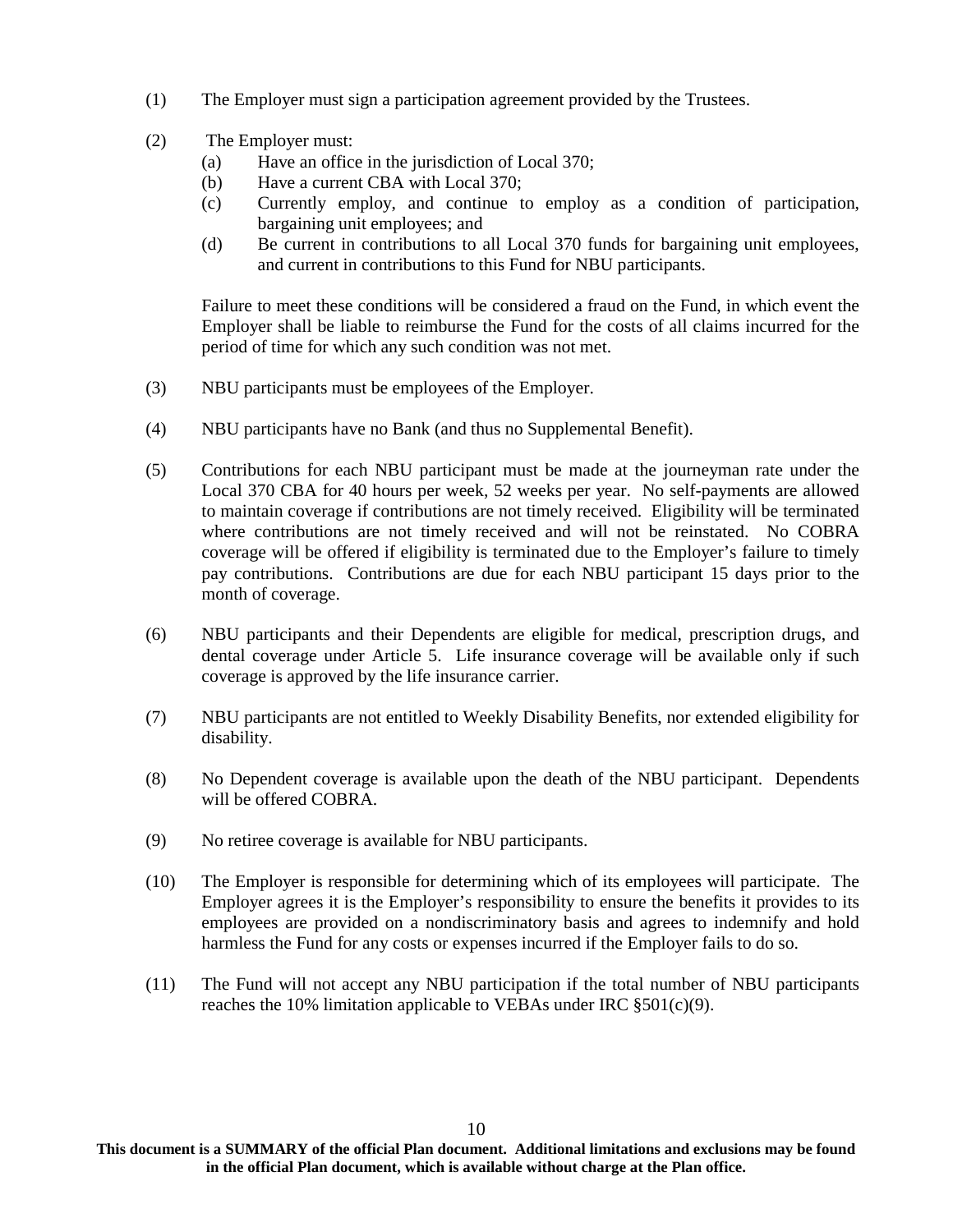(12) The Trustees retain the right to change or eliminate the benefits or participation of NBU participants. An election to participate can only be made once per year by an Employer, and if elected the Employer is bound to make contributions for entire year for each of its NBU participants. If the employment of any such NBU participant with the Employer terminates, he/she will be offered COBRA pursuant to the terms of Article 8.

### **ARTICLE 3 – WEEKLY DISABILITY BENEFITS (LOSS OF TIME) – ACTIVE EMPLOYEES ONLY**

An Active Employee who as the result of a non-occupational accidental bodily Injury or Illness is unable to perform Covered Employment is eligible for a Weekly Disability Benefit in the amount of \$200 per week. An Active Employee must complete an application, supported by a physician statement, on a form provided by the Fund Office. If requested, the applicant must submit to an independent medical examination with a physician selected by the Fund. No benefits are payable under this benefit provision for any period or day of disability for which the Employee is not under the regular care and attendance of a physician. A Chiropractor is not considered a physician for the purposes of disability benefits.

Weekly Disability Benefits are provided for a maximum of 26 weeks for any single period of disability. All disabilities will be considered a single period of disability, regardless of whether the disabilities are related, until a Participant returns to Covered Employment and the number of hours worked upon such return multiplied by the applicable contribution rate equals the Monthly Requirement.

Weekly Disability Benefits: (1) begin the date of Injury or one week following the onset of Illness; (2) are not assignable; and (3) also subject to all General Plan Exclusions and Limitations. No Weekly Disability Benefits are payable on or after the date an Employee retires.

# **ARTICLE 4 – LIFE INSURANCE**

Active Employees and Retirees are eligible for coverage set forth below pursuant to a fully insured life insurance policy issued by Mutual of Omaha, Mutual of Omaha Plaza, Omaha, Nebraska 68175, 1-800- 775-8805, www.mutualofomaha.com. Further information, including limitations and exclusions to coverage, are set forth in the Mutual of Omaha life insurance policy. **If there is any conflict between the terms of the Plan, this SPD, or the terms of the life insurance policy, the terms of the life insurance policy control.**

- **4.1 Active Employees**. Active Employees are eligible for \$30,000 basic life and \$10,000 accidental death and dismemberment coverage.
- **4.2 Retirees.** Retirees are eligible for \$9,000 basic life coverage. A Retiree may continue life insurance even if he/she ceases all other coverage under the Fund if he/she continuously makes a monthly self-payment for this coverage. The amount of such self-payment shall be determined from time to time in the sole discretion of the Trustees.
- **4.3 Beneficiary Designation.** You must file a written designation of Beneficiary with the Fund Office on a properly completed form. If you have not made an irrevocable designation of Beneficiary, you may name a new Beneficiary without your prior Beneficiary's consent, by filing a new form with the Fund Office. The change of Beneficiary will be effective on the date received by the Fund Office and prior to your death, regardless of the date you sign the form. If you do not designate a Beneficiary or if your Beneficiary does not outlive you, then Beneficiary shall mean, the following who survive you in the following order: (1) Spouse; (2) Children, including legally adopted

**This document is a SUMMARY of the official Plan document. Additional limitations and exclusions may be found in the official Plan document, which is available without charge at the Plan office.**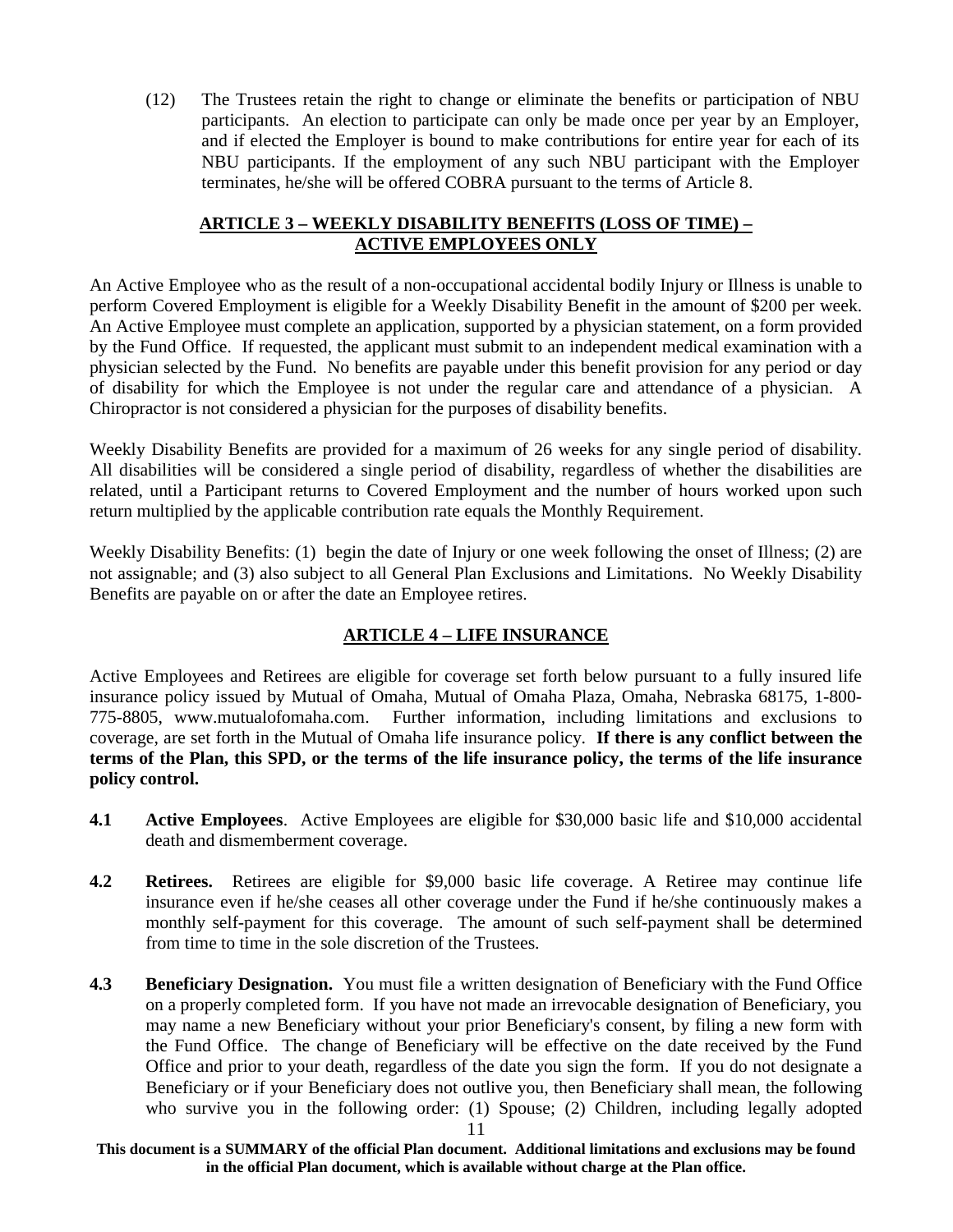children; (3) Parents; (4) brothers and sisters; or (5) Estate. If two or more persons are entitled to the benefit as Beneficiaries, they will share equally.

**4.4 Claims and Appeals/Conflicts.** All claims and appeals regarding insured life insurance benefits shall be determined by the procedures set forth in the applicable life insurance policies and not pursuant to Article 7, below. **In the event of any conflict between the provisions of the Plan and the insurance policy, including the proper determination of the beneficiary, the terms of the insurance policy and the determination by the insurance company controls.**

### **ARTICLE 5 – MEDICAL/PRESCRIPTION DRUG/DENTAL BENEFITS**

- **5.1 Medical/Prescription Drug Benefits Non-Medicare Eligible Covered Persons.** Self-insured medical and prescription drug benefits for non-Medicare eligible Participants and Dependents are administered by Blue Cross Blue Shield of Michigan (BCBSM). Please refer to the applicable BCBSM Benefits Guide for a description of the benefits available under each plan, available at www.bcbsm.com, or for information call the number on your benefits card. The coverage provided under each respective BCBSM program is subject to the exclusions and restrictions set forth in the BCBSM Benefits Guides and the Plan. Upon request to the Fund Office, a provider list will be provided without charge.
- **5.2 Medical/Prescription Drug Benefits Medicare Eligible Covered Persons.** Medicare eligible Participants and Dependents are provided medical and prescription drug coverage via a fully insured Medicare coordinated policy issued by BCBSM, the Medicare PLUS Blue Group PPO (Medicare Policy). The terms and conditions of such coverage are set forth in the Medicare Policy. For more information, go to http://www.bcbsm.com/medicare/plans/ma.html, call 1-888-563-3307, or call the number on your benefit card. Non-Medicare eligible dependents of Medicare eligible Participants are covered under the Fund's self-insured medical and prescription drug plan set forth section 5.1, above.

Coverage under the Medicare Policy may be limited if such person has not timely applied for and obtained Medicare. It is the Participant's or Dependent's responsibility to timely obtain Medicare coverage (i.e. as soon as eligible to do so). This obligation applies whether Medicare eligibility is based on age, disability, or end stage renal disease. If a Participant or Dependent does not timely obtain Medicare coverage, he/she is directly responsible for the medical and prescription drug costs that otherwise would have been covered by Medicare or the Medicare Policy.

All Medicare eligible Participants and Dependents will automatically be enrolled in the Medicare Policy at the earliest enrollment opportunity after Medicare eligibility is obtained.

If a Participant has other coverage under a Spouse's plan or any other type of medical plan (Other Coverage), he/she must contact the Fund Office so benefits can be properly coordinated. If he/she does not do so, he/she may be responsible for the costs of medical expenses that otherwise would have been paid by the Other Coverage.

**5.3 Dental Benefits – Active Employees Only.** Self-insured dental benefits for eligible Active Employees and their Dependents are administered by Blue Cross Blue Shield of Michigan (BCBSM). Please refer to the applicable BCBSM Benefits Guide for a description of the benefits available under each plan, available at www.bcbsm.com, or for information call the number on your benefits card. The coverage provided under each respective BCBSM program is subject to the exclusions and restrictions set forth in the BCBSM Benefits Guides and in the Plan.

**This document is a SUMMARY of the official Plan document. Additional limitations and exclusions may be found in the official Plan document, which is available without charge at the Plan office.**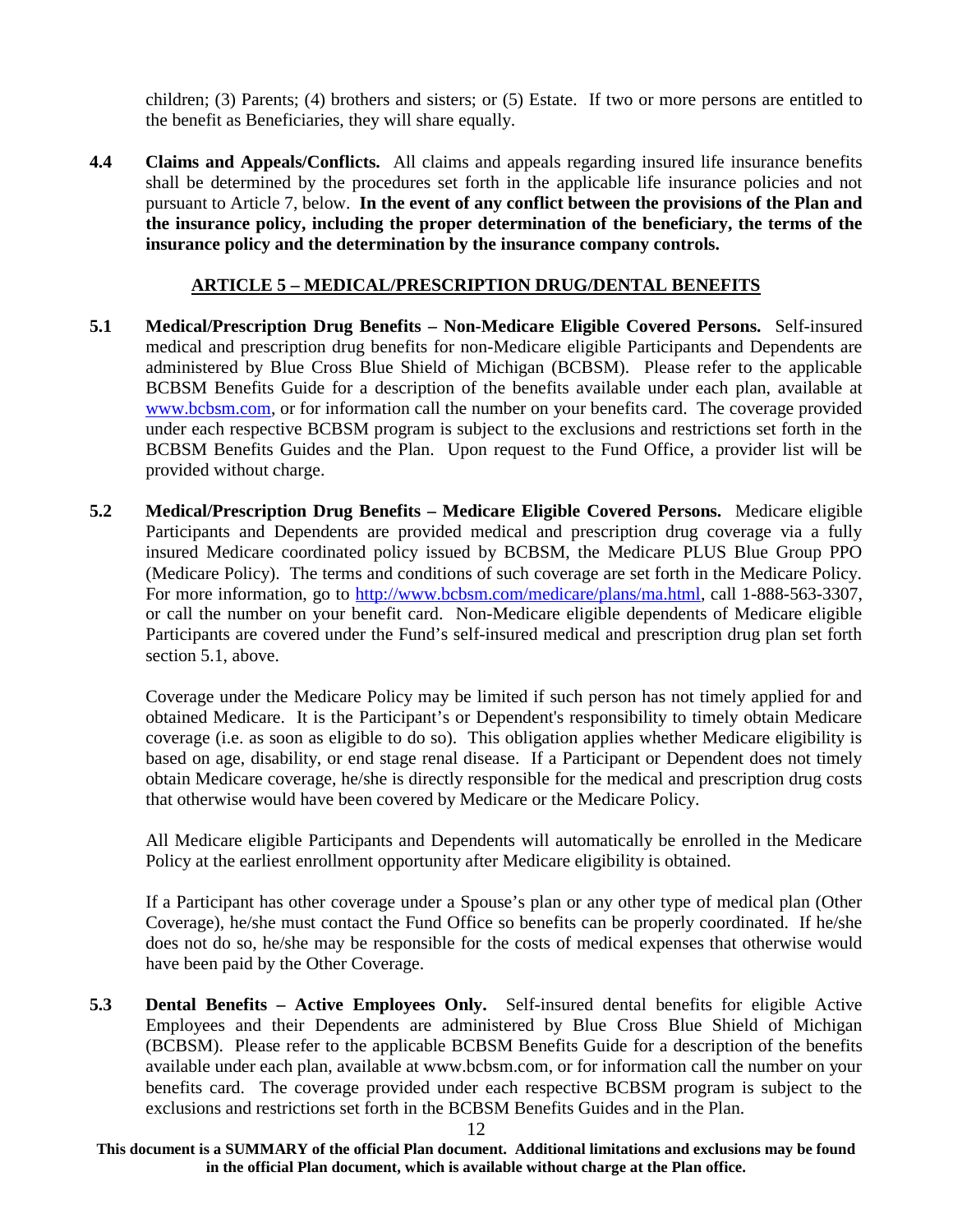#### **5.4 Coordination of Benefits**

- **(a) Application.** This provision shall apply in determining the benefits for an allowable expense, if the sum of:
	- (1) the benefits that would be payable under the Plan in the absence of this provision; and
	- (2) the benefits that would be payable under any other plan in the absence of a coordination of benefits provision, would exceed the allowable expense payable under the Plan.

Benefits payable under another plan include the benefits that would have been payable had the claim been duly filed under that plan.

Notwithstanding anything in this section to the contrary, a Participant or Dependent will never receive less if covered by two or more plans than he would receive if covered by the Plan alone; provided, however, that the Plan will pay no more than an amount which would bring total coverage up to the amount which would have been provided under the Plan.

- **(b) Coordination.** Plan rules regarding coordination:
	- (1) Another plan without a coordinating provision shall always be deemed to be the primary Plan.
	- (2) If another plan has a provision that makes the Plan primary, then:
		- (A) The plan covering the patient directly rather than as a dependent is primary and the other is secondary.
		- (B) If a child is covered under both parents' plans, the plan that covers the parent whose birthday occurs earlier in the calendar year shall be considered the primary plan.
		- (C) If neither (A) nor (B) applies, the plan covering the patient longest is primary.
	- (3) With respect to dependents of divorced parents, the following rule applies:
		- (A) if there is a court decree, the plan that covers the dependent of the parent with responsibility to do so pursuant to such decree shall be primary;
		- (B) if (A) does not apply:
			- (i) the plan covering the parent with custody of the dependent shall be considered the primary plan;
			- (ii) the plan covering the spouse, if any, of the parent with custody of the dependent will be secondarily liable; then
			- (iii) the plan covering the parent without custody shall be liable; then
			- (iv) the plan covering the spouse, if any, of the parent without custody of the dependent will be liable last;
		- (C) if neither (A) nor (B) apply, the "Birthday Rule" will be used to determine liability in the order set forth in (B)(i)-(iv).

**This document is a SUMMARY of the official Plan document. Additional limitations and exclusions may be found in the official Plan document, which is available without charge at the Plan office.**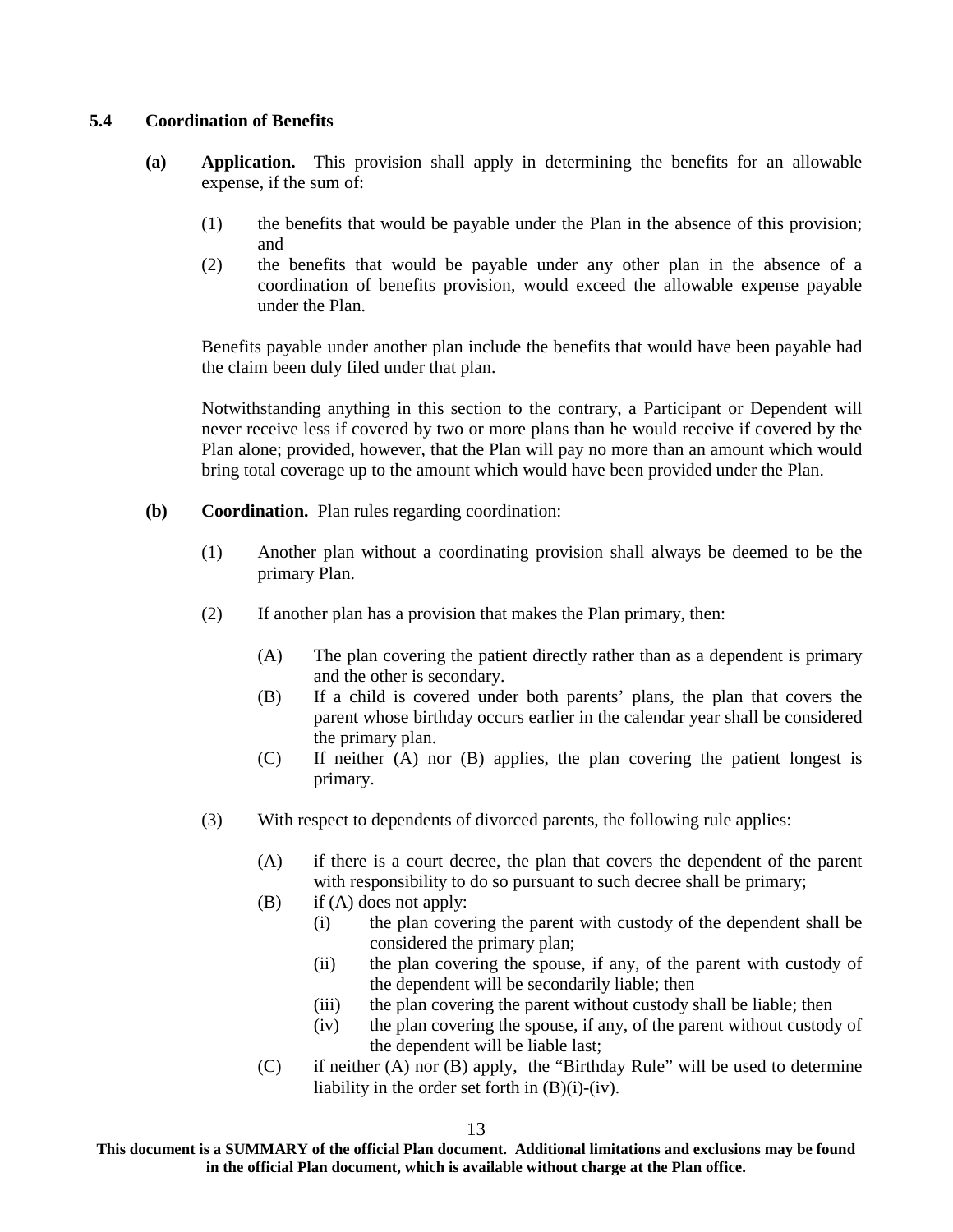- (4) Benefits will be coordinated with Medicare according to the Medicare Secondary Payer (MSP) Rules when applicable. The following addresses specific situations where MSP Rules are applicable:
	- (A) Coordination with Coverage By Virtue of Current Employment Status

In the event a Medicare-eligible Covered Person is eligible under one plan as a dependent (for example, a dependent of an actively employed spouse) and another plan other than as a dependent (for example, a Retiree under the Plan), and as a result of the Medicare Secondary Payer Rules, Medicare is

- (i) Secondary to the plan covering the Covered Person as a dependent, and
- (ii) Primary to the plan covering the Covered Person other than as a dependent,

then benefits of the plan covering the Covered Person as a dependent are primary to those of the plan covering the Covered Person other than as a dependent. For example, if a Pensioner is covered as a dependent under a plan covering his/her Spouse as an active employee, then the benefits of the Spouse's plan are primary to the benefits provided by the Plan.

- (B) End Stage Renal Disease: After a period of time, Medicare becomes the primary insurer for an individual who needs a regular course of dialysis treatment or a kidney transplant because of renal disease. Any Participant or Dependent receiving such treatment should contact the Social Security Administration as soon as possible to obtain information regarding Medicare eligibility and take appropriate steps to become eligible for Medicare benefits. Once eligibility could have been obtained, even if it is not, the Plan will be primary (i.e. will provide benefits) only to the extent required by Medicare's Secondary Payer rules.
- (5) With respect to a Participant or Dependent on COBRA Continuation of Coverage from any other plan, the Plan will be secondary.
- (6) The Plan is primary when Medicaid is involved as the other carrier.
- **5.5 Benchmark.** The Plan adopts the Michigan state benchmark plan for purposes of defining essential health benefits.

#### **ARTICLE 6 – SUPPLEMENTAL BENEFIT**

- **6.1 Supplemental Benefit.** Amounts in an Active Participant's Dollar Bank can be used for a Supplemental Benefit (SB), subject to the terms and conditions of this Article. The SB, like all other Fund benefits, it is not a vested benefit. The Trustees may eliminate the SB at any time.
- **6.2 Eligible Expenses.** The following expenses, not otherwise covered by this Fund or any other health care plan or insurance, are eligible for reimbursement as a SB:
	- $\triangleright$  reimbursement of self-payments made to maintain coverage in the Fund,

**This document is a SUMMARY of the official Plan document. Additional limitations and exclusions may be found in the official Plan document, which is available without charge at the Plan office.**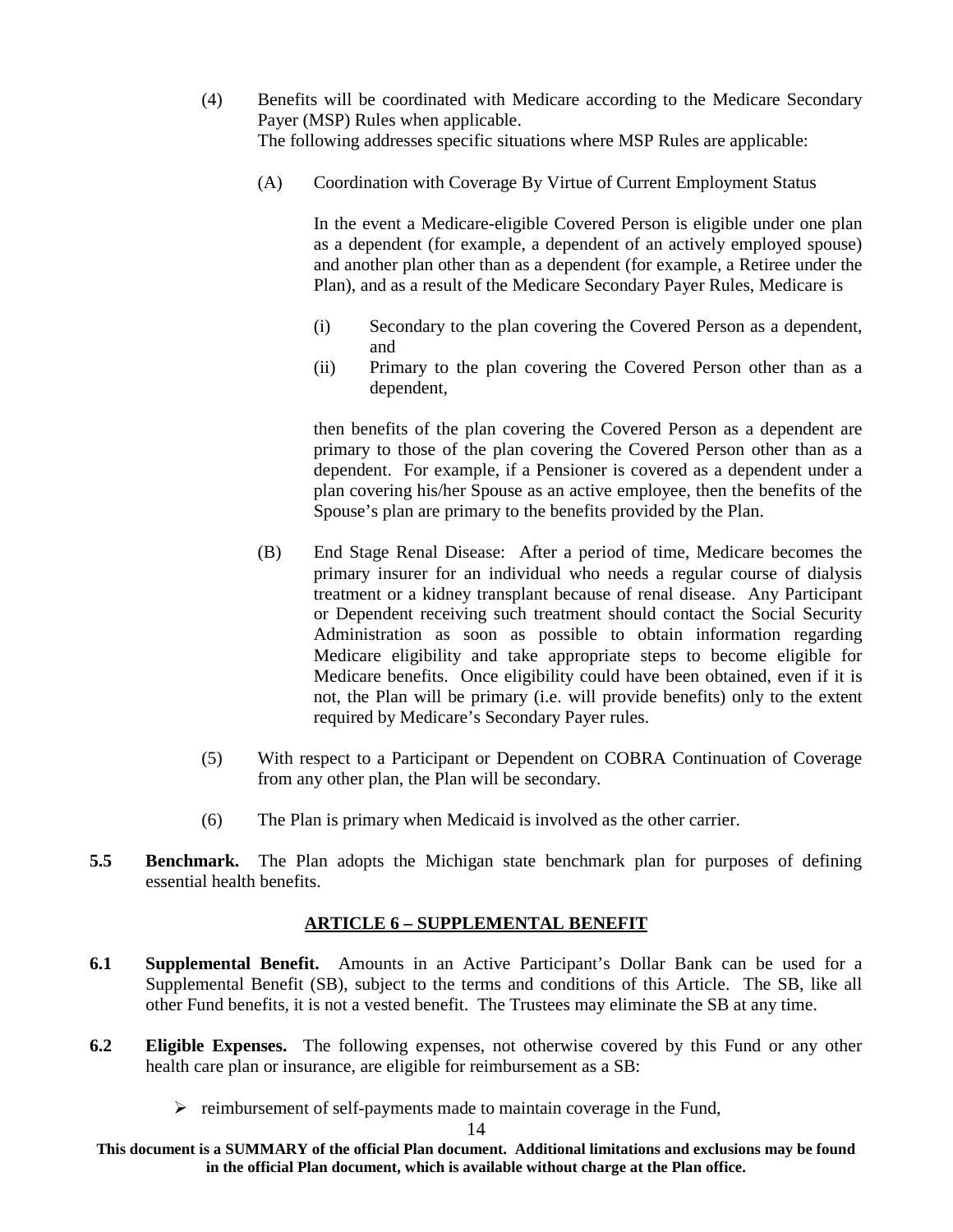- $\triangleright$  hearing aids,
- $\triangleright$  vision care expenses, including laser eye surgery,
- $\triangleright$  dental benefits, including orthodontics, and
- $\triangleright$  deductibles and co-insurance on BCBSM administered benefits.

To be reimbursed, a Participant must submit to the Fund Office an itemized bill from the provider that reflects the date of service, patient's name, amount charged, and amount paid by the Participant.

For BCBSM administered benefits, the Participant must submit to the Fund Office the BCBSM Explanation of Benefits. Claims can be submitted monthly; however, reimbursements will only be made on a quarterly basis in September, December, March, and June.

- **6.3 Annual Benefit Amount/Minimum Balance.** The maximum SB allowed per calendar year is \$5,000 for claims incurred on or after 8/1/13. However, when the balance equals or is less than the Monthly Requirement, the remaining amount can only be used for Fund self-payments.
- **6.4 Supplemental Benefit After Retirement.** An eligible Retiree may continue to utilize the balance in his/her Dollar Bank upon retirement for the SB. However, when the balance equals or is less than the Monthly Requirement, the remaining amount can only be used for Fund self-payments.

# **ARTICLE 7 – CLAIMS REVIEW AND APPEAL PROCEDURES**

**For benefits provided under the fully insured policies, and the Medicare Policy referenced in section 5.2, claims and appeals will be governed solely by the procedures set forth in the documents governing such benefits, and not by the provisions of Article 7 and 7A.**

- **7.1 Types of Claims Covered.** For purposes of the procedures set forth below, the following terms are used to define health claims:
	- **Urgent Health Claims**: claims that require expedited consideration in order to avoid jeopardizing the life or health of the Claimant or subjecting the Claimant to severe pain;
	- **Pre-Service Health Claims**: for example, pre-certification of a hospital stay or predetermination of dental coverage;
	- **Post-Service Health Claims**: for example, Claimant or his Physician submits a claim after claimant receives treatment from Physician; and
	- **Concurrent Claims**: claims for a previously approved ongoing course of treatment subsequently reduced or terminated, other than by Plan amendment or Plan termination.
	- **Rescission of Coverage**: retroactive cancellation of coverage.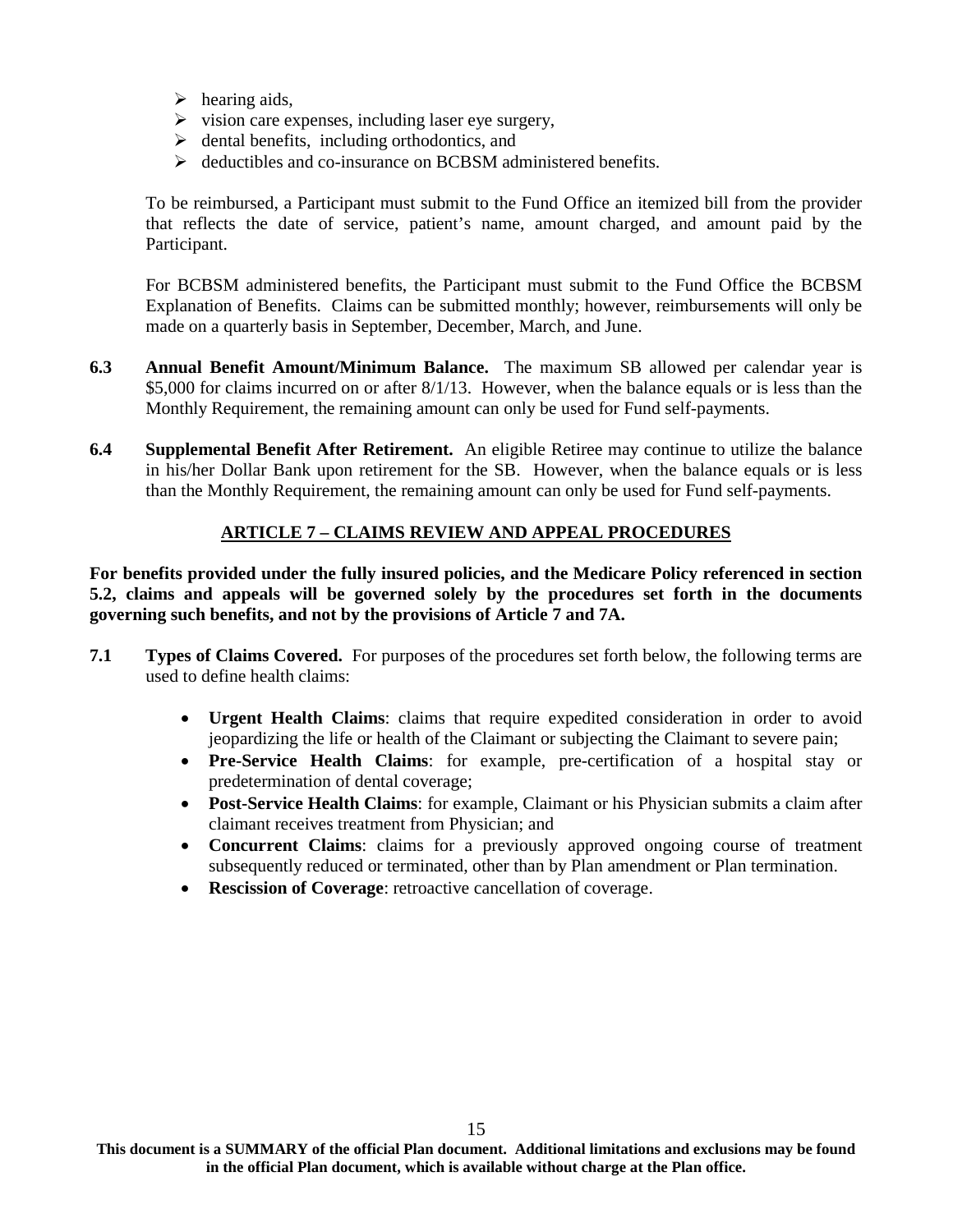**7.2 Initial Submission of Claims.** Most claims will be submitted directly from the provider to the appropriate party. However, if they are not, medical, dental, and prescription drug claims should be submitted to Blue Cross Blue Shield of Michigan, and all other claims for benefits (including eligibility claims) should be submitted to the Fund Office.

# **7.3 Notice That Additional Information is Needed to Claim.**

- $\triangleright$  After the claim is submitted, the Fund deadline to provide notice to Claimant that the claim is incomplete (with explanation of additional information is necessary to process claim) is:
	- For Urgent Health Claims 24 hours after receiving improper claim.
	- For Pre-Service health claims  $-5$  days after receiving improper claim.
- $\triangleright$  After receipt of notice from the Fund that the claim is incomplete, the Claimant's deadline to supply the Fund the information requested to complete claim is:
	- For Urgent Health Claims 48 hours after receiving notice.
	- For Pre-Service Health Claims 45 days after receiving notice.
	- For Post-Service Health Claims 45 days after receiving notice.
	- For Disability Claims  $-45$  days after receiving notice.
- **7.4 Avoiding Conflicts of Interest.** The Fund must ensure that all claims and appeals are adjudicated in a manner designed to ensure the independence and impartiality of the persons involved in making the decision. Accordingly, decisions regarding hiring, compensation, termination, promotion, or other similar matters with respect to any individual (such as a claims adjudicator or medical expert) must not be made based upon the likelihood that the individual will support the denial of benefits.

# **7.5 Initial Decision On A Claim**

- (a) Additional Evidence:
	- (1) The Fund must provide the Claimant, free of charge, with any new or additional evidence considered, relied upon, or generated by the Fund (or at the direction of the Fund) in connection with the claim; such evidence must be provided as soon as possible and sufficiently in advance of the date on which the notice of the adverse benefit determination is required to be provided under (b), below, to give the Claimant a reasonable opportunity to respond prior to that date; and
	- (2) Before the Fund can issue an initial benefit determination based on a new or additional rationale, the Claimant must be provided, free of charge, with the rationale. The rationale must be provided as soon as possible and sufficiently in advance of the date on which the notice of the adverse benefit determination is required to be provided under (b), to give the claimant a reasonable opportunity to respond prior to that date.
- (b) The Fund deadline for making an initial decision on a claim is:
	- **For Urgent Health Claims** As soon as possible, taking into account medical exigencies, but not later than 72 hours after receiving initial claim, if it was complete; or 48 hours after receiving completed claim; or after the 48-hour claimant deadline for submitting information needed to complete claim, whichever is earlier.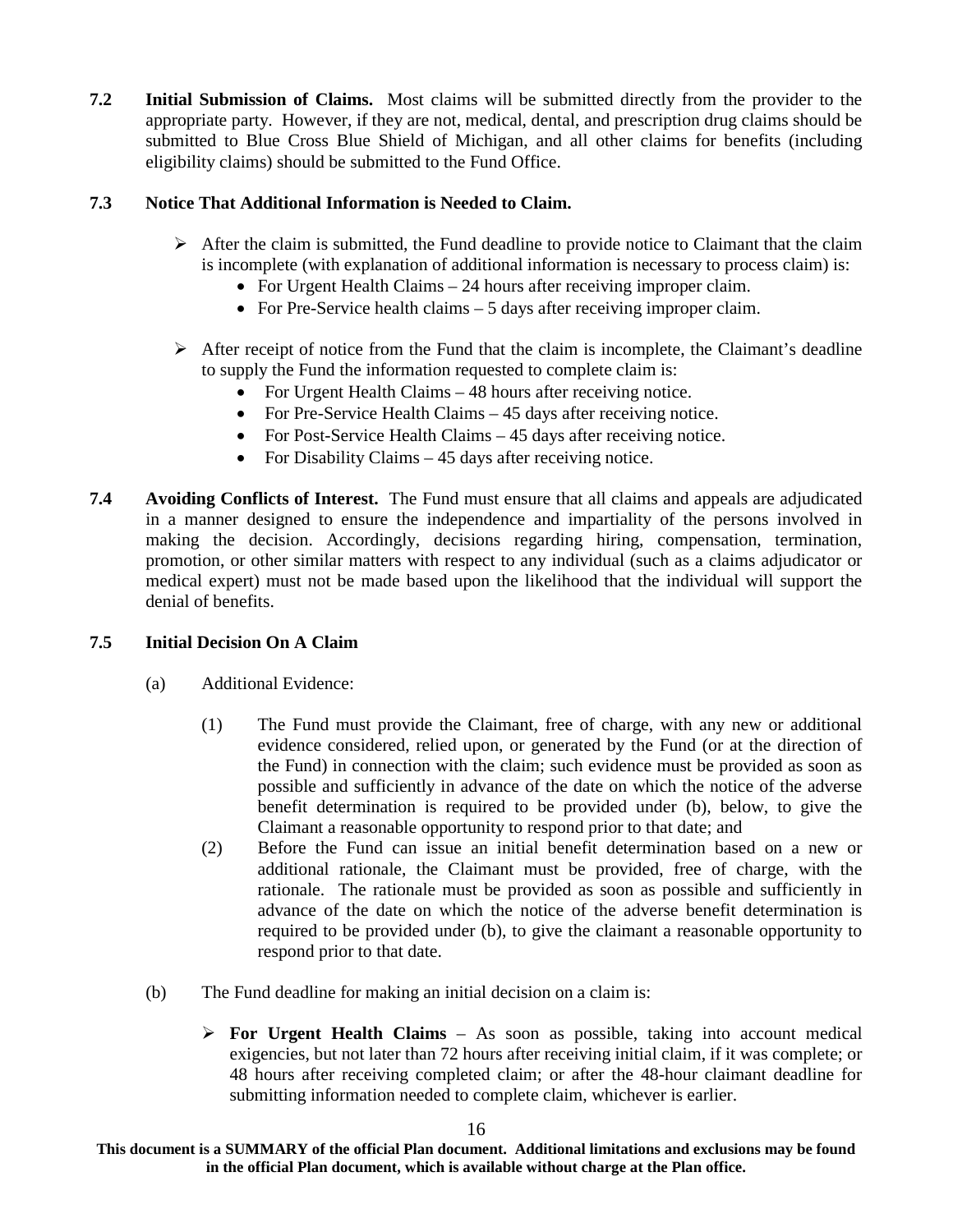- **For Pre-Service Health Claims** 15 days after receiving the initial claim. A 15-day extension is permitted if the Plan needs more information and it has provided notice of same to the Claimant during the initial 15 day period. Fund deadline for responding is tolled while awaiting requested information from the Claimant.
- **For Post-Service Health Claims** 30 days after receiving the initial claim. A 15-day extension is permitted if the Plan needs more information and has provided notice of same to the Claimant during the initial 30 day period. Fund deadline for responding is tolled while awaiting requested information from Claimant.
- **For Disability Claims** 45 days after receiving the initial claim. A 30-day extension is permitted if the Plan needs more information and has provided proper notice of same to the Claimant. An additional 30-day extension is permitted if the Plan needs more information and has provided notice of same to the Claimant during the first 30-day extension. Fund deadline for responding is tolled while awaiting additional information from Claimant.

#### **7.6 Adverse Benefit Determination.** Notice of an adverse benefit determination will include:

- $\triangleright$  the specific reasons for the denial;
- $\triangleright$  the specific Plan provision or provisions on which the decision was based;
- $\triangleright$  if applicable, what additional material or information is necessary to complete the claim and the reason why such material or information is necessary;
- $\triangleright$  the internal rule or similar guideline relied upon in denying the claim;
- $\triangleright$  if the denial was based on medical necessity, experimental nature of treatment or similar matter, an explanation of same;
- $\triangleright$  information sufficient to identify the claim involved (including the date of service, the health care provider, the claim amount (if applicable);
- $\triangleright$  a statement describing the availability, upon request, of the diagnosis code and its corresponding meaning, and the treatment code and its corresponding meaning;
- $\triangleright$  a description of available internal appeal process and how to initiate the external review process for an adverse benefit determination which involves a medical condition of the claimant for which the timeframe for completion of the internal appeal would jeopardize the life or health of the claimant or would jeopardize the claimant's ability to regain maximum function;
- $\triangleright$  if applicable, a statement of the Claimant's right to bring a civil action after further denial on appeal or external appeal; and
- $\triangleright$  the availability of possible assistance with the internal claims and appeals and external review processes from the Employee Benefits Security Administration, 1-866-444- 3272, or the Michigan Office of Financial and Insurance Regulation, MiCHAP, P.O. Box 30220, Lansing, Michigan 48909, (877) 999-6442.

#### **7.7 Internal Appeals**

- **(a) Adverse Benefit Determinations.** A Claimant may appeal any Adverse Benefit Determination received under Section 7.6. An Adverse Benefit Determination means any of the following:
	- $\triangleright$  a denial, reduction, or termination of, or a failure to provide or make payment (in whole or in part) for, a benefit, including any such denial, reduction, termination, or failure to provide or make payment that is based on a determination of a participant's or beneficiary's eligibility to participate in a plan;

**This document is a SUMMARY of the official Plan document. Additional limitations and exclusions may be found in the official Plan document, which is available without charge at the Plan office.**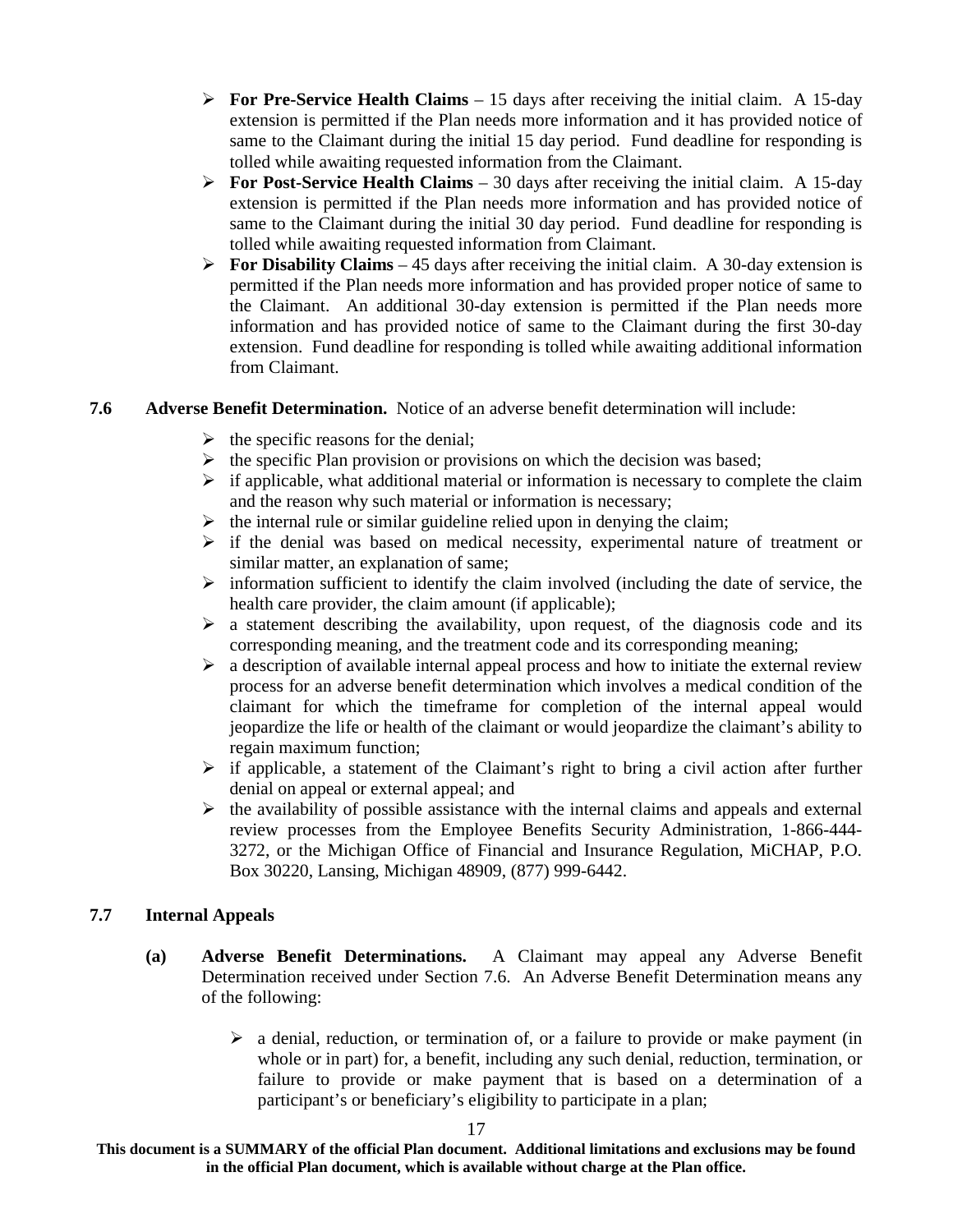- $\triangleright$  a denial, reduction, or termination of, or a failure to provide or make payment (in whole or in part) for, a benefit resulting from the application of any utilization review;
- $\triangleright$  failure to cover an item or service for which benefits are otherwise provided because it is determined to be experimental or investigational or not medically necessary or appropriate; or
- $\triangleright$  rescission of coverage.
- **(b) Submission of Internal Appeals.** An appeal is a written request to the Trustees setting forth issues to consider related to the benefit denial, along with any additional comments the Claimant may have. A Claimant, free of charge and upon request, shall be provided reasonable access to, and copies of, all documents, records, and other information relevant to the claimant's claim for benefits. The Fund will not consider a request for diagnosis and treatment information, in itself, to be a request for an internal appeal.

The Plan will continue to provide coverage for an ongoing course of treatment pending the outcome of an internal appeal.

The review on appeal shall take into account all comments, documents, records, and other information submitted by the Claimant relating to the claim, without regard to whether such information was submitted or considered in the initial benefit determination. Appeals should be submitted as follows:

- **Appeals Regarding Benefits Administered By Blue Cross Blue Shield of Michigan:** For those claims administered by BCBSM, submit an initial appeal of a benefit denial to the address set forth on the BCBSM denial. If BCBSM denies this appeal, you may submit a second appeal to the Plan Office.
- **Appeals Regarding Benefits Not Administered by Blue Cross Blue Shield of Michigan:** For those claims not administered by BCBSM, submit appeals to the Plan Office.
- **(c) Time for Submitting Internal Appeals.** A Claimant must appeal a benefit denial within the following time limits:
	- $\triangleright$  For Urgent Health Claims 180 days after receiving denial.
	- $\triangleright$  For Pre-Service Health Claims 180 days after receiving denial.
	- $\triangleright$  For Post-Service Health Claims 180 days after receiving denial. In addition, for those claims administered by BCBSM, the second appeal to Trustees must be made within 30 days of the BCBSM appeal denial.
	- $\triangleright$  For Concurrent Claims Claimant must be given enough time to appeal decision before termination effective.
	- $\triangleright$  For Disability Claims 180 days after receiving denial.

**ALL APPEALS MUST BE TIMELY SUBMITTED. A CLAIMANT WHO DOES NOT TIMELY SUBMIT AN APPEAL WAIVES HIS/HER RIGHT TO HAVE THE BENEFIT CLAIM SUBSEQUENTLY REVIEWED ON INTERNAL APPEAL, ON EXTERNAL REVIEW, OR IN A COURT OF LAW.**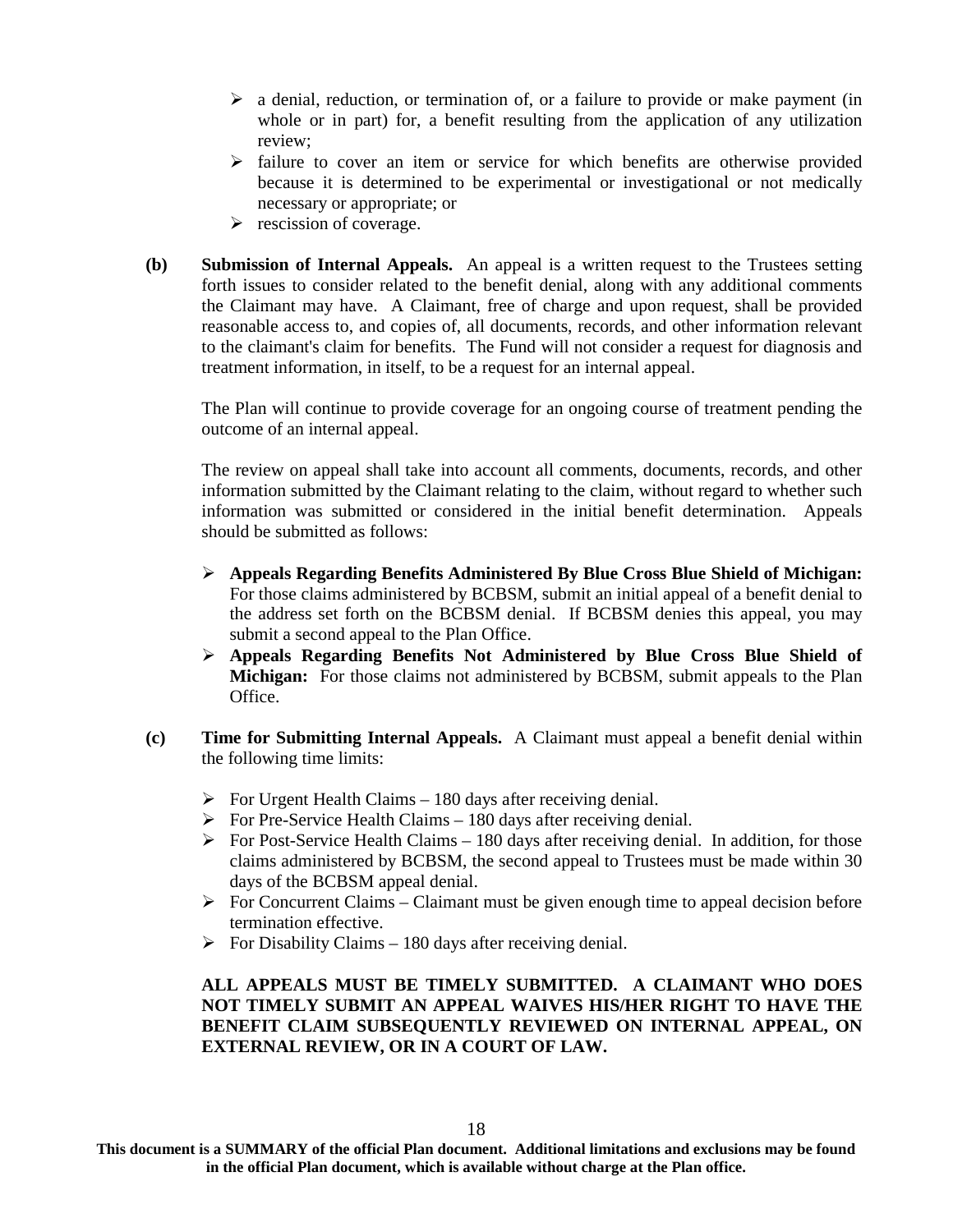#### **(d) Notice of Decision on Internal Appeal.**

The notice of a decision on appeal will include:

- $\triangleright$  the specific reasons for the denial;
- $\triangleright$  the specific Plan provision or provisions on which the decision was based;
- $\triangleright$  a statement that the Claimant is entitled to receive, free of charge, copies of all documents and other information relevant to the claim for benefits;
- $\triangleright$  the internal rule or similar guideline relied upon in denying the claim;
- $\triangleright$  if the denial was based on medical necessity, experimental nature of treatment or similar matter, an explanation of same;
- $\triangleright$  information sufficient to identify the claim involved (including the date of service, the health care provider, the claim amount, if applicable),
- $\triangleright$  a statement describing the availability, upon request, of the diagnosis code and its corresponding meaning, and the treatment code and its corresponding meaning;
- $\triangleright$  a description of the external review process, including information regarding how to initiate the external review process;
- $\triangleright$  a statement of the Claimant's right to bring a civil action after a further denial on appeal or external appeal, if applicable; and
- $\triangleright$  the availability of possible assistance with the internal claims and appeals and external review processes from the Employee Benefits Security Administration, 1- 866-444-3272, or the Michigan Office of Financial and Insurance Regulation, MiCHAP, P.O. Box 30220, Lansing, Michigan 48909, (877) 999-6442.

The Fund deadline for deciding an appeal of a benefit denial and notifying the Claimant of its decision is:

- $\triangleright$  For Urgent Health Claims 72 hours after receiving appeal.
- For Pre-Service Health Claims:
	- Benefits administered by BCBSM BCBSM shall decide the initial appeal, and inform the Claimant of its decision 15 days after receiving appeal. A second appeal to the Trustees must be filed within 30 days of receipt of the BCBSM appeal denial. The Trustees shall decide this appeal within 15 days.
	- Benefits not administered by BCBSM The Trustees shall decide the appeal 30 days after receiving the appeal.
- For Post-Service Health Claims:
	- Benefits administered by BCBSM BCBSM shall decide the initial appeal, and inform the Claimant of its decision 30 days after receiving appeal. A second appeal to the Trustees must be filed within 30 days of receipt of the BCBSM appeal denial. The Trustees shall decide this appeal at a Board Meeting.\*
	- Benefits not administered by BCBSM The Trustees shall decide the appeal at a Board Meeting.\*
- $\triangleright$  For Concurrent Claims Prior to termination of previously approved course of treatment.
- $\triangleright$  For Disability Claims The Trustees shall decide the appeal at a Board Meeting.\* \* Reference to decisions made at a Trustee Board Meeting means the appeal will be decided at the first meeting following receipt of an appeal, unless the appeal is filed within 30 days preceding the date of such meeting. In such case, the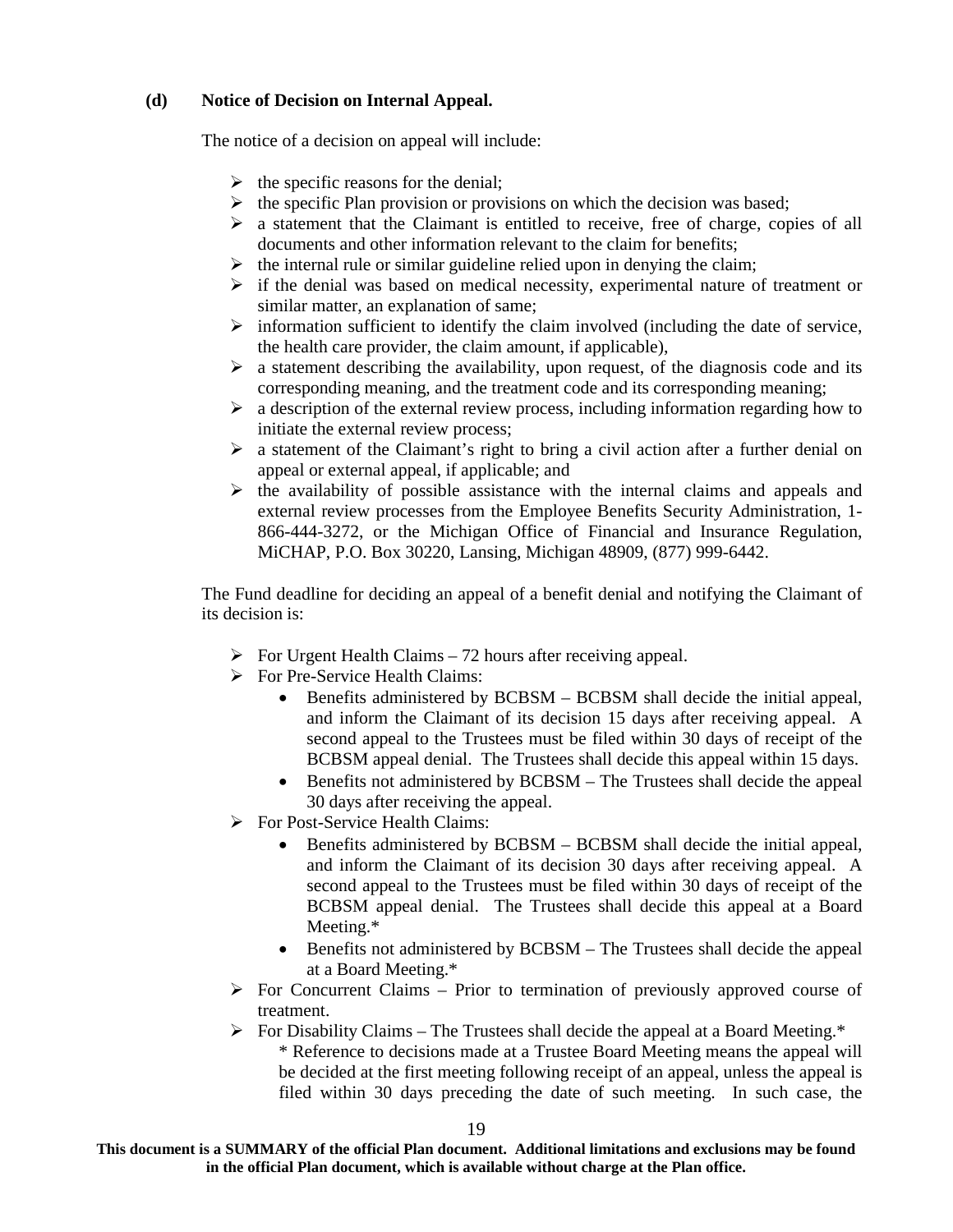decision may be made no later than the date of the second Board Meeting following the Trustees receipt of the appeal. If special circumstances require a further extension, upon due notice to the Claimant, the decision shall be made no later than the third Board Meeting following receipt of appeal. The Plan shall notify the Claimant of the Trustees decision on appeal no later than five days after the decision is made.

#### **7.8 Deemed Exhaustion of Internal Claims and Appeals Processes**

- $\triangleright$  If the Plan fails to adhere to all of the requirements in this Article 7 with respect to a claim, the Claimant is deemed to have exhausted the internal claims and appeals process. Accordingly, the Claimant may initiate an external review under Article 7A. The Claimant is also entitled to pursue any available remedies under Section 502(a) of ERISA, or under State law, as applicable, on the basis that the Plan has failed to provide a reasonable internal claims and appeals process that would yield a decision on the merits of the claim.
- $\triangleright$  Notwithstanding the above, the internal claims and appeals process will not be deemed exhausted based on de minimis violations that do not cause, and are not likely to cause, prejudice or harm to the Claimant so long as the Plan demonstrates that the violation was for good cause or due to matters beyond the control of the Plan and that the violation occurred in the context of an ongoing, good faith exchange of information between the Plan and the Claimant.
- $\triangleright$  The Claimant may request a written explanation of the violation from the Plan, and the Plan must provide such explanation within 10 days, including a specific description of its basis, if any, for asserting that the violation should not cause the internal claims and appeals process to be deemed exhausted.
- $\triangleright$  If an external reviewer or a court rejects the Claimant's request for immediate review on the basis that the Plan met the standards for the exception to the deemed exhaustion rule, the Claimant has the right to resubmit and pursue the internal appeal of the claim. In such a case, within a reasonable time after the external reviewer or court rejects the claim for immediate review (not to exceed 10 days), the Plan shall provide the Claimant with notice of the opportunity to resubmit and pursue the internal appeal of the claim. Time periods for re-filing the claim shall begin to run upon Claimant's receipt of such notice.
- **7.9 Discretion of Trustees.** The Trustees have full discretionary authority to determine eligibility for benefits, interpret plan documents, and determine the amount of benefits due. Their decision, if not in conflict with any applicable law or government regulation, shall be final and conclusive.
- **7.10 Limitations of Actions.** For adverse benefit denials not subject to external review, no action may be brought to recover any benefits allegedly due under the terms of the Plan more than 180 days following the Notice of Decision on Appeal. For adverse benefit denials subject to external review, a request for external review must be made within the time limitations provided in Section 7A.2. In the event a Claimant does not abide by these time limitations, he/she waives his/her right to any further review of an adverse determination, including waiving his/her right to have the determination reviewed in a court of law.

#### **ARTICLE 7A – EXTERNAL REVIEW PROCESS**

**7A.1 Eligibility for External Review.** The external review process applies to any final internal adverse benefit determination that involves: (1) medical judgment, including, but not limited to, medical necessity, appropriateness, health care setting, level of care, or effectiveness of a covered benefit, or

**This document is a SUMMARY of the official Plan document. Additional limitations and exclusions may be found in the official Plan document, which is available without charge at the Plan office.**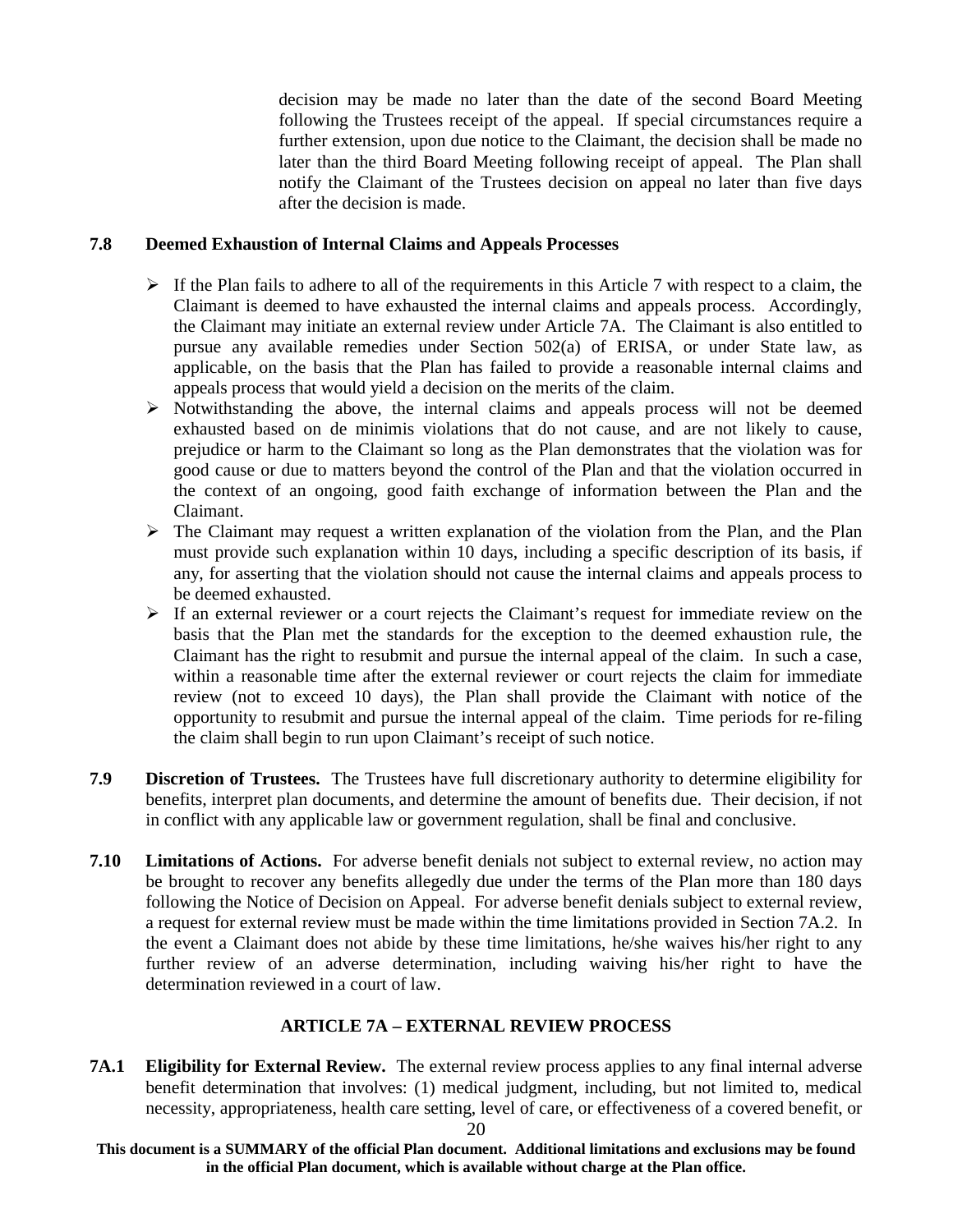experimental or investigational treatment (excluding, however, determinations that involve only contractual or legal interpretation without any use of medical judgment), or (2) a rescission of coverage (whether or not the rescission has any effect on any particular benefits at that time). Weekly disability benefits are not subject to external review. A denial, reduction, or termination, or a failure to provide payment for a benefit based on a determination that a Claimant fails to meet the requirements for eligibility under the terms of the Plan is not eligible for the external review process.

- **7A.2 Request for External Review.** A Claimant must file a request for an external review with the Fund within four months after receipt of a notice of the final internal appeal. If he/she fails to do so, he/she waives the right to an external review or review in a court of law. The Fund will not consider a request for diagnosis and treatment information, in itself, to be a request for an external review.
- **7A.3 Preliminary Review.** Within five business days following the receipt of the external review request, the Fund must complete a preliminary review of the request to determine whether:
	- (a) The Claimant is or was covered under the Plan at the time the health care item or service was requested or provided;
	- (b) The final adverse benefit determination does not relate to the Claimant's failure to meet the requirements for eligibility under the terms of the Plan;
	- (c) The Claimant has exhausted the Plan's internal appeal process; and
	- (d) The Claimant has provided all the information and forms required to process an external review.

Within one business day after completion of the preliminary review, the Fund must issue a notification in writing to the Claimant. If the request is complete but not eligible for external review, such notification must include the reasons for its ineligibility and contact information for the Employee Benefits Security Administration (toll-free number 866-444-ESBS (3272)). If the request is not complete, the notification must describe the information or materials needed to make the request complete and the Fund must allow a Claimant to perfect the request for external review within the four-month filing period or within the 48 hour period following the receipt of the notification, whichever is later.

#### **7A.4 Referral to Independent Review Organization**

- (a) The Fund must assign an independent review organization (IRO) to conduct the external review.
- (b) The IRO will timely notify the Claimant in writing of the request's eligibility and acceptance for external review. This notice will include a statement that the Claimant may submit in writing to the IRO within ten business days additional information that the IRO must consider when conducting the external review. The IRO is not required to, but may, accept and consider additional information submitted after ten business days.

Upon receipt of any information submitted by the Claimant, the assigned IRO must within one business day forward the information to the Fund. Upon receipt of such information, the Fund may reconsider its final internal decision on appeal, but such reconsideration will not delay the external review. If the Fund decides to provide coverage, within one business day after such decision the Fund must provide written notice of same to the Claimant and the IRO and the IRO must then terminate the external review.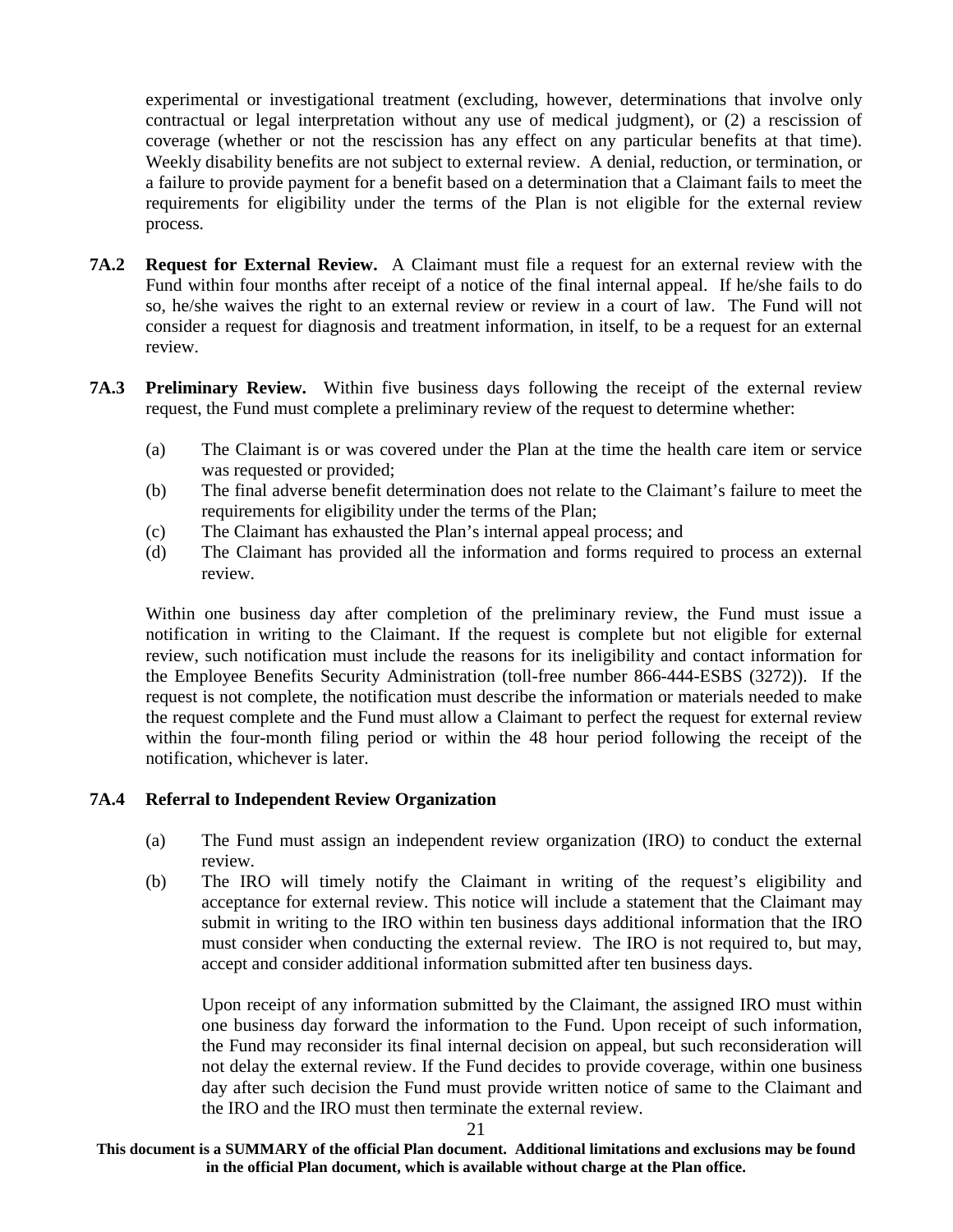- (c) Within five business days after the date of assignment, the Fund will provide to the IRO documents and any information considered in making the final decision on internal appeal, but failure to do so will not delay the conduct of the external review. If the Fund fails to timely provide this information, the IRO may terminate the external review and make a decision to reverse the adverse benefit determination and notice of such decision will be provided by the IRO to the Claimant and Fund within one business day.
- (d) The IRO will review all of the information and documents timely received. In reaching a decision, the assigned IRO will review the claim de novo and not be bound by any decisions or conclusions reached during the Plan's internal claims and appeals process. The IRO, to the extent the information or documents are available and the IRO considers them appropriate, will consider the following in reaching a decision:
	- 1) The Claimant's medical records;
	- 2) The attending health care professional's recommendation;
	- 3) Reports from appropriate health care professionals and other documents submitted by the plan or issuer, Claimant, or the Claimant's treating provider;
	- 4) The terms of the Claimant's Plan to ensure that the IRO's decision is not contrary to the terms of the Plan, unless the terms are inconsistent with applicable law;
	- 5) Appropriate practice guidelines, which must include applicable evidence-based standards and may include any other practice guidelines developed by the Federal government, national or professional medical societies, boards, and associations;
	- 6) Any applicable clinical review criteria developed and used by the Plan, unless the criteria are inconsistent with the terms of the Plan or with applicable law; and
	- 7) The opinion of the IRO's clinical reviewer or reviewers after considering information described in this notice to the extent the information or documents are available and the clinical reviewer or reviewers consider appropriate.
- (e) The IRO must provide written notice of the final external review decision within 45 days after the IRO receives the request for the external review and deliver its decision to the Claimant and the Fund.
- (f) The IRO's decision notice will contain:
	- 1) A general description of the reason for the request for external review, including information sufficient to identify the claim (including the date or dates of service, the health care provider, the claim amount, if applicable, the diagnosis code and its corresponding meaning, the treatment code and its corresponding meaning, and the reason for the previous denial);
	- 2) the date the IRO received the assignment and the date of the IRO decision;
	- 3) references to the evidence or documentation, including the specific coverage provisions and evidence-based standards, considered in reaching its decision;
	- 4) a discussion of the principal reason or reasons for its decision, including the rationale for its decision and any evidence-based standards that were relied on in making its decision;
	- 5) A statement that the determination is binding except to the extent that other remedies may be available under State or Federal law to either the group health plan or to the claimant;
	- 6) A statement that judicial review may be available to the Claimant; and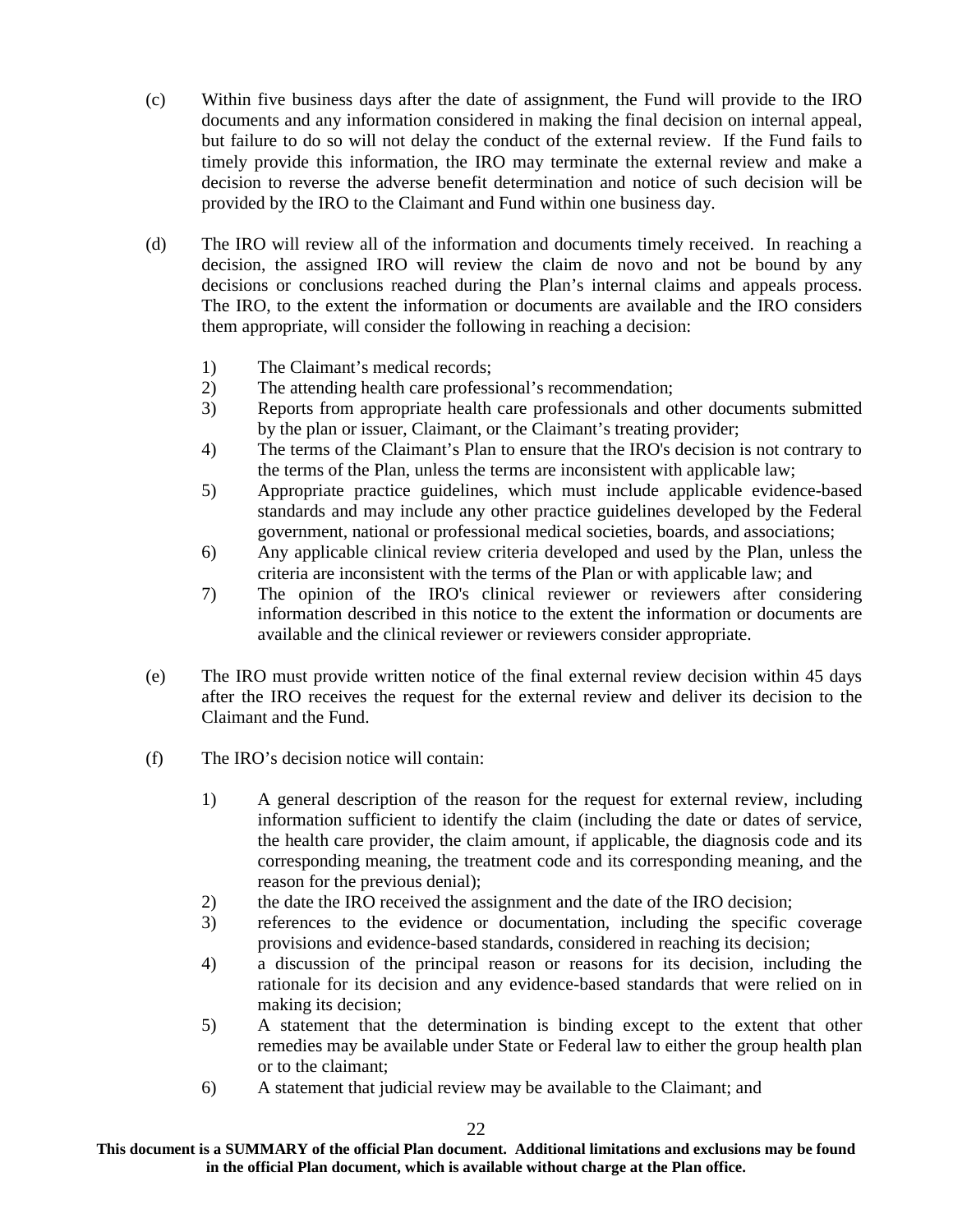- 7) Current contact information, including phone number, for any applicable state office of health insurance consumer assistance or ombudsman established under PHS Act §2793.
- (g) The external reviewer's decision is binding on the Plan and the Claimant, except to the extent other remedies are available under State or Federal law. The Plan must provide any benefits (including by making payment on the claim) pursuant to the final external review decision without delay, regardless of whether the Plan intends to seek judicial review of the external review decision and unless or until there is a judicial decision otherwise.
- (h) The IRO must maintain records of all claims and notices associated with the external review process for six years. An IRO must make such records available for examination by the Claimant, Fund, or State or Federal oversight agency upon request, except where such disclosure would violate State or Federal privacy laws.

#### **7A.5 Expedited External Review**

A Claimant can make a request for an expedited external review at the time the Claimant receives:

- (a) An adverse benefit determination which involves a medical condition of the Claimant for which the timeframe for completion of an expedited internal appeal would jeopardize the life or health of the Claimant or would jeopardize the Claimant's ability to regain maximum function and the Claimant has filed a request for an expedited internal appeal; or
- (b) A final internal appeal denial which involves a medical condition where the timeframe for completion of a standard external review would seriously jeopardize the life or health of the Claimant, or would jeopardize the Claimant's ability to regain maximum function, or if the final internal adverse benefit determination concerns an admission, availability of care, continued stay, or health care item or service for which the Claimant received emergency services, but has not been discharged from a facility.

Immediately upon receipt of the request for expedited external review, the Fund must take the steps for Preliminary Review outlined above under the standard external review procedures and immediately send the notification of such review to the claimant.

Upon a determination that a request is eligible for external review following the preliminary review, the Plan will assign an IRO as outlined in Section 7.3A, above. The Plan must provide or transmit all necessary documents and information considered in making the final internal adverse benefit determination to the assigned IRO electronically or by telephone or facsimile or any other available expeditious method.

The IRO, to the extent the information or documents are available and the IRO considers them appropriate, must consider the information or documents described above under the procedures for standard review. In reaching a decision, the assigned IRO must review the claim de novo and is not bound by any decisions or conclusions reached during the Plan's internal claims and appeals process.

The Plan's contract with the assigned IRO must require the IRO to provide notice of the final external review decision as expeditiously as the Claimant's medical condition or circumstances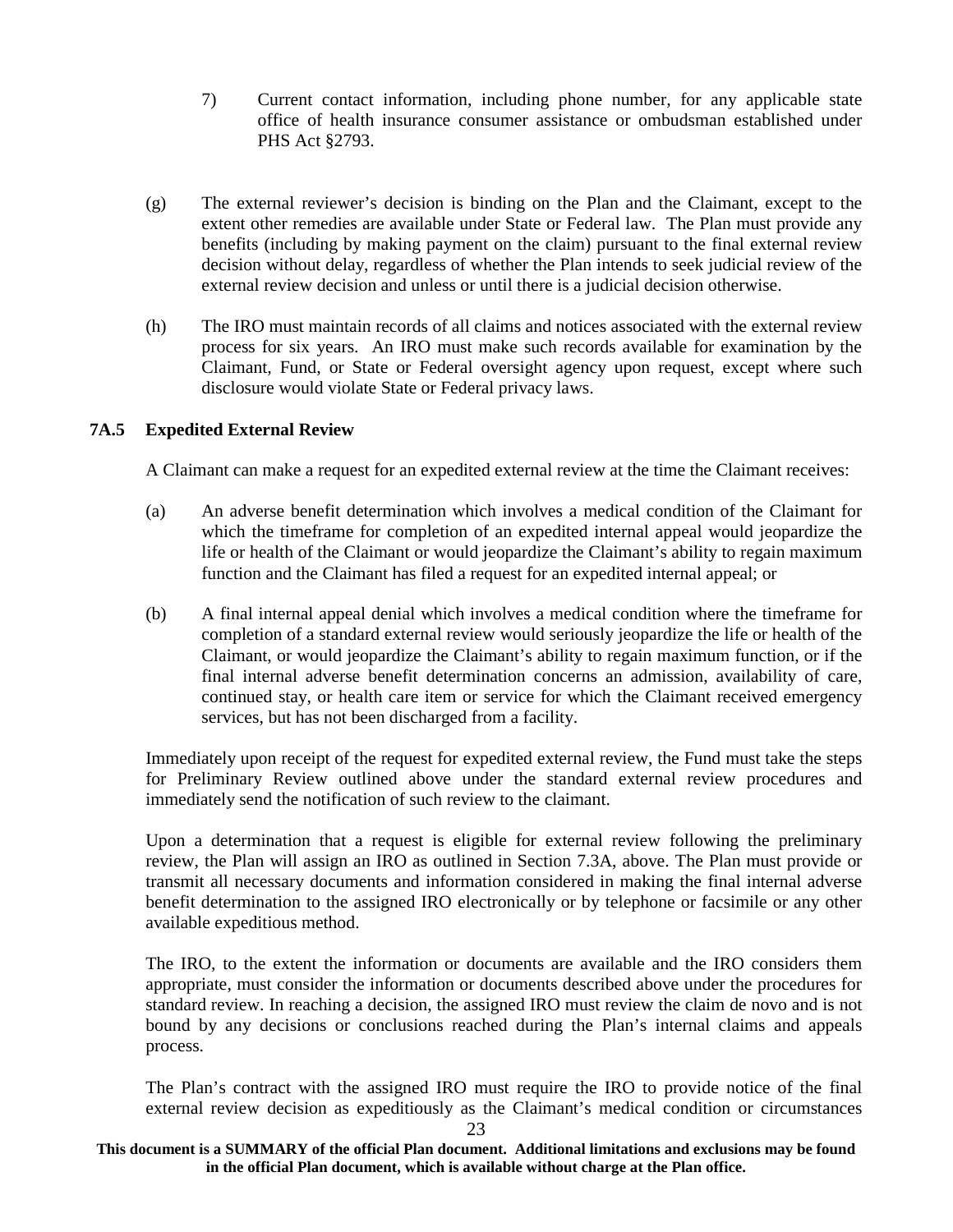require, but in no event more than 72 hours after the IRO receives the request for an expedited external review. If the notice is not in writing, within 48 hours after the date of providing that notice, the assigned IRO must provide written confirmation to the Claimant and the Fund.

- **7A.6 Discretion of Trustees.** The Trustees have full discretionary authority to determine eligibility for benefits, interpret Plan documents, and determine the amount of benefits due. Their decision, if not in conflict with any applicable law or government regulation, shall be final and conclusive.
- **7A.7 Limitations of Actions.** No action may be brought to recover any benefits allegedly due under the terms of the Plan more than 180 days following the Notice of Decision on External Review. In the event a Claimant does not bring an action within such 180 days, he/she waives his/her right to any further review of an adverse determination in a court of law.

#### **ARTICLE 8 – COBRA CONTINUATION COVERAGE**

**8.1 Introduction.** The right to COBRA continuation coverage was created by a federal law, the Consolidated Omnibus Budget Reconciliation Act of 1985 (COBRA). COBRA continuation coverage can become available to participants and their dependents when they would otherwise lose group health coverage.

#### **8.2 Nature of COBRA Continuation Coverage.**

- (1) COBRA continuation coverage is a continuation of Plan coverage when coverage would otherwise end because of a life event known as a "qualifying event." Specific qualifying events are listed later in this section. After a qualifying event, COBRA continuation coverage must be offered to each person who is a "qualified beneficiary." A Participant, his Spouse, and dependent Children could become qualified beneficiaries if coverage under the Plan is lost because of the qualifying event. Under the Plan, qualified beneficiaries who elect COBRA continuation coverage must pay for COBRA continuation coverage.
- (2) A Participant will become a qualified beneficiary if coverage is lost under the Plan because either one of the following qualifying events happens:
	- (a) Hours of employment are reduced such that hours are insufficient to maintain eligibility, or
	- (b) Employment ends for any reason other than gross misconduct.
- (3) The Spouse of a Participant will become a qualified beneficiary if coverage is lost under the Plan because any of the following qualifying events happens:
	- (a) Death of spouse;
	- (b) Spouse's hours of employment are reduced such that hours are insufficient to maintain eligibility;
	- (c) Spouse's employment ends for any reason other than his or her gross misconduct;
	- (d) Spouse becomes entitled to Medicare benefits (under Part A, Part B, or both); or
	- (e) Divorce or legal separation from the participant.
- (4) Dependent Children become qualified beneficiaries if coverage is lost under the Plan because any of the following qualifying events happens:

**This document is a SUMMARY of the official Plan document. Additional limitations and exclusions may be found in the official Plan document, which is available without charge at the Plan office.**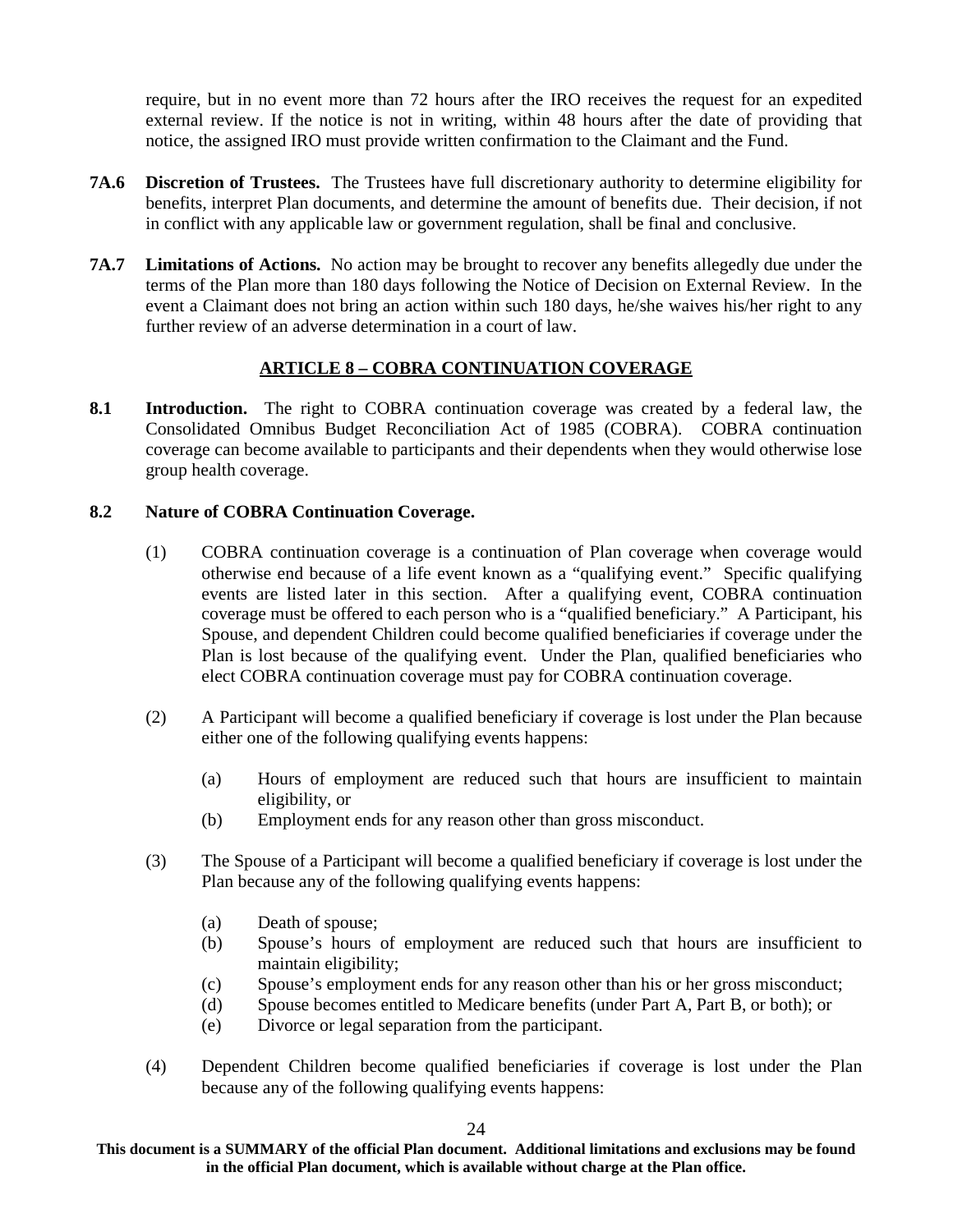- (a) The parent-Participant dies;
- (b) The parent-Participant's hours of employment are reduced such that hours in the hour bank are insufficient to maintain eligibility;
- (c) The parent-Participant's employment ends for any reason other than his or her gross misconduct;
- (d) The parent-Participant becomes entitled to Medicare benefits (under Part A, Part B, or both);
- (e) The parents become divorced or legally separated; or
- (f) The Child stops being eligible for coverage under the plan as a "dependent Child."
- **8.3 When COBRA Coverage Is Available.** The Plan will offer COBRA continuation coverage to qualified beneficiaries only after the Plan Administrator has been notified that a qualifying event has occurred. When the qualifying event is the death of the Participant, the Employer must notify the Plan Administrator of this qualifying event within 30 days of the death. The Plan Administrator will monitor whether a qualifying event has occurred due to reduction in hours, termination of employment, or Medicare eligibility.
- **8.4 Participant/Spouse Obligation to Give Notice to Plan of Certain Qualifying Events.** In the event of divorce, legal separation, or a dependent Child loses eligibility for coverage as a dependent Child (for example, exceeds age limitations), or if after COBRA coverage is elected a qualified beneficiary becomes covered under another group health plan, the Participant and his Spouse both have an obligation to notify the Plan Administrator of such event within 60 after this qualifying event occurs. This notice must include: the name of the Participant, the social security number of the Participant, the name of the qualified beneficiaries (for example, a former spouse after divorce or a child no longer eligible for coverage as a dependent), the qualifying event (for example, the date of a divorce), and the date on which the qualifying event occurred. If timely notice is not provided, the right to COBRA coverage is forfeited.

**Further, failure to timely notify the Plan of a divorce, legal separation, or a Child losing eligibility gives the Plan the right to hold the participant and his/her Spouse separately and fully liable for any benefits paid by the Plan which would not have been paid had the Plan received timely notification of such event. At its sole election, the Plan may suspend the payment of future benefits until such amount has been recovered.**

#### **8.5 How COBRA Coverage Is Provided.**

- $\triangleright$  Once the Plan Administrator receives notice that a qualifying event has occurred, COBRA continuation coverage will be offered to each of the qualified beneficiaries within 14 days. Each qualified beneficiary will have an independent right to elect COBRA continuation coverage. Covered Participants may elect COBRA continuation coverage on behalf of their Spouses, and parents may elect COBRA continuation coverage on behalf of their children.
- $\triangleright$  The COBRA notice will contain information regarding the premium that must be paid for COBRA coverage, which is 102% of the cost to the Plan for such coverage. If the period of COBRA coverage is extended due to disability, discussed below, the premium is 150% of the cost to the Plan.
- $\triangleright$  Coverage under the Plan will be terminated upon the occurrence of a qualifying event and will be retroactively reinstated to the date of the qualifying event once a qualified beneficiary elects COBRA continuation coverage and pays the applicable premium. See section 8.7 below regarding the election period for COBRA coverage.

**This document is a SUMMARY of the official Plan document. Additional limitations and exclusions may be found in the official Plan document, which is available without charge at the Plan office.**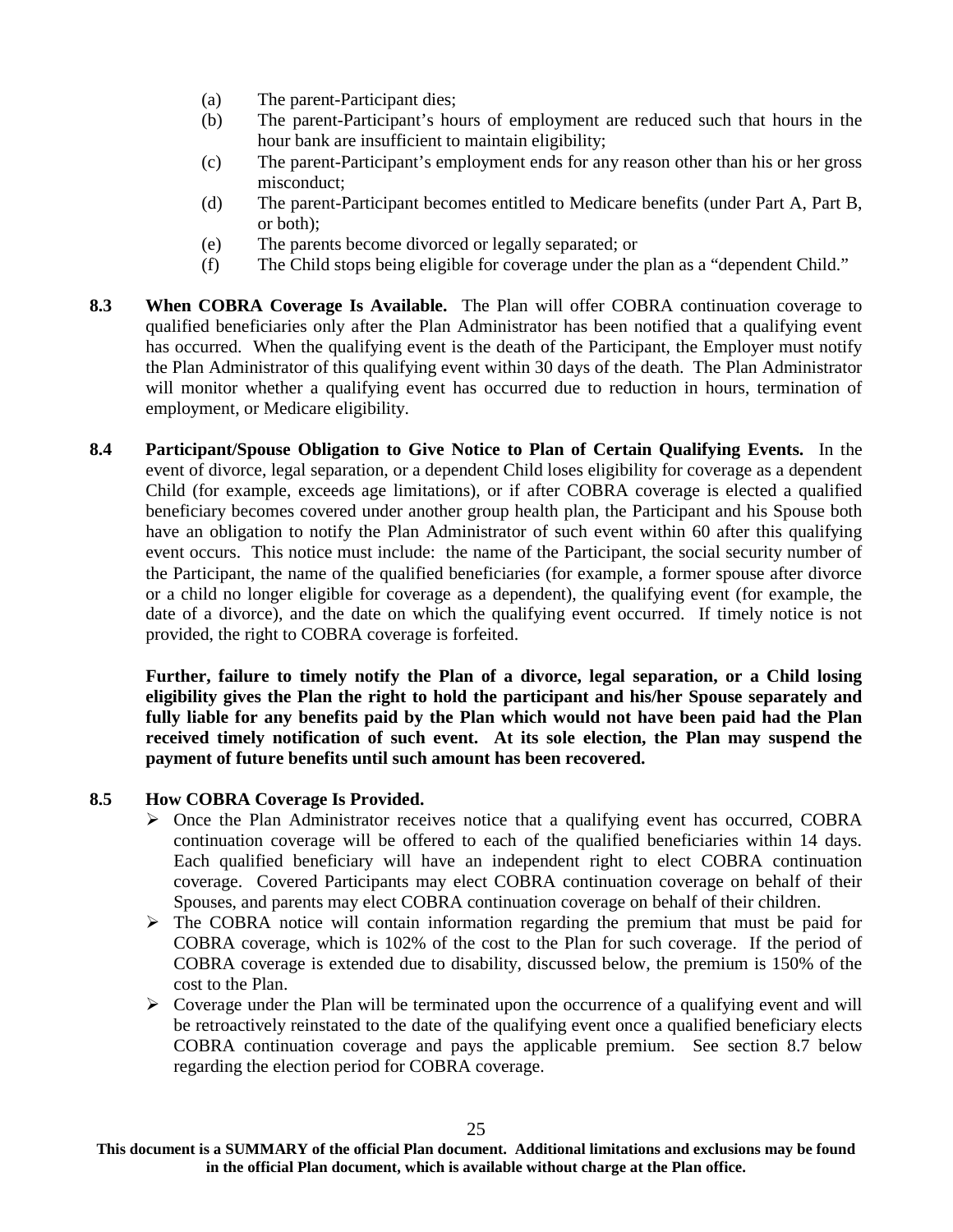#### **8.6 Duration of COBRA Coverage.**

COBRA continuation coverage is a temporary continuation of coverage, as follows:

- (1) When the qualifying event is the death of the Participant, the Participant's becoming entitled to Medicare benefits (under Part A, Part B, or both), divorce, legal separation, or a dependent Child's losing eligibility as a dependent Child, COBRA continuation coverage lasts for up to a total of 36 months.
- (2) When the qualifying event is the end of employment or reduction of the Participant's hours of employment, and the Participant became entitled to Medicare benefits less than 18 months before the qualifying event, COBRA continuation coverage for qualified beneficiaries other than the participant lasts until 36 months after the date of Medicare entitlement.
	- $\triangleright$  For example, if a Participant becomes entitled to Medicare eight months before the date on which his eligibility terminates, COBRA continuation coverage for his Spouse and Children can last up to 36 months after the date of Medicare entitlement, which is equal to 28 months after the date of the qualifying event (36 months minus eight months).
- (3) In all other events, when the qualifying event is the end of employment or reduction of the employee's hours of employment, COBRA continuation coverage generally lasts for only up to a total of 18 months. There are two ways in which this 18-month period of COBRA continuation coverage can be extended.
- (4) Disability Extension
	- $\triangleright$  If the qualified beneficiary or anyone in his family covered under the Plan is determined by the Social Security Administration to be disabled and notifies the Plan Administrator in a timely fashion, all covered family members may be entitled to receive up to an additional 11 months of COBRA continuation coverage, for a total maximum of 29 months. To obtain this extension, the disability would have to have started at some time before the  $60<sup>th</sup>$  day of COBRA continuation coverage and must last at least until the end of the 18-month period of continuation coverage.
	- $\triangleright$  The Plan Administrator must be notified of the Social Security Administration's determination within 60 days of the date of the determination and before the end of the 18-month period of COBRA continuation coverage.
	- $\triangleright$  The Plan Administrator must also be notified of any subsequent determination by the Social Security Administration that the qualified beneficiary is no longer disabled. This notice must be provided within 30 days of such determination.
- (5) Second Qualifying Event Extension
	- $\triangleright$  If another qualifying event occurs while receiving 18 months of COBRA continuation coverage, the covered Spouse and dependent Children can get up to 18 additional months of COBRA continuation coverage, for a maximum of 36 months, if notice of the second qualifying event is properly given to the Plan. This extension may be available to the Spouse and any dependent Children receiving continuation coverage if the participant or former Participant dies, becomes entitled to Medicare benefits (under Part A, Part B, or both), or gets divorced, legally separated, or if the dependent Child stops being eligible under the Plan as a dependent Child, but only if such event would

**This document is a SUMMARY of the official Plan document. Additional limitations and exclusions may be found in the official Plan document, which is available without charge at the Plan office.**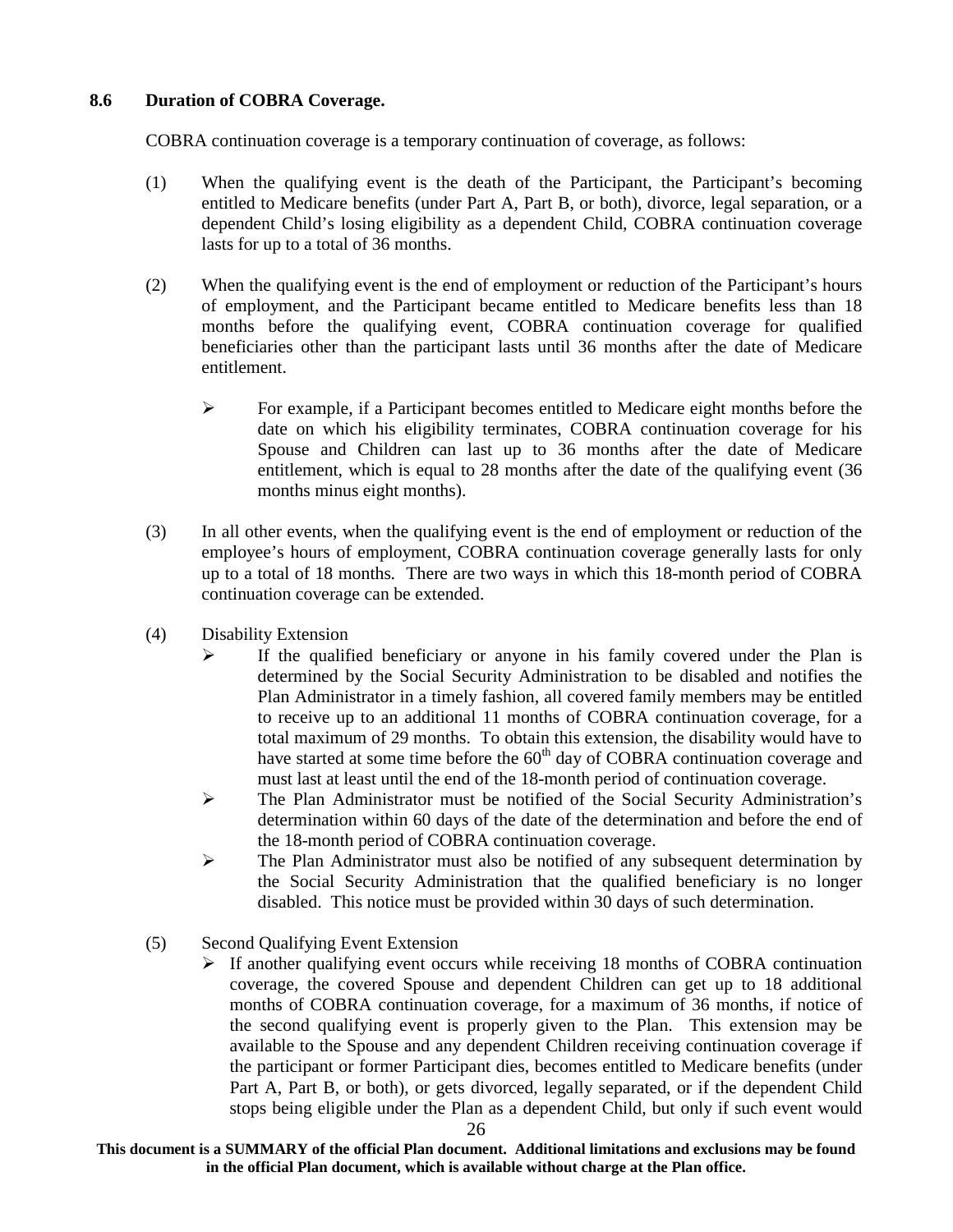have caused the Spouse or dependent Child to lose coverage under the Plan had the first qualifying event not occurred.

- $\triangleright$  The Plan Administrator must be notified of this second qualifying event within 60 days of such event.
- (6) **Notwithstanding the foregoing, months on self-payment will count towards allowable months of COBRA coverage allowed pursuant to the terms of section 2.1(c).**
- **8.7 The Election Period for COBRA Continuation.** Qualified beneficiaries have 60 days after receipt of the Election Notice, which will be sent to each qualified beneficiaries' last known address, to elect COBRA continuation coverage. Each qualified beneficiary has an independent right to elect COBRA continuation coverage.
- **8.8 Premium Payment for COBRA Coverage.** Following an election, a qualified beneficiary has 45 days to pay the initial COBRA premium. If this is not timely paid, coverage will not be reinstated and the qualified beneficiary will not be given a second chance to reinstate coverage.
	- $\triangleright$  Payments are thereafter due on the first day of the month of coverage. The postmark will serve as proof of the date paid. There is a 30-day grace period to make such payment. If payments are not made within this period, coverage will terminate and the qualified beneficiary will not be given an opportunity to reinstate coverage.
	- $\triangleright$  If, for whatever reason, the Plan pays medical benefits for a month in which the premium was not timely paid, the qualified beneficiary will be required to reimburse the Plan for such benefits.
	- $\triangleright$  The premium equals the cost to the Plan of providing coverage plus a 2% administration fee. In the event of extended coverage as a result of a disability for the 19th – 29th months of coverage, the Plan will charge 150% of the cost of providing coverage.
- **8.9 Scope of Coverage.** COBRA coverage only pertains to health benefits available under the Plan. Coverage for such benefits under COBRA is the same as those the qualified beneficiary had the day before coverage initially terminated. Coverage may change while on COBRA coverage due to Plan amendments that effect all Participants in the Plan. A qualified beneficiary may also be able to elect different coverage options during the period of time he is on COBRA coverage, provided such a right is available to similarly situated active employees.
- **8.10 Enrollment of Dependents During Period of COBRA Coverage and Coverage Options.** A Child born to, adopted by, or placed for adoption with a Participant during a period of COBRA coverage is considered to be a qualified beneficiary, provided that the Participant has elected continuation coverage for himself/herself. If a Participant desires to add such a Child to COBRA coverage, he must notify the Plan Office within 30 days of the adoption, placement for adoption, or birth. During the COBRA coverage period, a Participant may add an eligible dependent who initially declined COBRA coverage because of alternative coverage and later lost such coverage due to certain qualifying reasons. If a Participant desires to add such a Child to COBRA coverage, he must notify the Plan Office within 30 days of the loss of coverage.
- **8.11 Qualified Medical Child Support Orders.** If a Child is enrolled in the Plan pursuant to a qualified medical child support order while the Participant was an active employee under the Plan, he is entitled to the same rights under COBRA as any dependent Child.

**This document is a SUMMARY of the official Plan document. Additional limitations and exclusions may be found in the official Plan document, which is available without charge at the Plan office.**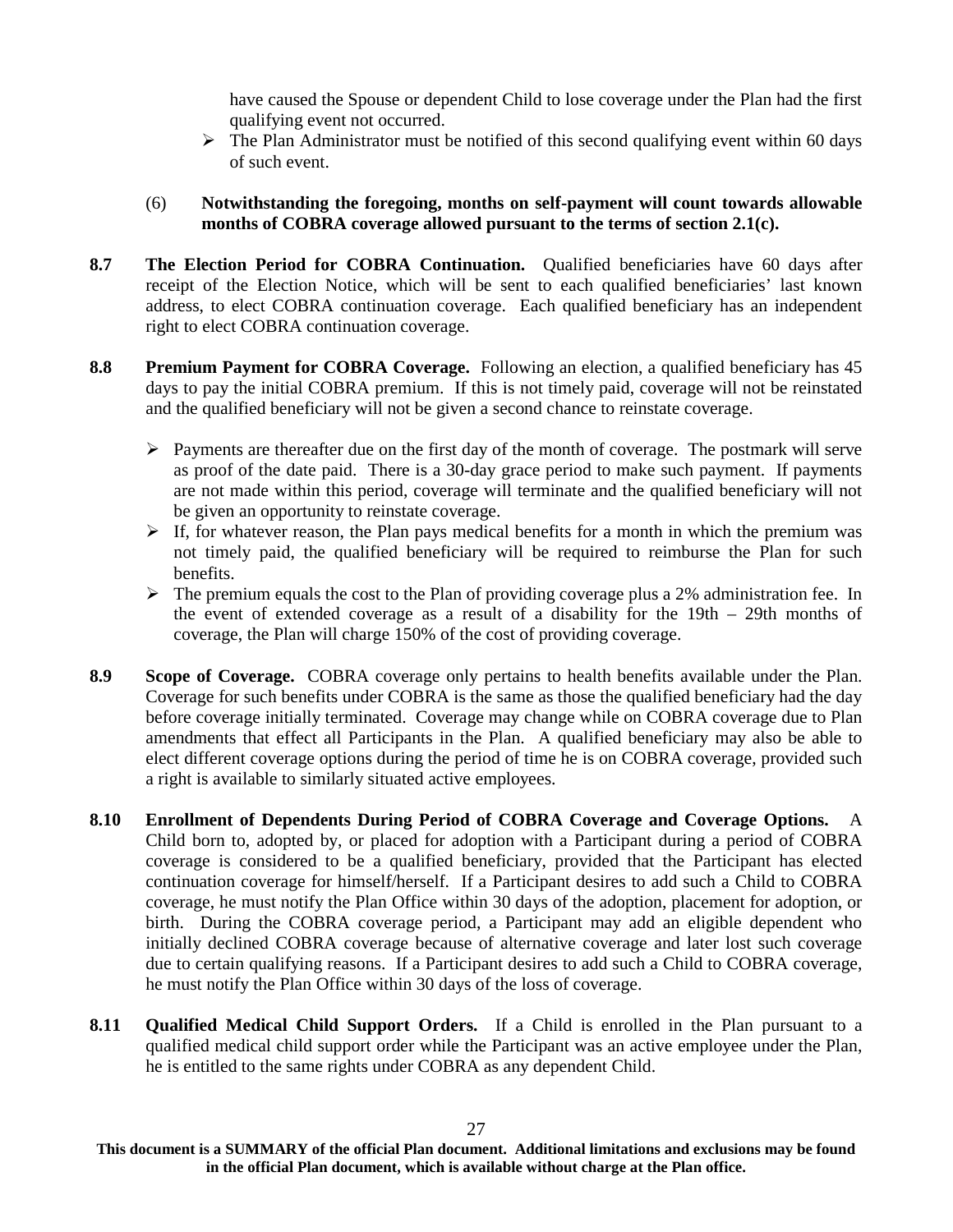**8.12 Termination of COBRA Coverage.** COBRA continuation coverage terminates the earliest of the last day of the maximum coverage period, the first day timely payment (including payment for the full amount due) is not made, the date upon which the Plan terminates, the date after election of COBRA that a qualified beneficiary becomes covered under any other group health plan, or the date after election if a qualified beneficiary becomes entitled to Medicare benefits and such entitlement would have caused the qualified beneficiary to lose coverage under the Plan had the first qualifying event not occurred.

In the case of a qualified beneficiary entitled to a disability extension, COBRA continuation coverage terminates the later of: (a) 29 months after the date of the Qualifying Event, or the first day of the month that is more than 30 days after the date of a final determination from Social Security that the qualified beneficiary is no longer disabled, whichever is earlier; or (b) the end of the maximum coverage period that applies to the qualified beneficiary without regard to the disability extension.

**8.13 Keep the Plan Informed of Address Changes.** A participant or his spouse must keep the Plan Administrator informed of any changes in the addresses of family members and is advised to keep a copy of any notices sent to the Plan Administrator.

# **ARTICLE 9 – QUALIFIED MEDICAL SUPPORT ORDER**

In accordance with §609 of ERISA, the Fund shall provide benefits as required by a Qualified Medical Support Order ("QMSCO"). In general, a QMSCO is a medical child support order which creates or recognizes the right of an alternate recipient (i.e. a child of the Participant) to receive benefits under a group health plan. A QMSCO must meet certain requirements and cannot require a Plan to provide any type or form of benefit, or any option, not otherwise provided under the Plan, except to the extent necessary to meet the requirements of 42 USC § 1396g-1. Procedures for determining the qualified status of medical support orders are available, without charge, from the Plan Office.

#### **ARTICLE 10 – FAMILY AND MEDICAL LEAVE**

Certain Employers are required to continue to make contributions to the Fund on behalf of an employee while such employee is on a medical leave of absence pursuant to the federal Family and Medical Leave Act ("FMLA"). Details concerning FMLA leave are available from the Participant's Employer. Requests for FMLA leave must be directed to such Employer; the Plan cannot determine whether or not a person qualifies for FMLA leave. If a dispute arises between a Participant and his Employer concerning eligibility for FMLA leave, the Participant may continue health coverage by making COBRA payments. If the dispute is resolved in the Participant's favor, the Plan will refund COBRA payments made by the Participant upon receipt of the FMLA-required contributions from the Employer. If the Employer continues a Participant's coverage during an FMLA leave and the Participant fails to return to work, he may be required to repay the Employer for all contributions paid to the Plan for such coverage during the leave. The Fund will not return any contributions to the Employer. Failure to return to work at the end of a FMLA Leave may constitute a Qualifying Event under COBRA.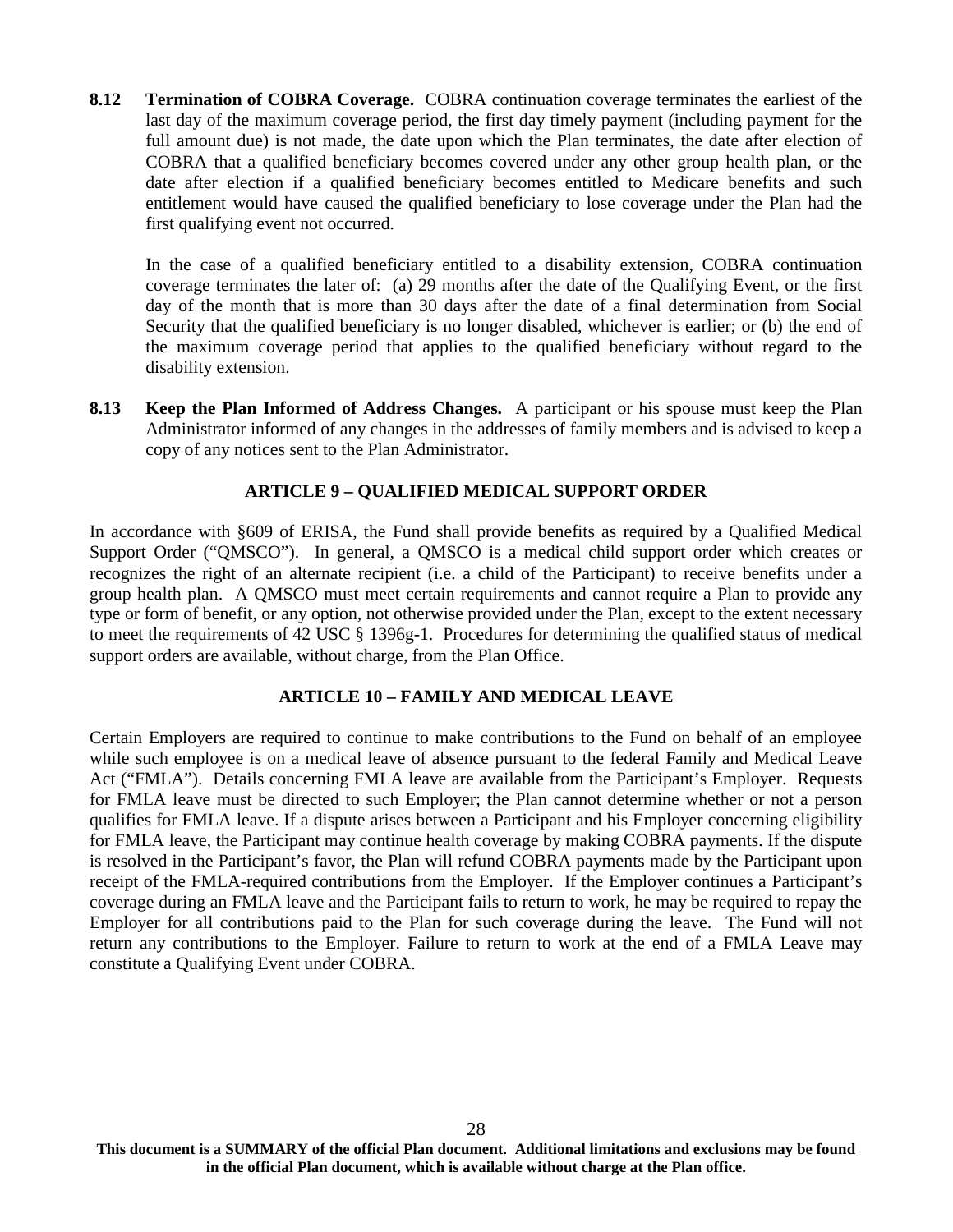#### **ARTICLE 11 – THIRD PARTY LIABILITY**

#### **11.1 Subrogation**

### **(a) In General**

- $\triangleright$  Subrogation means the Fund has the right to recover from a Covered Person those amounts paid by the Fund for medical care or other expenses due to an injury caused by a third party (for example, another person or company). For purposes of this Article 11, the term "injury" also includes an illness caused by a third party.
- $\triangleright$  To the extent benefits are paid by the Fund to a Covered Person for medical, dental, Weekly Disability, or other expenses arising out of an injury, the Plan is subrogated to any claims the Covered Person may have against the third party who caused the injury. In other words, the Participant or Dependent must repay to the Plan the benefits paid on his or her behalf out of any recovery received from a third party and/or any applicable insurer.
- $\triangleright$  The Fund's right of subrogation applies to any amounts recovered, whether or not designated as reimbursement for medical expenses or any other benefit provided by the Fund. The right of subrogation applies regardless of the method of recovery, i.e. whether by legal action, settlement or otherwise.
- $\triangleright$  The Fund's right to subrogation applies regardless of whether the injured Participant or Dependent has been fully compensated, or made whole, for his or her losses and/or expenses by the third party or insurer, as the Fund's right to subrogation applies to any full or partial recovery. This provision is intended to make it clear that this provision shall apply in lieu of the "make whole" doctrine. The Fund has first priority to any funds recovered by the injured Covered Person from the third party or insurer.
- $\triangleright$  Further, the Plan does not have any responsibility for the injured Participant or Dependent's attorneys' fees, i.e. the common fund doctrine will not be applied.
- $\triangleright$  The Fund also has a lien on any amounts recovered by a Participant or Dependent due to an injury caused by a third party, and such lien will remain in effect until the Fund is repaid in full for benefits paid because of the injury.

#### **(b) Conditions to Payment of Benefits**

If a Covered Person sustains an injury caused by a third party, the Fund will pay benefits related to such injury (provided such benefits are otherwise properly payable under the terms and conditions of the Plan), provided all the following conditions are met:

- (1) As soon as reasonably possible, the Covered Person must notify the Plan Office that he or she has an injury caused by a third party.
- (2) Prior to the receipt of benefits for such injury, the injured Covered Person must assign to the Fund his or her rights to any recovery arising out of or related to any act or omission that caused or contributed to the injury. If such assignment is not made before the receipt of benefits, then the receipt of benefits automatically assigns to the Fund any rights the Participant or Dependent may have to recover payments from any third party or insurer. (If the recovery so assigned exceeds the benefits paid by the Fund, such excess shall be delivered to the Covered Person or other person as required by law.)
- (3) The Covered Person does not take any action that would prejudice the Fund's subrogation rights.

**This document is a SUMMARY of the official Plan document. Additional limitations and exclusions may be found in the official Plan document, which is available without charge at the Plan office.**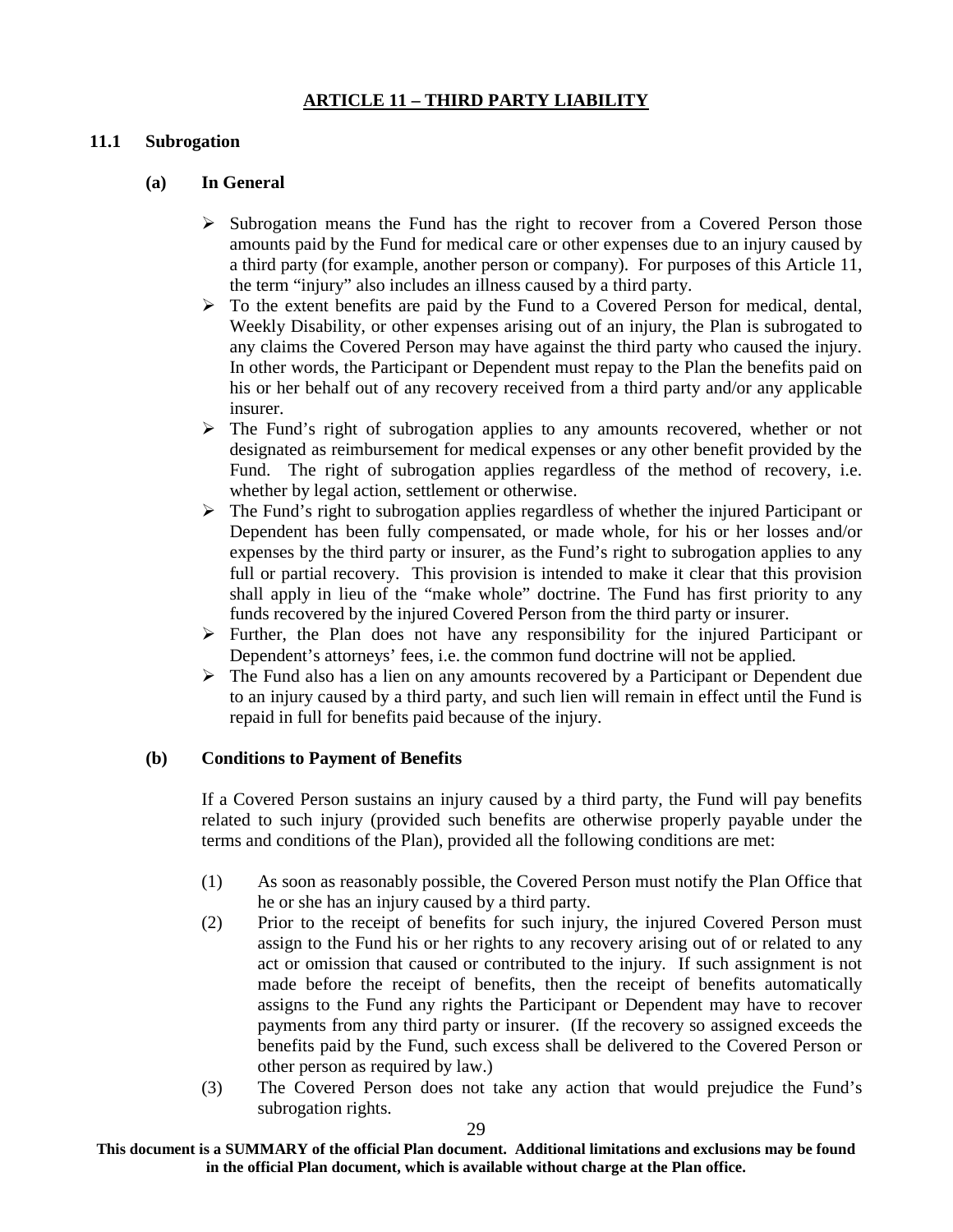- (4) The Covered Person cooperates in doing what is necessary to assist the Fund in any recovery, which includes but is not limited to executing and delivering all necessary instruments and papers.
- **(c) Right to Pursue Claim.** The Fund's subrogation rights allows the Fund to directly pursue any claims the Covered Person has against any third party, or insurer, whether or not the Covered Person chooses to pursue that claim.
- **(d) Enforcement.** If it becomes necessary for the Plan to enforce this provision by initiating any action against the Covered Person, the Covered Person agrees to pay the Plan's attorney's fees and costs associated with the action regardless of the action's outcome. The Plan shall be entitled to enforce this provision by way of an equitable restitution, constructive trust, or any other equitable remedy. At the Fund's option, it may enforce this section 11.1 by deducting amounts owed from future benefits.
- **11.2 Workers' Compensation.** The Fund does not pay any claims covered by workers' compensation. If a Participant or Dependent receives any benefits that are properly payable by workers' compensation, then this Fund must be indemnified by the Participant or Dependent for the amount paid for such benefits. The Fund shall be indemnified out of the proceeds received from the Participant or Dependent in settlement of any workers' compensation claim. The Participant must complete any forms required by the Fund to preserve its rights under this section. At the Fund's option, it may enforce this provision by deducting amounts owed from future benefits. If the Fund authorizes the payment of benefits pending resolution of a contested workers' compensation claim, eligibility for and payment of such benefits remains subject to all other terms and conditions set forth in the Plan.
- **11.3 Fund's Rights.** Failure of a Covered Person to notify the Fund that an injury is due to the action of a third party is considered a fraud on the Fund. Notwithstanding any term of this Article 11, and in addition to the rights of the Fund set forth in this Article 11, where an injury is due to the actions of a third party, or results in a claim compensable by workers compensation, the Trustees have the right to require a Covered Person to repay any benefits paid by the Fund for such injury. Where a Covered Person accepts a settlement or receive an award, future medical expenses for any injury caused by the responsible third party, including workers' compensation, are not eligible expenses under the Plan.

#### **ARTICLE 12 - HIPAA PLAN SPONSOR PROVISIONS**

- **12.1** Protected Health Information ("PHI"), as defined in the Health Insurance Portability and Accountability Act (HIPAA), will only be disclosed to the Plan Sponsor when and if necessary to carry out the Fund's payment and health care operations. In particular, it is anticipated that such disclosures may be necessary to verify eligibility or to make a decision on appeal. All such disclosures will be made in accordance with HIPAA and its corresponding regulations. The Fund otherwise complies with the terms of HIPAA.
- **12.2** The Plan and the Plan Sponsor will comply with the security regulations issued pursuant to HIPAA. The Plan Sponsor shall, among other things, implement administrative, physical and technical safeguards that reasonably and appropriately protect the confidentiality, integrity and availability of the electronic Protected Health Information that it creates, receives, maintains or transmits on behalf of the Plan.

**This document is a SUMMARY of the official Plan document. Additional limitations and exclusions may be found in the official Plan document, which is available without charge at the Plan office.**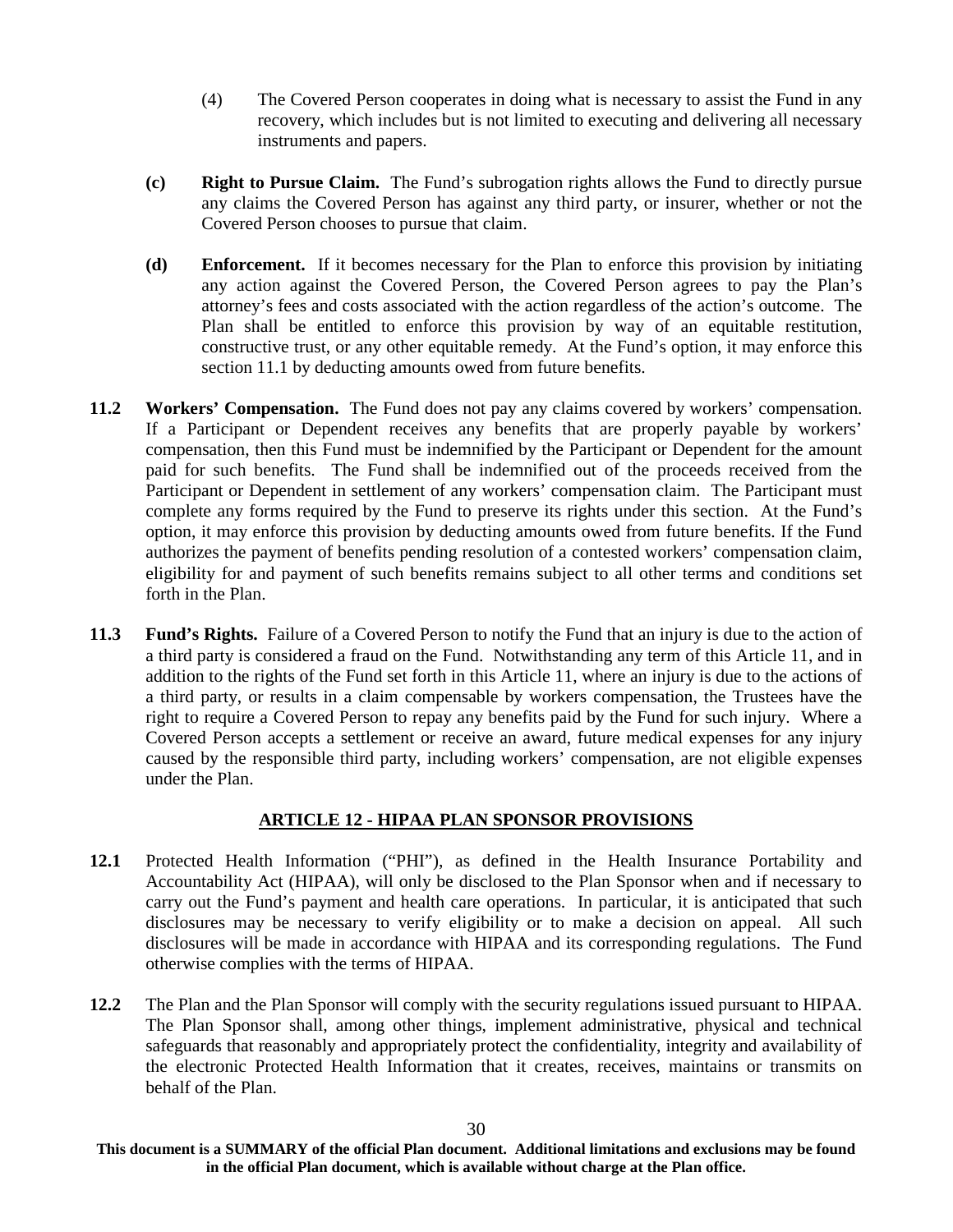#### **ARTICLE 13 – MISCELLANEOUS PROVISIONS**

- **Interpretation of Plan Documents**. The Trustees have full discretionary authority to determine eligibility for benefits, interpret Plan documents and procedures, and determine the amount of benefits due. Their decision, if not in conflict with any applicable law or government regulation, shall be final and conclusive.
- **Changes to or Termination of Coverage.** The Trustees reserve the right to amend, alter, or terminate any or all coverages under the Plan, for any or all classes of Participants or Dependents, including Retirees, at any time. The Trustees also have the right to change required self-payment amounts for any benefit or class of Participants or Dependents, including the right to impose self-payment for coverage that previously had been provided without requiring such self-payments.
- **Recession of Coverage.** Rescission means the retroactive cancellation of coverage. Where coverage was provided as a result of fraud or an intentional misrepresentation of a material fact by a Participant or Dependent, or an individual seeking coverage on behalf of such Participant or Dependent, the Plan will rescind coverage. Failure to inform the Fund Office of a divorce or legal separation or any other event which makes a Dependent ineligible for coverage is considered fraud or intentional misrepresentation of material fact. A 30 day notice of rescission will be provided.

In the event coverage is rescinded, in addition to any legal and equitable means of recovery available, the Plan has the right to pursue the Participant or Dependent, jointly and severally, for the full amount paid for such coverage from the date of cancellation, including all costs and attorney's fees, expended in collecting the amount owed. At the Plan's sole option, it may enforce this provision by offsetting future benefits until the amount owed has been recovered.

Nothing in this section limits the rights of the Plan to prospectively terminate coverage where such coverage was previously provided as a result of a mistake, intentional misrepresentation, or fraud. Further, nothing in this section limits the right of the Plan to cancel coverage retroactively for failure of a Participant or Dependent to make a self-payment, where there has been a reasonable delay in terminating coverage due to administrative recordkeeping.

#### **ARTICLE 14 – REQUIRED PROVISIONS**

#### **A. Type of Administration/Plan Administrator/Plan Sponsor**

The Board of Trustees of the Flint Plumbing and Pipefitting Industry Health Care Fund is the Plan Administrator and Plan Sponsor. As such, the Trustees are responsible for overall Plan administration. There are three Trustees appointed by the Union and three Trustees appointed by the Association. The current Trustees are:

Harold T. Harrington, Chairman John D. Walter, Secretary Local Union 370 William E. Walter, Inc. G-5500 West Pierson Rd. 1917 Howard Ave, Flushing, MI 48433 Flint, MI 48503

Kevin Gaby Dominic Goyette G-5500 West Pierson Rd. 3842 Gorey Ave.

Local Union 370 Goyette Mechanical Company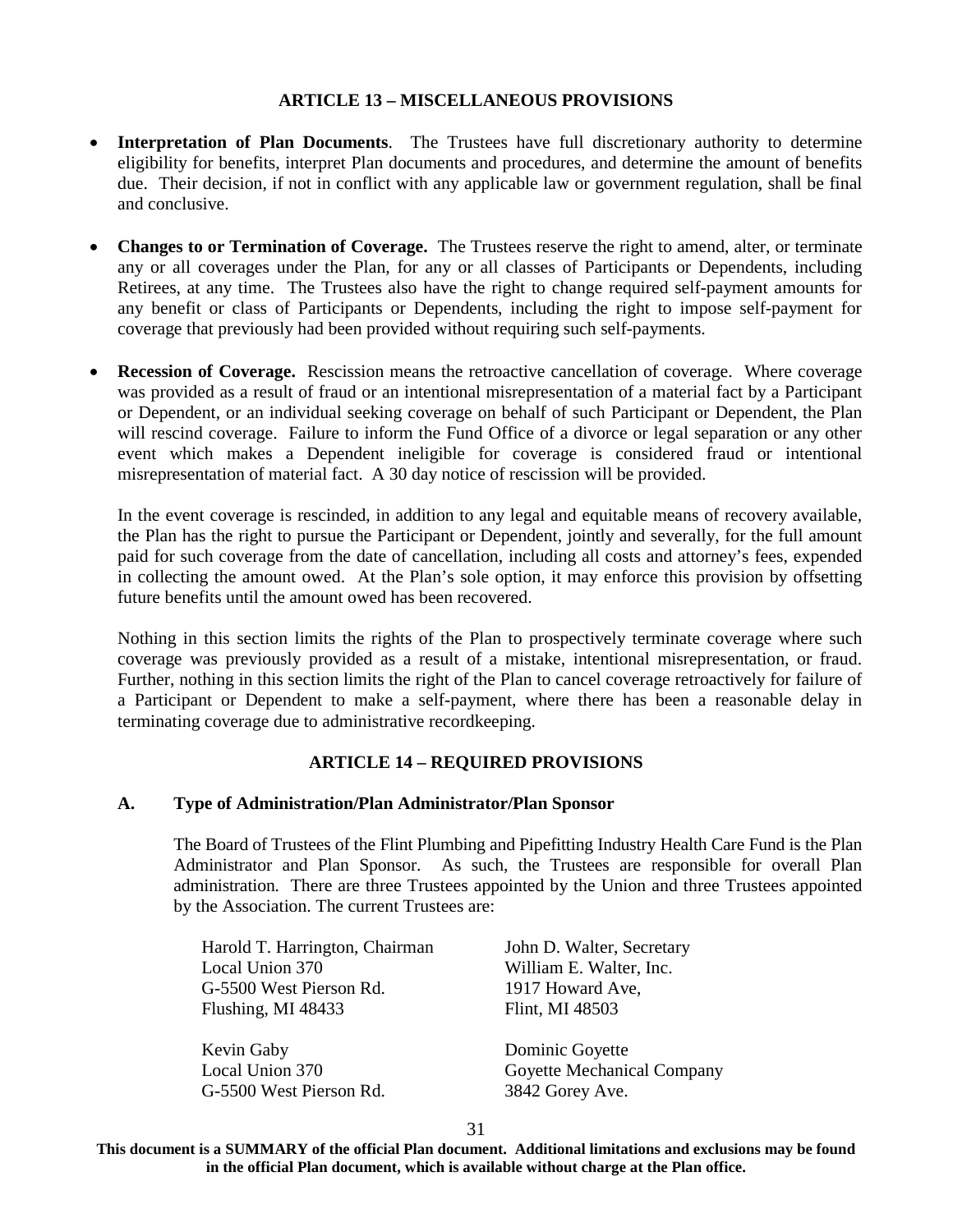Flushing, MI 48433 Flint, MI 48506

Bruce Roth Gregory Pfeiffer G-5500 West Pierson Rd. 5051 Exchange Dr. Flushing, MI 48433 Flint, MI 48507

Local Union 370 Platinum Mechanical, Inc.

**Legal Counsel for the Plan** Michael J. Asher, Esq. and Jacqueline A. Kelly, Esq. Sullivan, Ward, Asher & Patton, P.C. 25800 Northwestern Hwy, Suite 1000 Southfield, MI 48037-0222 (248) 746-0700

The Trustees have delegated the day-to-day responsibilities for Plan administration to TIC International Corporation, 6525 Centurion Dr., Lansing, MI 48917-9275, telephone number (517) 321-7502.

- **B. Effective Date of Plan/Fiscal Year:** The effective date of the Plan is January 1, 1954. The Plan's fiscal year ends July 31st.
- **C. Agent for Service of Legal Process:** Service of process should be made upon TIC International Corporation, 6525 Centurion Dr., Lansing, MI 48917-9275, telephone number (517) 321-7502. Service of legal process may also be made upon any Plan Trustee.
- **D. Type of Plan/Employer Identification Number/Plan Number:** The Plan is a welfare benefit plan hospitalization, medical, prescription drugs, dental, vision, disability and death benefits. The employer identification number assigned by the IRS is 38-6208007. The Plan Number is 501.
- **E. Collective Bargaining Agreements:** The Plan is maintained pursuant to collective bargaining agreements. Copies of such agreements may be obtained upon written request to the Plan Administration Office, or are available for examination by participants and beneficiaries at the Plan Administration Office. Alternatively, within 10 days of a written request, such agreements will be made available at the Union hall or at any employer establishment where at least 50 or more participants are customarily working. The Plan may impose a reasonable charge for such copies.
- **F. Source of Plan Contributions:** The primary source of financing for the benefits provided under the Plan and for the expenses of the Plan operations are employer contributions. The rate of contribution is set forth in the Collective Bargaining Agreement. Additionally, under certain circumstances pursuant to the terms of the Plan, a Participant may make self-payments to retain eligibility. A portion of Plan assets are invested and this also produces additional Plan income. A complete list of the employers contributing to the Plan may be obtained upon written request to the Plan Administration Office and may be examined at the Plan Administration Office.
- **G. Welfare Trust Assets and Reserves:** The Board of Trustees holds all assets in trust for the purpose of providing benefits to eligible participants and defraying reasonable administrative expenses.
- **H. Compliance with Federal Laws.** The extent applicable, the Plan will comply with the following laws:

**This document is a SUMMARY of the official Plan document. Additional limitations and exclusions may be found in the official Plan document, which is available without charge at the Plan office.**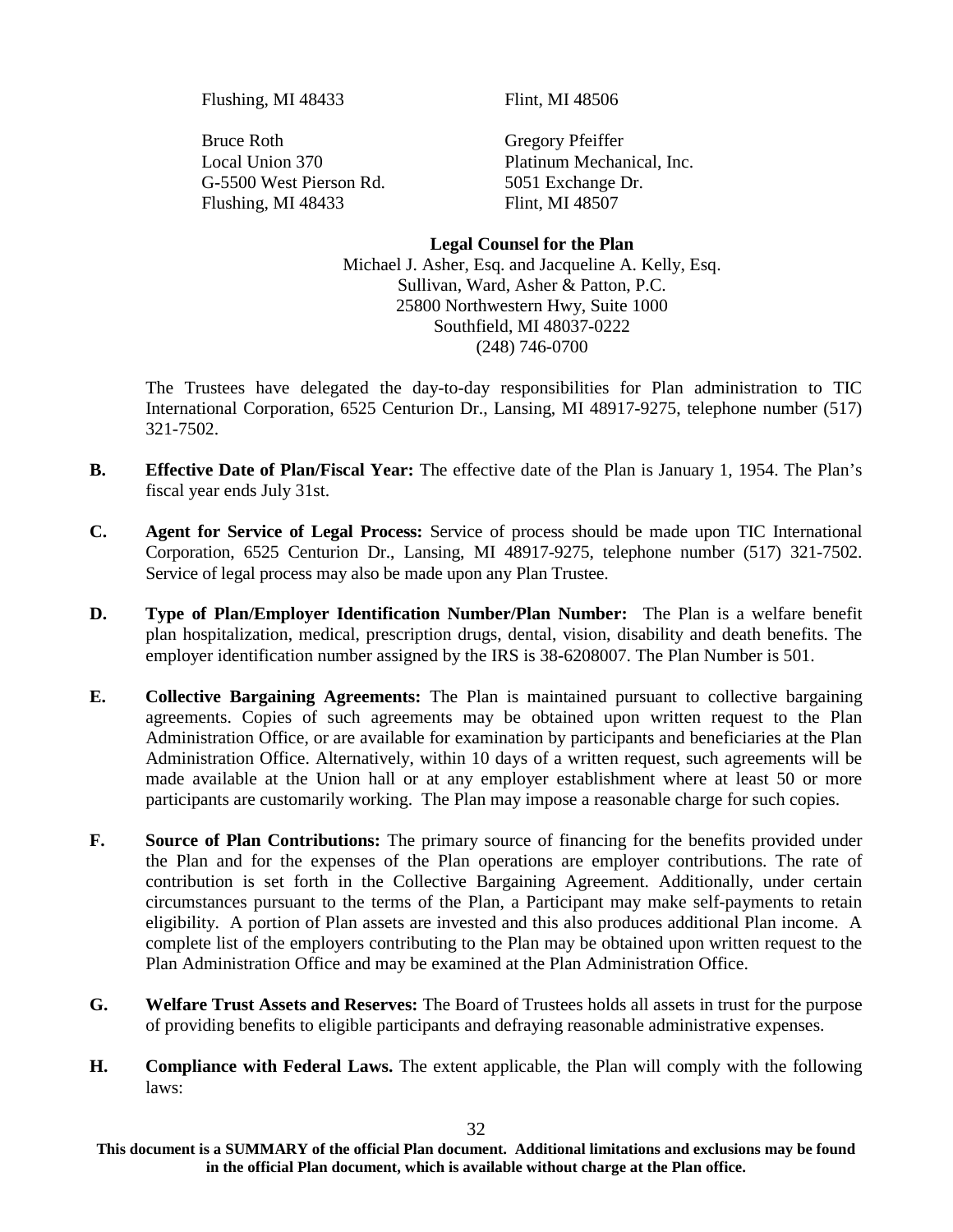- The Newborns' and Mothers' Health Protection Act of 1996 (NMHPA) was enacted to provide that health plans and insurance issuers may not restrict a mother's or newborn's benefits for a hospital length of stay that is connected to childbirth to less than 48 hours following a vaginal delivery or 96 hours following a delivery by cesarean section. However, the attending provider (who may be a physician or nurse midwife) may decide, after consulting with the mother, to discharge the mother or newborn child earlier. In any case, plans and issuers may not, under Federal law, require that a provider obtain authorization from the plan or the issuer for prescribing a length of stay not in excess of 48 hours (or 96 hours).
- The Women's Health and Cancer Rights Act of 1998 (WHCRA) includes protections for individuals who elect breast reconstruction in connection with a mastectomy. WHCRA provides that group health plans and health insurance issuers that provide coverage for medical and surgical benefits with respect to mastectomies must also cover certain post-mastectomy benefits, including reconstructive surgery and the treatment of complications (such as lymphedema).
- The Patient Protection and Affordable Care Act of 2010, and the Health Care and Education Reconciliation Act (collectively known as Healthcare Reform) was enacted to provide various protections, including but not limited to the provision of minimum essential health benefits and certain preventative services without cost sharing.
- **I. Copies of Schedule of Benefits or Benefit Booklet/List of Network Providers.** A copy of any schedule of benefits or benefits booklet referred to in this SPD is available without cost to any participant or beneficiary under the Plan upon request to the Plan Office. Additionally, a list of network providers is also available without cost upon request to the Plan Office.
- **J.** Statement of ERISA Rights: As a participant in the Flint Plumbing and Pipefitting Industry Health Care Fund you are entitled to certain rights and protections under the Employee Retirement Income Security Act of 1974 (ERISA). ERISA provides that all plan participants shall be entitled to:

#### **Receive Information About Your Plan and Benefits:**

- $\triangleright$  Examine, without charge, at the Plan Administration Office and at other specified locations, such as worksites and union halls, all documents governing the plan, including insurance contracts and collective bargaining agreements, and a copy of the latest annual report (Form 5500 Series) filed by the plan with the U.S. Department of Labor and available at the Public Disclosure Room of the Employee Benefits Security Administration.
- $\triangleright$  Obtain, upon written request to the plan administrator, copies of documents governing the operation of the plan, including insurance contracts and collective bargaining agreements, and copies of the latest annual report (Form 5500 Series) and updated summary plan description. The Administrator may make a reasonable charge for the copies.
- $\triangleright$  Receive a summary of the plan's annual financial report. The plan administrator is required by law to furnish each participant with a copy of this summary annual report.

**Continue Group Health Plan Coverage:** Continue health care coverage for yourself, spouse or dependents if there is a loss of coverage under the plan as a result of a qualifying event. You or your dependents may have to pay for such coverage. Review this summary plan description and the documents governing the plan on the rules governing your COBRA continuation coverage rights.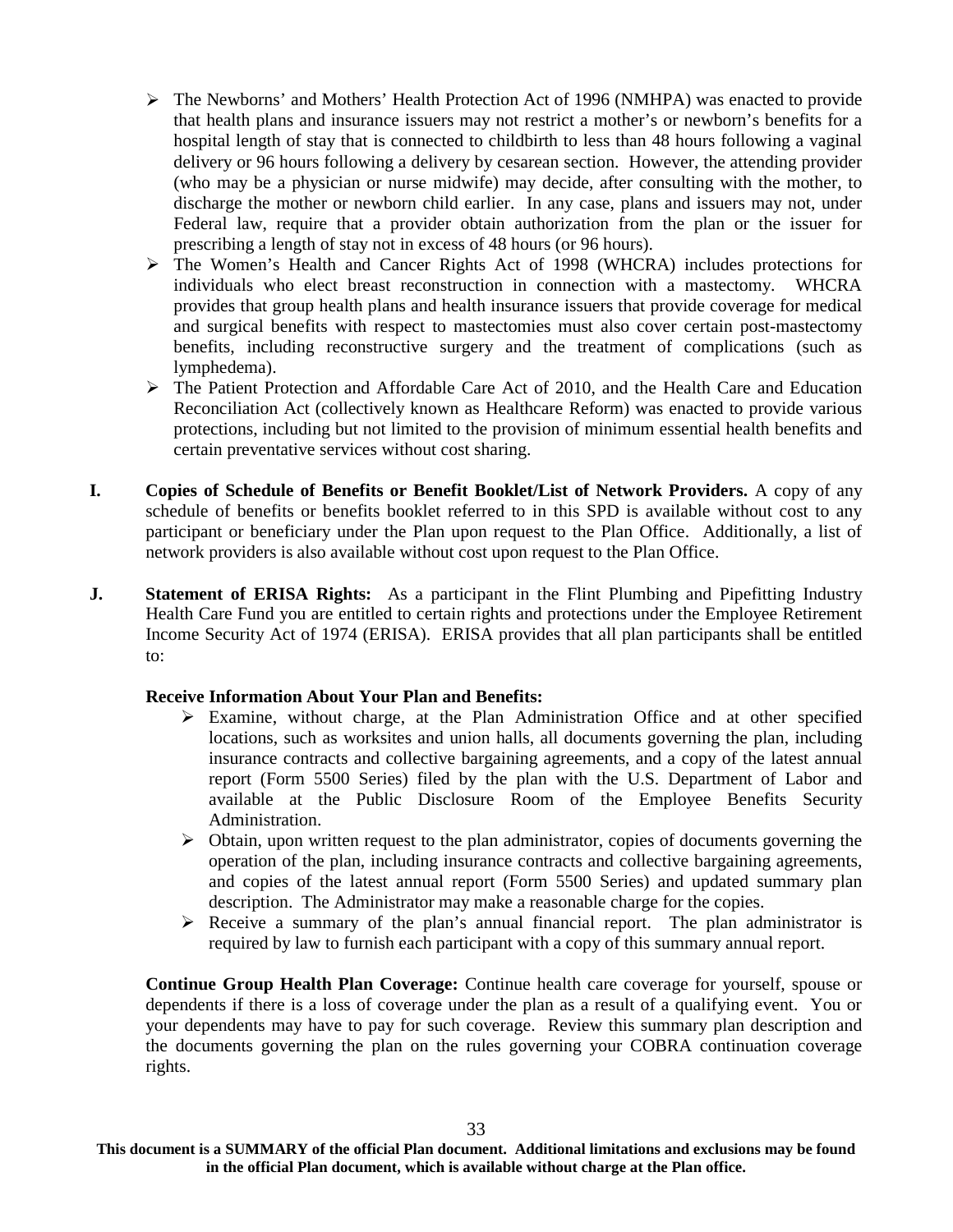**Reduction or elimination of exclusionary periods of coverage for preexisting conditions under your group health plan, if you have creditable coverage from another plan:** You should be provided a certificate of creditable coverage, free of charge, from your group health plan or health insurance issuer when you lose coverage under the plan, when you become entitled to elect COBRA continuation coverage, when your COBRA continuation coverage ceases, if you request it before losing coverage, or if you request it up to 24 months after losing coverage. Without evidence of creditable coverage, you may be subject to a preexisting condition exclusion for 12 months (18 months for late enrollees) after your enrollment date in subsequent coverage. The procedure for requesting a certificate of creditable coverage is as follows:

- a. A covered person may contact the Plan Office, TIC International Corporation, 6525 Centurion Drive, Lansing, MI 48917-9275, in writing to request a certificate of creditable coverage, or by phone (517) 321-7502 by phone (ask for a representative of the Flint Plumbing and Pipefitting Industry Health Care Fund Plan).
- b. The requested certificate shall be provided by the earliest date that the Plan Administrator, and the Plan's third party administrator, TIC International Corporation, acting in a reasonable and prompt fashion, can provide the certificate. In that regard, the parties shall use best and reasonable efforts to process and mail (first class, postage paid) the requested certificate of creditable coverage to the requesting party within five business days of receipt by TIC International Corporation.
- c. The above applies to requests for certificates made by a covered person before losing coverage or within 24 months after losing coverage.
- d. This procedure is in addition to the automatic issuance of certificates of creditable coverage to covered persons upon termination of coverage.

**Prudent Actions by Plan Fiduciaries:** In addition to creating rights for plan participants ERISA imposes duties upon the people who are responsible for the operation of the employee benefit plan. The people who operate your plan, called "fiduciaries" of the plan, have a duty to do so prudently and in the interest of you and other plan participants and beneficiaries. No one, including your employer, your union, or any other person, may fire you or otherwise discriminate against you in any way to prevent you from obtaining a welfare benefit or exercising your rights under ERISA.

**Enforce Your Rights:** If your claim for a welfare benefit is denied or ignored, in whole or in part, you have a right to know why this was done, to obtain copies of documents relating to the decision without charge, and to appeal any denial, all within certain time schedules. Under ERISA, there are steps you can take to enforce the above rights. For instance, if you request a copy of plan documents or the latest annual report from the plan and do not receive them within 30 days, you may file suit in a Federal court. In such a case, the court may require the plan administrator to provide the materials and pay you up to \$110 a day until you receive the materials, unless the materials were not sent because of reasons beyond the control of the administrator. If you have a claim for benefits that is denied or ignored, in whole or in part, you may file suit in a state or Federal court. In addition, if you disagree with the plan's decision or lack thereof concerning the qualified status of a domestic relations order or a medical child support order, you may file suit in Federal court. If it should happen that plan fiduciaries misuse the plan's money, or if you are discriminated against for asserting your rights, you may seek assistance from the U.S. Department of Labor, or you may file suit in a Federal court. The court will decide who should pay court costs and legal fees. If you are successful, the court may order the person you have sued to pay these costs and fees. If you lose, the court may order you to pay these costs and fees, for example, if it finds your claim is frivolous.